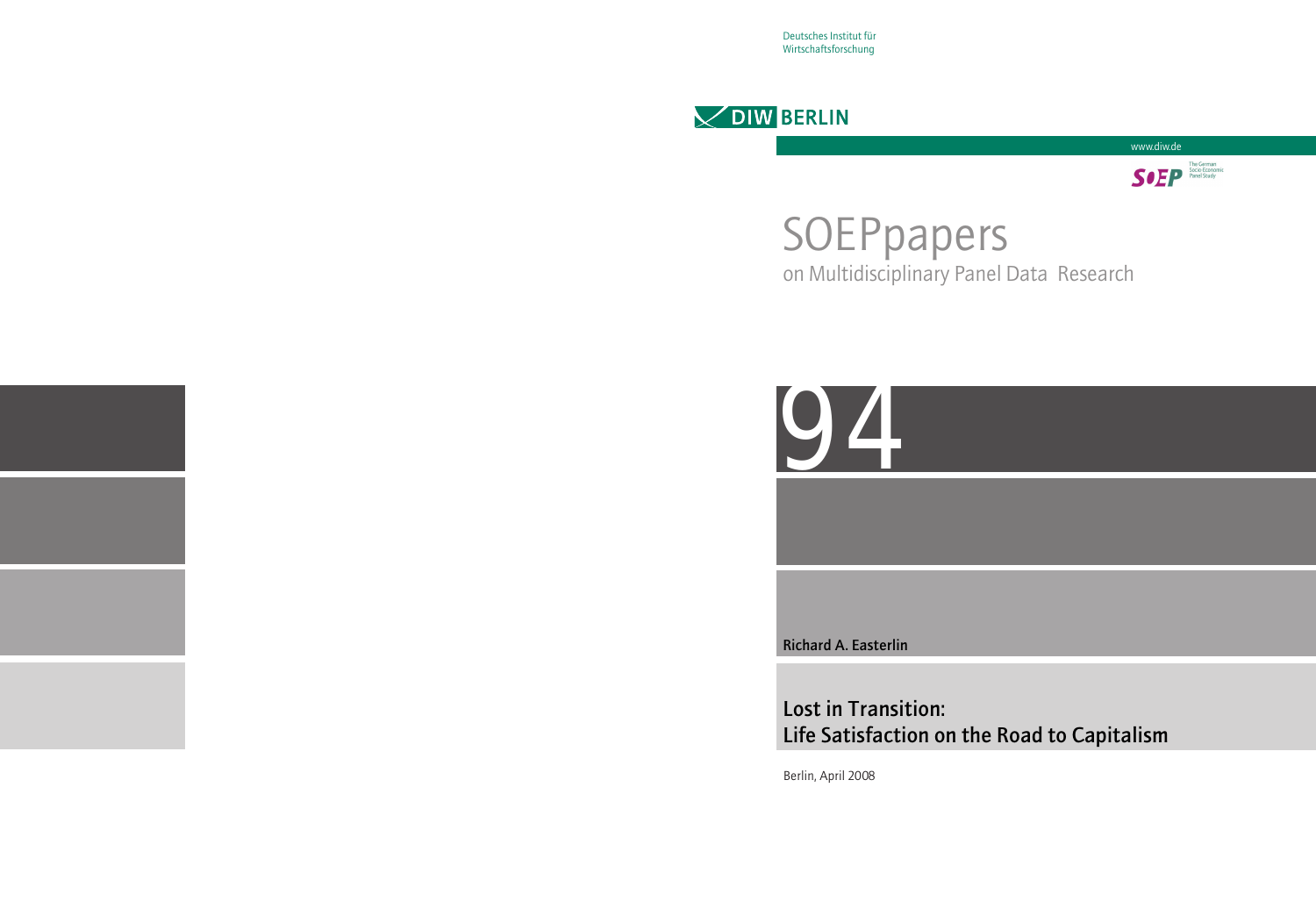# **SOEPpapers on Multidisciplinary Panel Data Research**

at DIW Berlin

This series presents research findings based either directly on data from the German Socio-Economic Panel Study (SOEP) or using SOEP data as part of an internationally comparable data set (e.g. CNEF, ECHP, LIS, LWS, CHER/PACO). SOEP is a truly multidisciplinary household panel study covering a wide range of social and behavioral sciences: economics, sociology, psychology, survey methodology, econometrics and applied statistics, educational science, political science, public health, behavioral genetics, demography, geography, and sport science.

The decision to publish a submission in SOEPpapers is made by a board of editors chosen by the DIW Berlin to represent the wide range of disciplines covered by SOEP. There is no external referee process and papers are either accepted or rejected without revision. Papers appear in this series as works in progress and may also appear elsewhere. They often represent preliminary studies and are circulated to encourage discussion. Citation of such a paper should account for its provisional character. A revised version may be requested from the author directly.

Any opinions expressed in this series are those of the author(s) and not those of DIW Berlin. Research disseminated by DIW Berlin may include views on public policy issues, but the institute itself takes no institutional policy positions.

The SOEPpapers are available at **http://www.diw.de/soeppapers** 

## **Editors:**

Georg **Meran** (Vice President DIW Berlin) Gert G. **Wagner** (Social Sciences) Joachim R. **Frick** (Empirical Economics) Jürgen **Schupp** (Sociology)

Conchita **D'Ambrosio** (Public Economics) Christoph **Breuer** (Sport Science, DIW Research Professor) Anita I. **Drever** (Geography) Elke **Holst** (Gender Studies) Frieder R. **Lang** (Psychology, DIW Research Professor) Jörg-Peter **Schräpler** (Survey Methodology) C. Katharina **Spieß** (Educational Science) Martin **Spieß** (Survey Methodology) Alan S. **Zuckerman** (Political Science, DIW Research Professor)

ISSN: 1864-6689 (online)

German Socio-Economic Panel Study (SOEP) DIW Berlin Mohrenstrasse 58 10117 Berlin, Germany

Contact: Uta Rahmann | urahmann@diw.de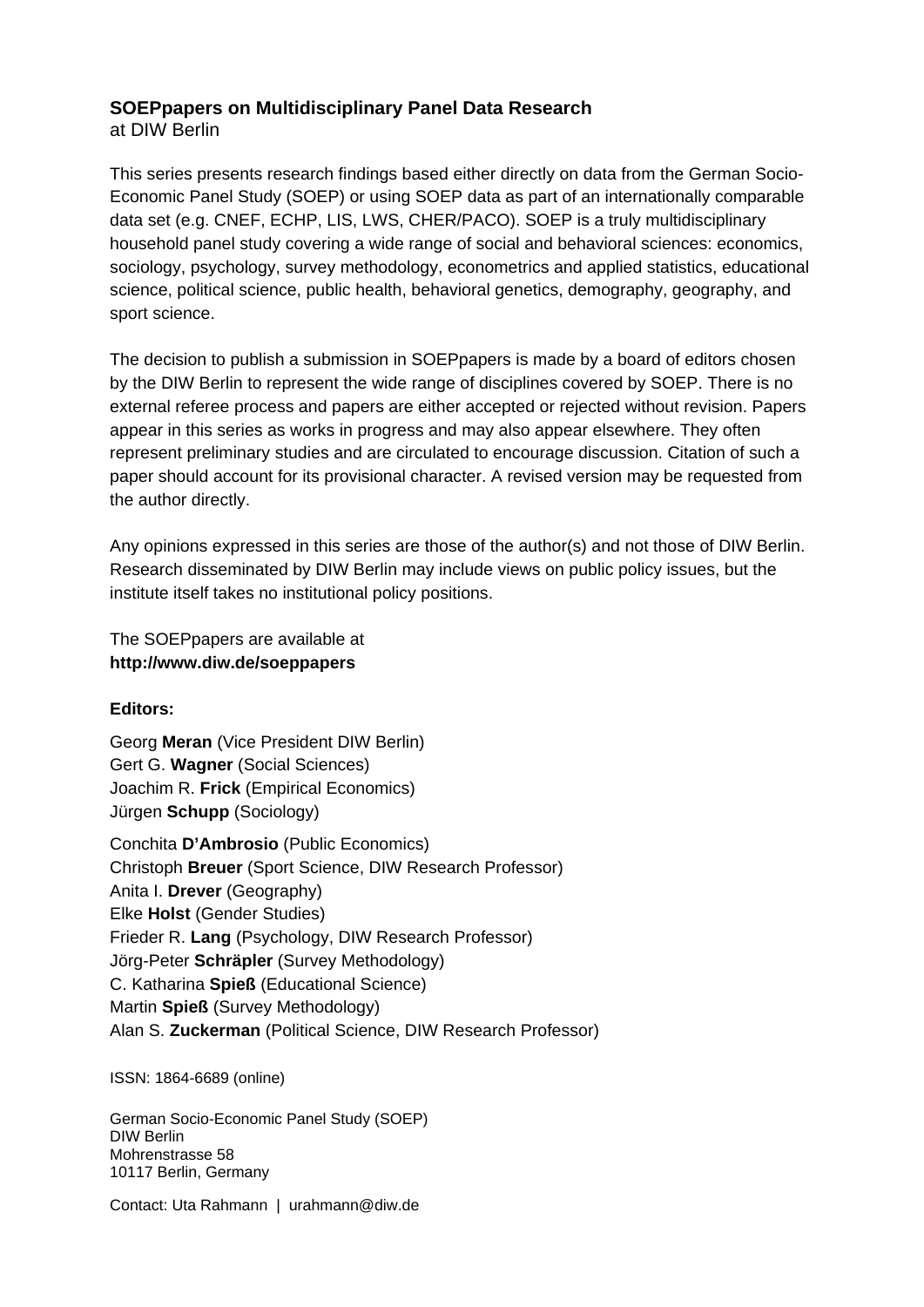# **ABSTRACT**

# **Lost in Transition: Life Satisfaction on the Road to Capitalism**

In the transition from socialism to capitalism in Eastern Europe life satisfaction has followed the V-shaped pattern of GDP but failed to recover commensurately. In general, increased satisfaction with material living levels has occurred at the expense of decreased satisfaction with work, health, and family life. Disparities in life satisfaction have increased markedly with those hardest hit being the less educated and persons over age 30; women and men have suffered about equally. The asymmetric response of life satisfaction to decreases in GDP in transition countries and increases in GDP in non-transition countries is arguably due to loss aversion.

JEL Classification: I31, P5, P27, D60

Keywords: happiness, transition, capitalism, socialism, loss aversion

Corresponding author:

Richard A. Easterlin Department of Economics University of Southern California Los Angeles, CA 90089-0253 USA E-mail: [easterl@usc.edu](mailto:easterl@usc.edu)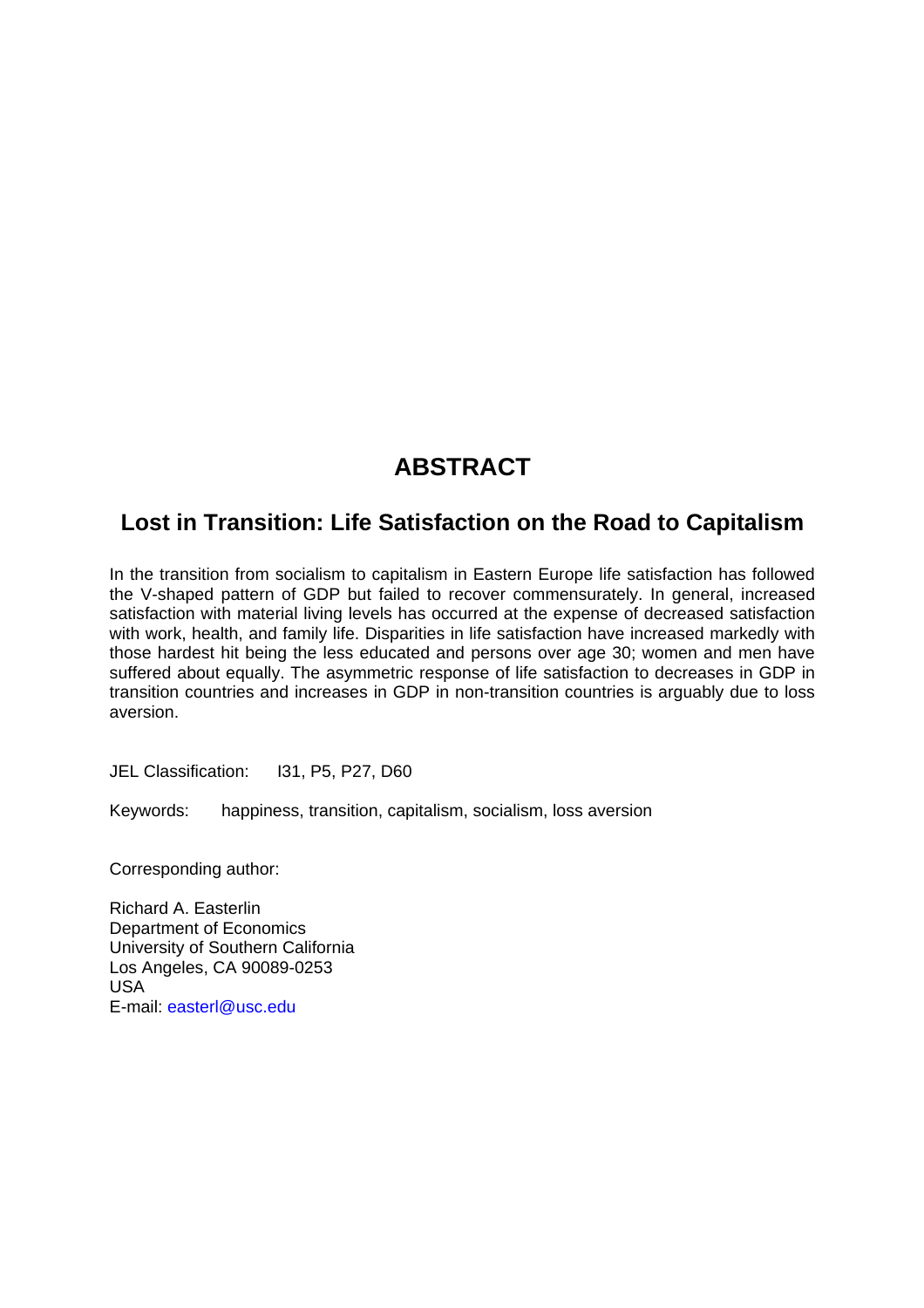What has happened to subjective well-being as the former communist nations of Europe have transitioned from central planning to market economies? Are people more or less satisfied with their lives? Have disparities in life satisfaction within the population widened or lessened? Are there differences between women and men, young and old, and the more and less educated? Although one might suppose these questions are of interest - some might even say, fundamental interest, considering that they involve comparing capitalism and socialism -- they have received little attention in the voluminous literature on transition economies. This paper is a start at filling this gap. The geographic scope is central, southern, and eastern Europe; the time -- governed by data availability -- the first decade of transition, 1989-99.

The broad economic facts of the transition have been spelled out numerous times, especially for the period studied here (see, for example, Campos and Coricelli 2002, Havrylyshyn 2006, Mickiewicz 2005, Murrell 1996, Philipov and Dorbritz 2003, Simai 2006, Svejnar 2002, UNICEF 2001, World Bank 2002). Most notable was an abrupt and massive economic collapse, with measured GDP falling to levels of around 50 to 85 per cent of the 1989 level, usually in a few years or less. Subsequently GDP recovered somewhat, though rarely by 1999 to the initial level. A visiting economist from Mars, confronted only with these GDP data, might well conclude that an economic disaster on the scale of the Great Depression had befallen some 400 million of the world's population.<sup>1</sup> On the plus side, consumer goods shortages  $-$  a chronic condition under socialism -- largely disappeared. With regard to factor inputs, capital shrank and there was a significant increase in flows out of the labor force. Unemployment rates rose from

<span id="page-3-0"></span> $<sup>1</sup>$  The parallel to the Great Depression has not escaped the notice of transition analysts, most notably</sup> Branko Milanovic 1997.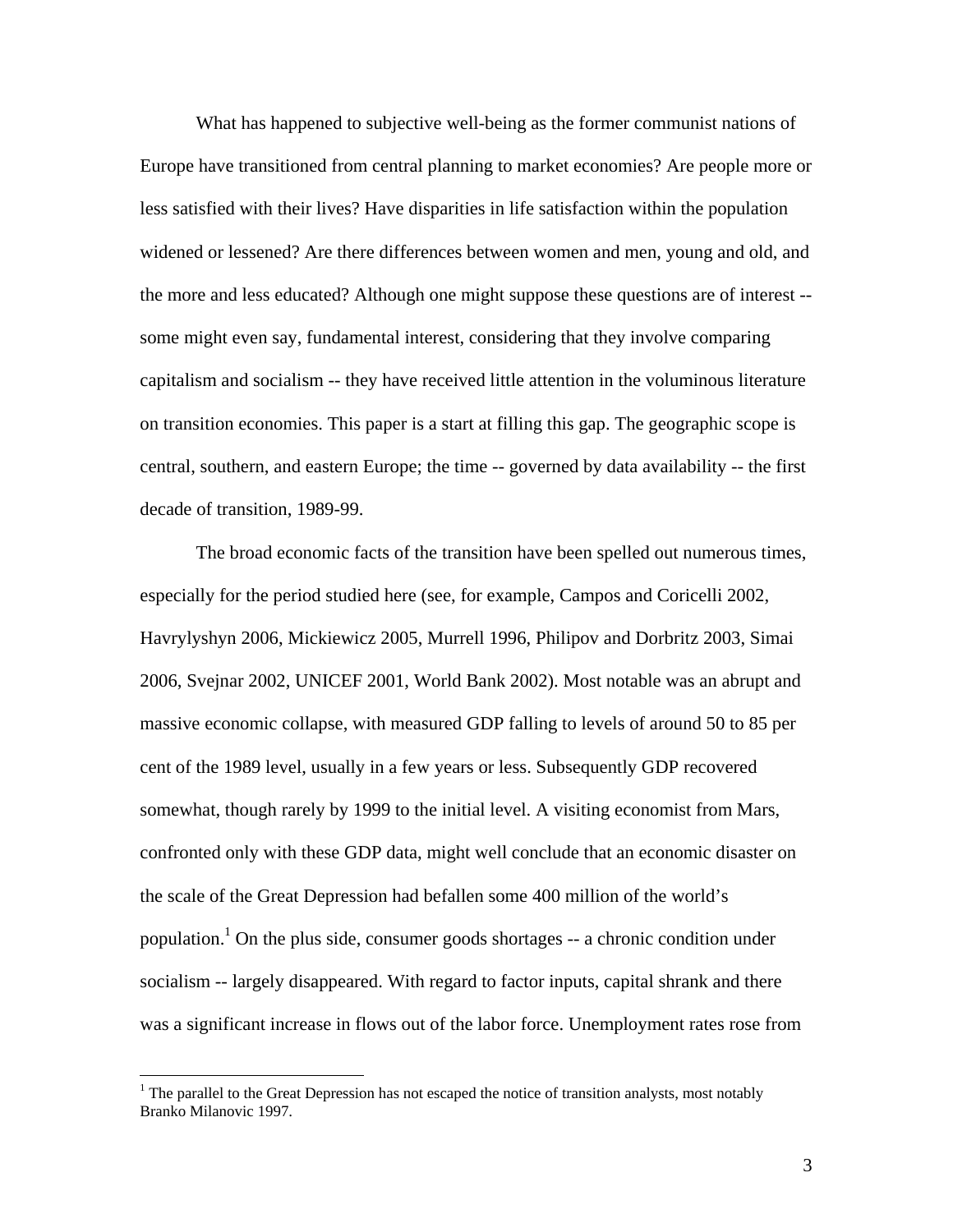near zero to double digit levels in many countries. "[P]overty and inequality … both increased sharply in the beginning of the transition and have so far [1999] not shown signs of declining" (Campos and Corticelli, 2002, 816; cf. also World Bank 2000b). The social safety nets that prevailed under socialism were severely ruptured (Fox 2003, Orenstein and Haas 2002, Pascall and Manning 2000, Simai 2006, UNICEF 1999, 2001, World Bank 2000a). Accompanying these striking socio-economic developments were equally dramatic changes in the political system. Former police states were replaced by new, often democratic, regimes, and the populations endowed with much wider civil and political rights.

Exactly how such massive changes should play out in terms of people's feelings of well-being is far from clear a priori. On the economic side, there is the debate on whether absolute or relative income determines well-being. If absolute income, then one might expect well-being more or less to follow the course of GDP. If relative income, then well-being might remain unchanged, people simply adapting hedonically to economic vicissitude. This would be in keeping with the growing evidence that in upper income nations (and those under study here fell in 1989 in the upper middle-income group) increasing GDP is not accompanied by growing happiness (Easterlin 1974, 1995, 2005).

There is also the question of how political change might weigh against economic in its impact on life satisfaction. On the one hand, there is the evidence that when asked about their sources of well-being, people worldwide rarely mention political circumstances. Rather, they put foremost those concerns that principally occupy their time, most notably making a living, family life, and health (Easterlin 2000). On this basis,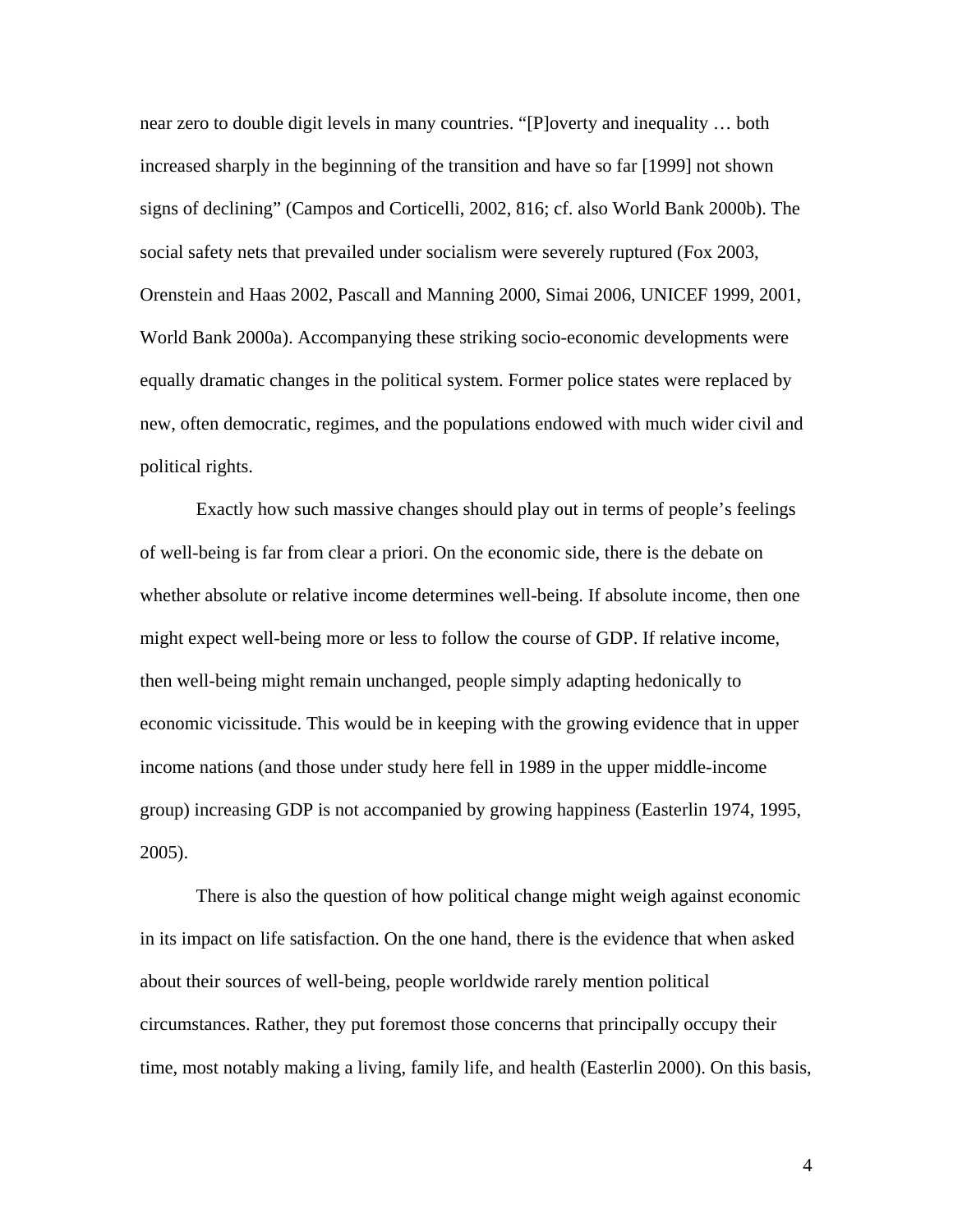one might argue that economic circumstances would carry the day. On the other hand, there are findings for Switzerland that direct democracy, in the form of access to initiatives and referenda, has a significant positive effect on well-being, other things equal (Frey and Stutzer 2000). Also, a recent cross-country analysis of mostly European nations finds a significant positive relation between democracy and happiness, controlling for income, language, and religion (Dorn et al  $2006$ ).<sup>2</sup> If political change were particularly stressed as determining life satisfaction, one might expect a rise in subjective well-being despite adverse economic events.

The few published empirical studies of trends in life satisfaction during transition usually relate to only one country, cover varying time periods, and give no consistent picture. Frijters and his collaborators find life satisfaction rising along with income in East Germany from 1991 to 2001 (Frijters et al. 2004ab) and also varying directly with ups and downs in income in Russia between 1995 and 2001 (Frijters et al. 2006). These results are, in their view, vindication of the importance of absolute income in determining well-being. Saris (2001) and Veenhoven (2001) both report declines in life satisfaction in Russia between 1988 and the late 1990s, and Llelkes (2006), a decline in Hungary from the early to late 1990s. Hayo and Seifert (2003) consider economic, as opposed to overall, well-being from 1991 to 1995 and find in seven of ten transition countries declines in the proportion saying their economic situation is satisfactory or very satisfactory. All in all, neither theory nor the existing evidence point conclusively to the course of life satisfaction during the transition. (A newly-published article by Sanfey and Teksoz [2007] is discussed in the conclusion to this paper.)

<span id="page-5-0"></span><sup>&</sup>lt;sup>2</sup> In transition countries, however, the effect of the shift to democracy is not significant, ibid., p. 514.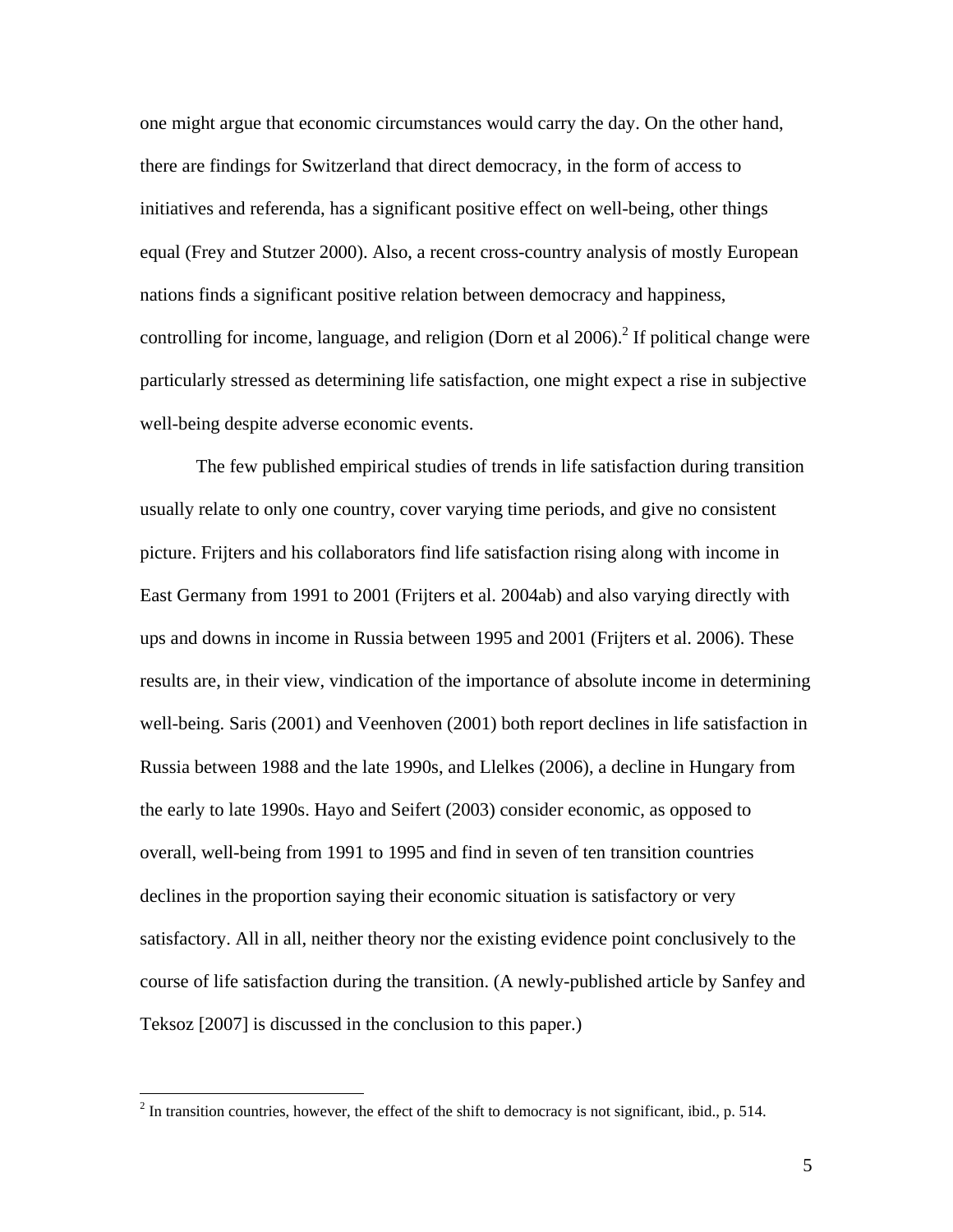The analysis that follows first describes briefly the concept and methods employed. It then turns to evidence on the course of life satisfaction during the transition, and, following this, an analysis of who in the population gains and loses in life satisfaction. The primary aim is to present the facts, but the facts immediately raise questions of "why", and so some tentative explanations are ventured, essentially hypotheses deserving further exploration. As will be seen, life satisfaction gives a rather different perspective on the transition than that common in most economic studies where the emphasis is on evaluating different types of economic reform.

#### **1. Concept, data, methods**

1

The concept of central interest here is that of overall satisfaction with life, the response to the question: "All things considered how satisfied are you with your life as a whole these days?" The response scale ranges in integer values from  $1($  = dissatisfied) to 10 (= satisfied). Until the last decade, economists have typically inferred well-being from what are known as "objective" measures – GDP per capita, life expectancy, educational attainment, and the like – with GDP per capita typically the featured measure. Recently, however, increasing attention has been paid to measures of "subjective" well-being  $(SWB)$  – responses to questions on personal happiness or general life satisfaction.<sup>[3](#page-6-0)</sup> This growing literature analyzes both substantive and methodological issues, including the reliability, validity, and comparability of the responses to such questions (Clark et al., 2006; DiTella and MacCulloch, 2006; Frey and Stutzer, 2002ab; Graham, forthcoming; Layard, 2005; van Praag and Ferrer-i-Carbonell, 2004; van Praag and Frijters, 1999;

<span id="page-6-0"></span> $3$  Simon Kuznets' insistence that GDP is a subjective, not objective, measure is conventionally ignored by economists (see the exchange between Kuznets [1948] and analysts at the National Income Division of the Department of Commerce).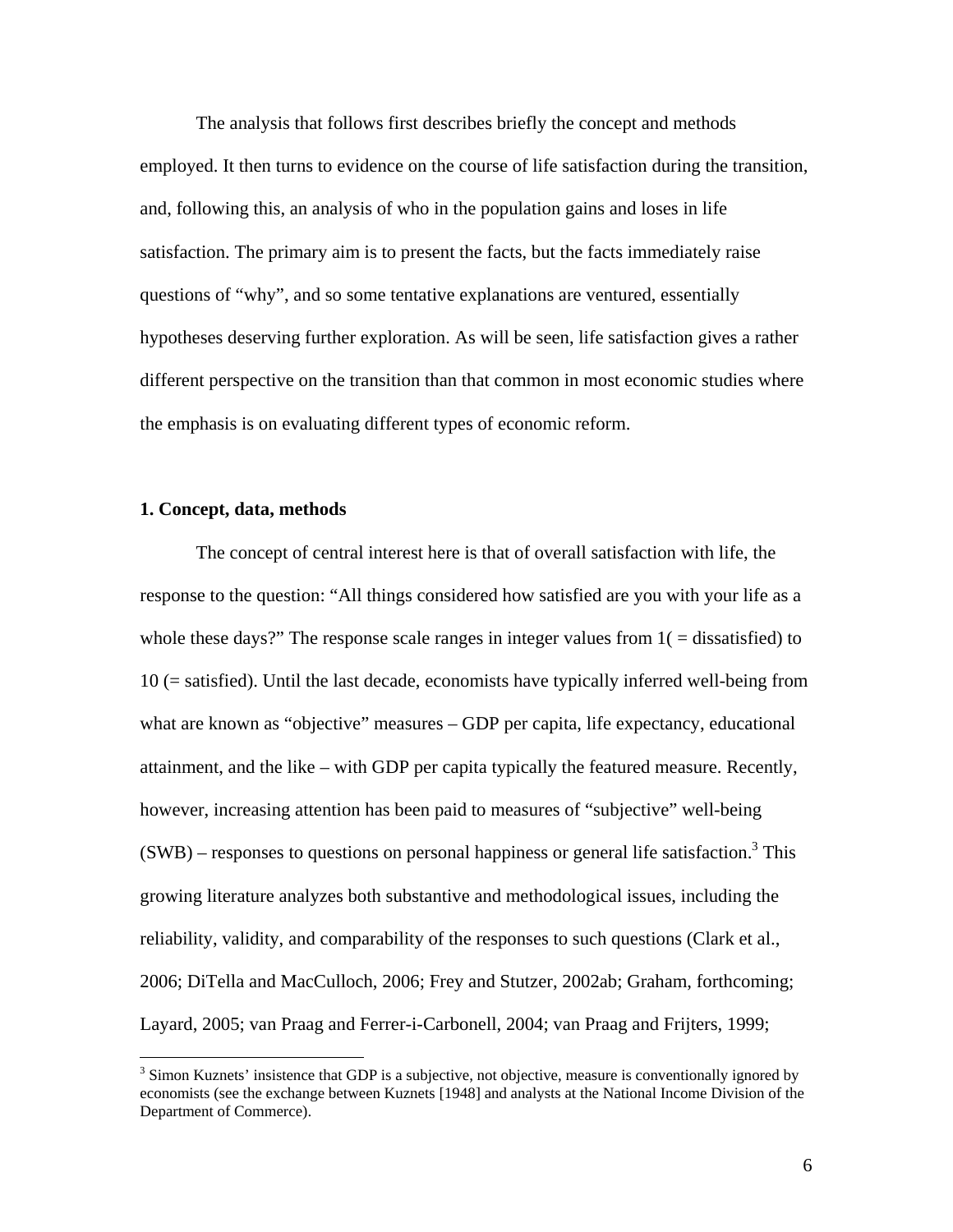Veenhoven, 1993). The methodological consensus is that SWB measures of the type used here are meaningful measures of well-being although, as with any well-being measures, including GDP, they have their shortcomings. The conclusion that the SWB measures are meaningful is buttressed by numerous cross sectional regression studies starting with those of Andrew Oswald and his collaborators that find in country after country the same patterns of association between subjective well-being and a wide range of economic and social variables (Blanchflower and Oswald 2004, Oswald 1997). The interest of the present analysis is substantive, not methodological – what the life satisfaction measure tells us about the course of subjective well-being during the transition.

The primary data are those of the World Values Survey (WVS), conducted in an increasing number of countries throughout the world in four waves 1981-84, 1989-93, 1994-99, and 1999-2004 (European and World Values Surveys Four-Wave Integrated Data File 2006). (The basic data are given in Appendix Table A-1.) Transition countries start to make their appearance in wave 2 (except for Hungary which is included in wave 1), some very shortly after the start of the transition. The WVS data have the special advantage of asking the same question in different countries and in successive surveys, thus ensuring substantial comparability. Also included in this analysis are annual data for East Germany (the former GDR) from June 1990 onward gathered in the German Socio-Economic Panel (GSOEP, Appendix Table A-2).<sup>[4](#page-7-0)</sup> This longitudinal survey contains a general satisfaction question very similar to that in the WVS. In all, the analysis covers thirteen transition countries spanning central Europe, the Baltic States, the Balkans, and

<span id="page-7-0"></span><sup>&</sup>lt;sup>4</sup> Cf. Haisken-DeNew and Frick 2005. The German data were made available by the German Socio-Economic Panel Study of the German Institute for Economic Research (DIW), Berlin.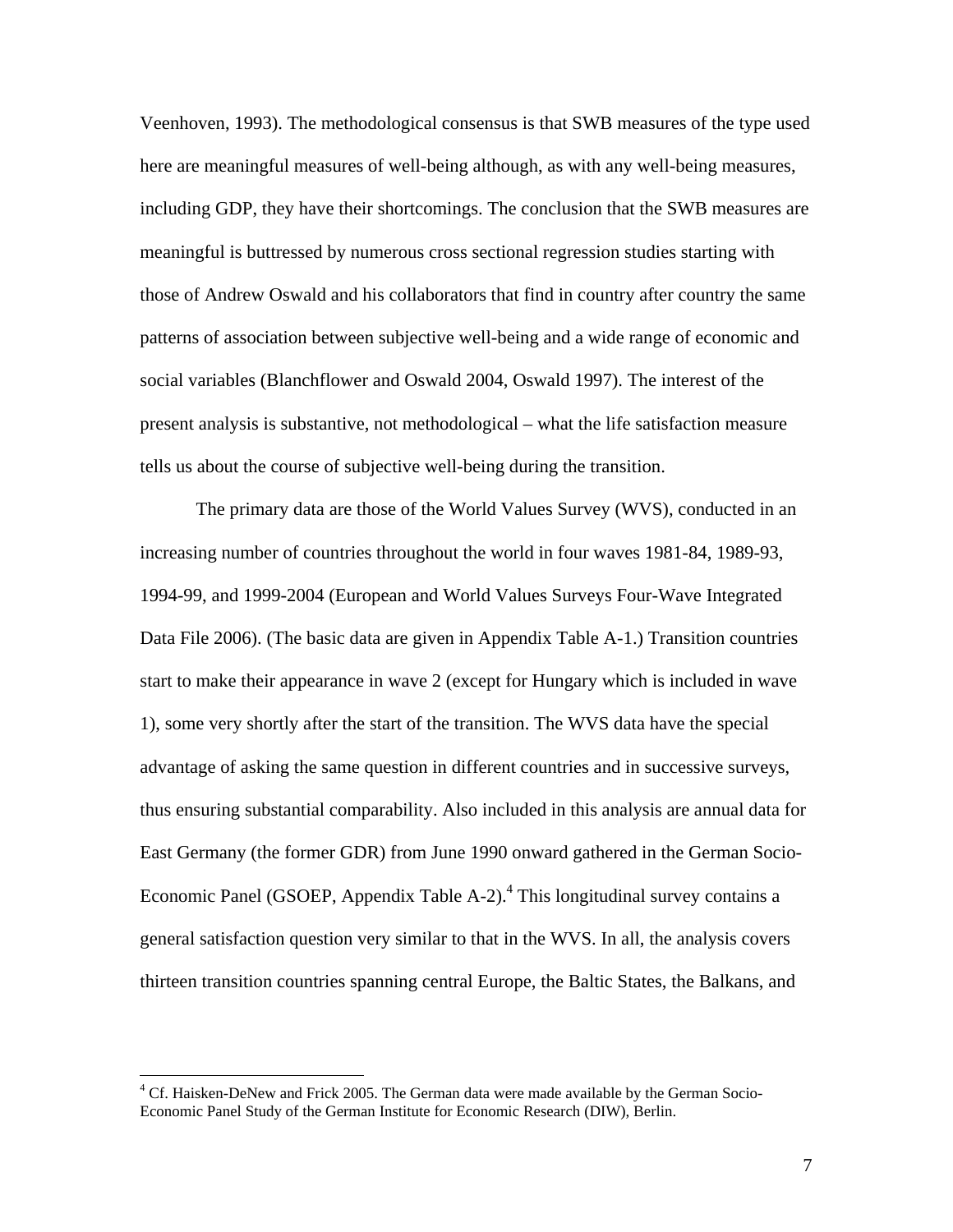the former Soviet Union.The transition countries of central Asia are not represented, because they were not surveyed until wave 3 of the WVS.

In any given wave the WVS surveys often differ from one country to another in both the year and month of the survey. The life satisfaction observations have been dated here to match the annual GDP observation that they most likely reflect.<sup>[5](#page-8-0)</sup> Thus a survey conducted in the first four months, say, of 1991, is dated 1990; a mid-year survey, say June-July 1991, is dated 1990.5 and compared to the GDP average of 1990 and 1991; and a survey in the latter part of the year, say August - December 1991, to 1991 GDP. For six countries (Poland, Czech Republic, Slovakia, Hungary, Bulgaria, Romania) the surveys in waves 3 and 4 both fall in years close together toward the end of the decade, and these surveys have been merged for simplicity and increased reliability.

Based on the data for which the earliest life satisfaction observation is available, the thirteen countries fall into two groups. For eight, the first observation occurs early in the transition, when GDP is typically 95 per cent or more of its 1989 level and the unemployment rate around 2 per cent or less (Table 1). For the other five, the first observation comes later in the transition when GDP is on the order of 85 per cent of its 1989 level and the unemployment rate, usually 10 per cent or more. The eight countries for which early-transition life satisfaction observations are available provide the fullest picture of the trend in life satisfaction in the first decade of transition and are principally relied on here.

 $\overline{a}$ 

<span id="page-8-0"></span><sup>5</sup> GDP data here are from Economic Commission of Europe 2003, except those for 1986-88, which are from Philipov and Dorbritz 2003.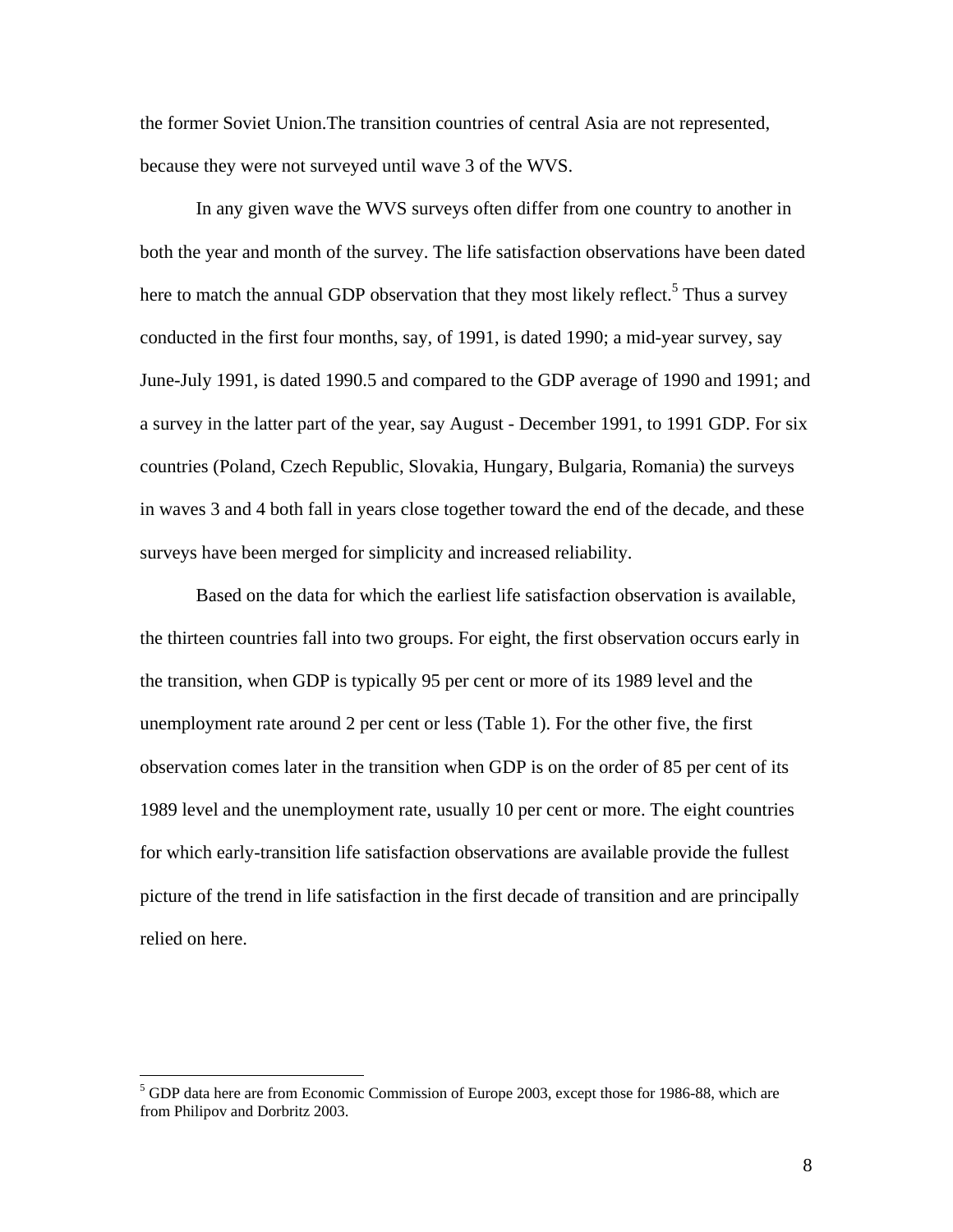#### **2. The trend in well-being**

What can be said about the course of life satisfaction in transition countries during the 1990s? The data for the countries available, although less than comprehensive, give a fairly consistent picture. They suggest two generalizations.

First, life satisfaction plummets and then recovers, roughly following the course of the economy as indexed by real GDP. Second, the recovery of life satisfaction falls short of that in GDP.

The evidence for the first is as follows. Of the eight countries in the upper panel of Table 1 with early transition observations, there is one, the former GDR, for which annual life satisfaction data are available, and five with life satisfaction observations for the mid-nineties as well as the late nineties. When the observations for these six countries are plotted against time and compared with annual GDP data, life satisfaction in all six follows a V-shaped pattern similar to that of GDP (Figure 1). In a seventh country (Slovenia), which also has three well-spaced observations, with the first falling close to the GDP trough, life satisfaction conforms to the recovery phase of GDP.

Such sizeable and rapid declines in life satisfaction as those in Figure 1 are very rare. The magnitudes of the decline from peak to trough in the six transition countries of Figure 1 fall outside the range of virtually all of the between-wave changes (both positive and negative) observed in fourteen non-transition European countries in the entire survey period since 1980-84.

The finding that in this set of upper middle income countries life satisfaction moves directly with GDP is in stark contrast to the usual one for countries at this income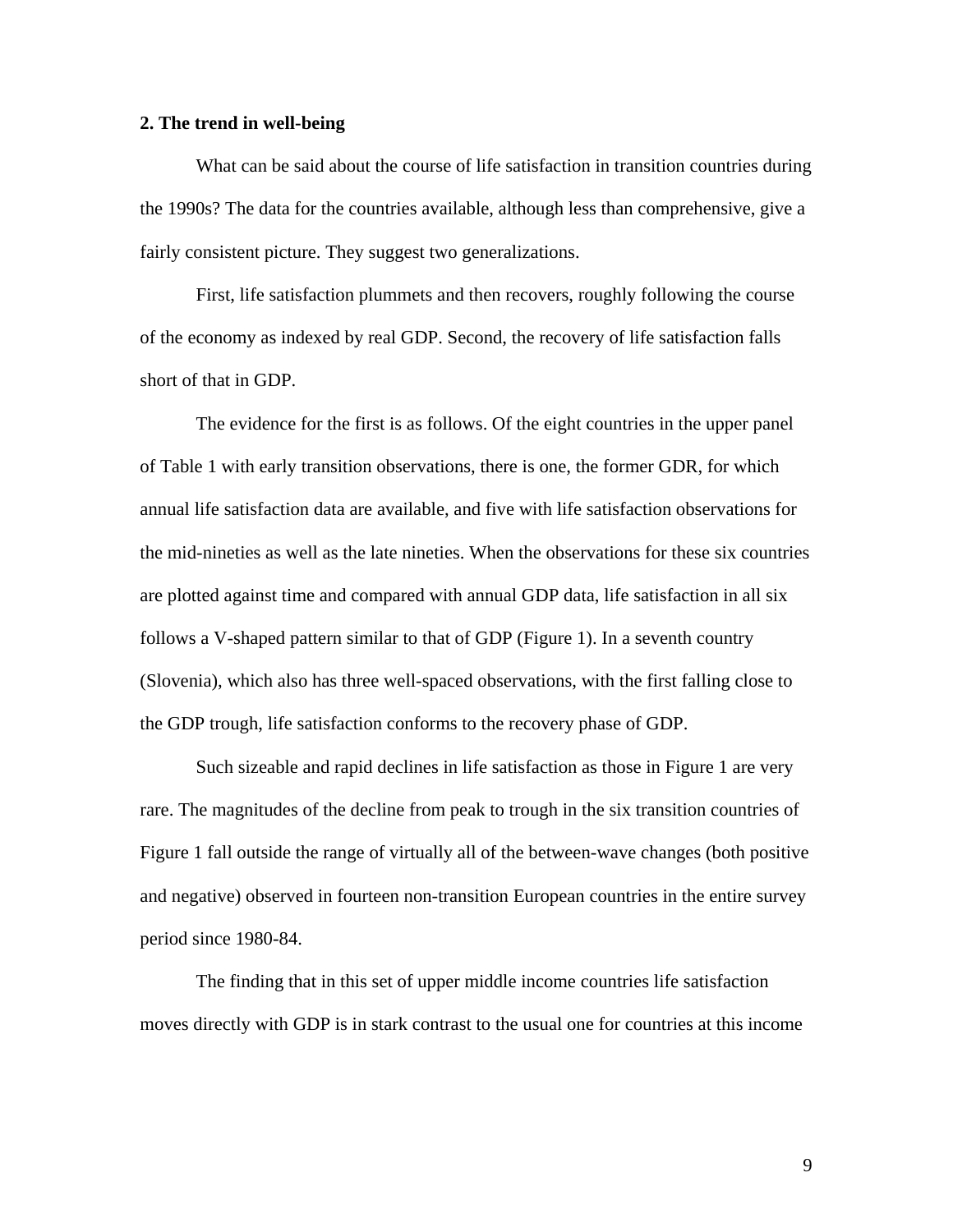level, namely, that as GDP increases, SWB changes very little. Is it possible to reconcile these disparate results on the association of SWB and GDP?<sup>6</sup>

The answer, perhaps, is that the response to a drop in GDP differs from that to an increase, and what one is observing in the transition countries is "loss aversion" writ large. A considerable number of small group studies by social psychologists and behavioral economists have found that an increase in income means considerably less to people in terms of well-being than a loss of equivalent amount (the pioneering study is Tversky and Kahneman 1991; for a good overview, see Rabin 1998). The relevance of this argument here can be illustrated by adapting a figure from Easterlin (2001).

Assume that at a given point in time, mean income is  $y_1$  and happiness  $u_1$  on the utility function  $A_1$ , which illustrates the usual cross sectional positive relation observed between happiness and income (Figure 2). If when income increases, aspirations rise commensurately, then when GDP per capita increases from  $y_1$  to  $y_2$ , average happiness remains unchanged at  $u_1$  (a movement from point 1 to point 2, illustrated by the heavy broken line connecting the two points). This is because the positive effect on happiness of the growth in GDP per capita (an upward movement along  $A_1$ ) is undercut by a downward shift in the utility function from  $A_1$  to  $A_2$  as rising material aspirations shrink the happiness value of a given dollar of income. If, however, GDP per capita falls, say from  $y_1$  to  $y_3$ , and income aspirations remain fixed at their initial level, then happiness falls from  $u_1$  to  $u_2$  (a downward movement along  $A_1$  from point 1 to point 3, illustrated by the broken line connecting these points). Correspondingly, a recovery in GDP per capita from  $y_3$  that moves people back along  $A_1$  toward the reference level, point 1, raises

 $\overline{a}$ 

<span id="page-10-0"></span><sup>&</sup>lt;sup>6</sup> Throughout this analysis GDP and GDP per capita are used interchangeably, because total population size changes very little during the 1990s in these transition countries.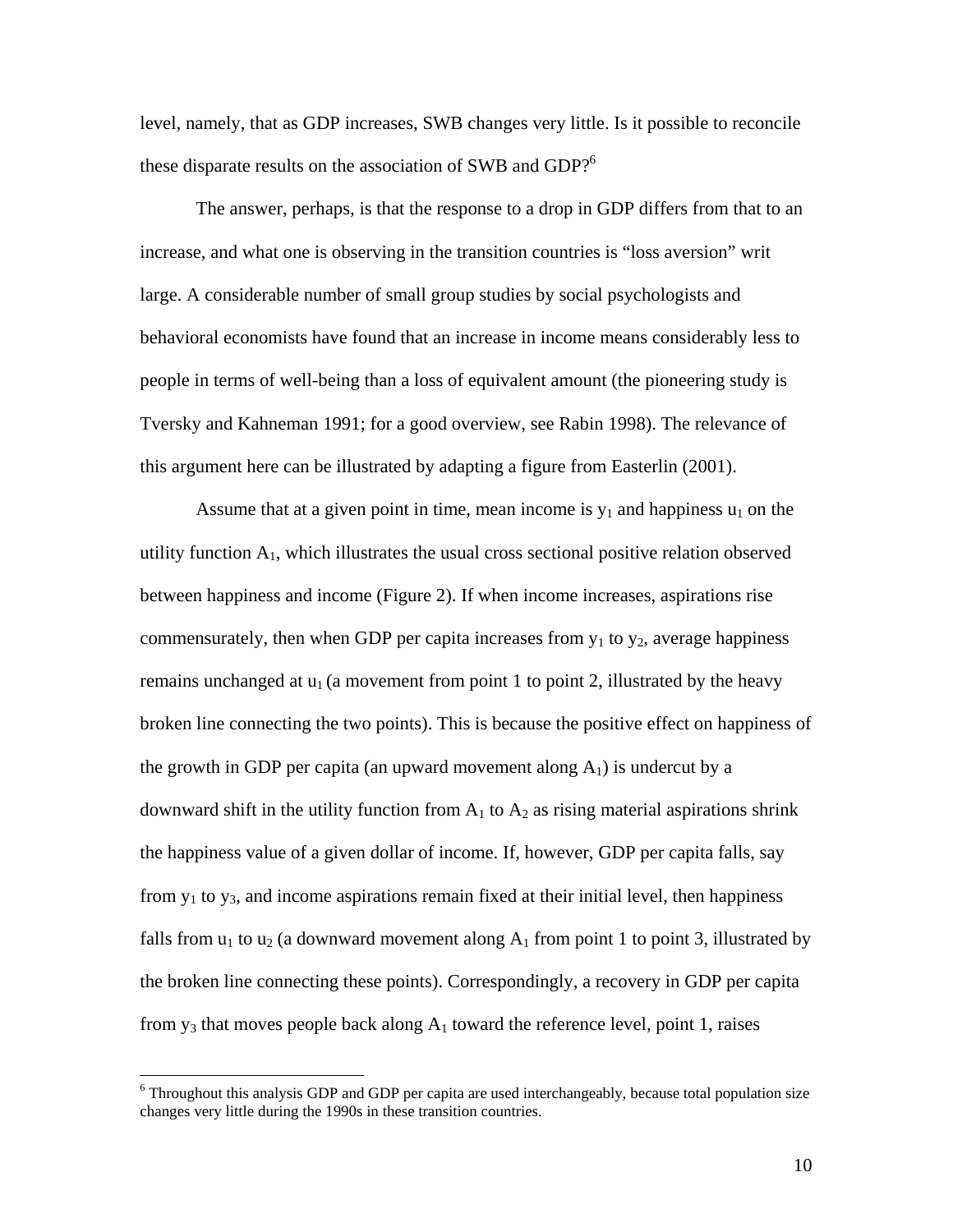happiness back toward  $u_1$ . For illustrative purposes the diagram pictures the extreme case of complete hedonic adaptation to an income gain, and zero adaptation to an income loss.

Put simply, the argument is that people adapt hedonically to an increase in income from a given initial level, their aspirations tending to rise commensurately with income. But aspirations are much less flexible downward. Once people have attained a given level of income, they cling to this reference point -- the well-known "endowment effect" (Kahneman, Knetsch, and Thaler 1991). Hence, if income falls they feel deprived, and their subjective well-being declines. In turn, a recovery in income that returns them toward the reference level increases subjective well-being. Readers will note that the kink in the broken line at point 1 of Figure 2 is analogous to that in diagrams of loss aversion (ibid., p. 200).

As an illustration, consider the contrasting experience of East and West Germany, sitting side by side, with a common language, history and culture. In East Germany in 1990 GDP collapses and then recovers with life satisfaction following a roughly similar course. In West Germany real GDP increases by 15 per cent from 1990 to 2004, but life satisfaction drifts slightly downward (Easterlin and Zimmermann forthcoming). East Germany's pattern conforms roughly to the broken line movement between points 1 and 3 in Figure 2; West Germany's, to that between points 1 and 2.

The evidence for the second generalization, that the recovery of life satisfaction falls short of that in GDP, is presented in Figure 3. For the eight countries in the upper panel of Table 1, those with both an early transition and late 1990s observation, the change in life satisfaction over the full period is plotted against the change in the GDP index, and an OLS regression line fitted to the data. If life satisfaction typically recovered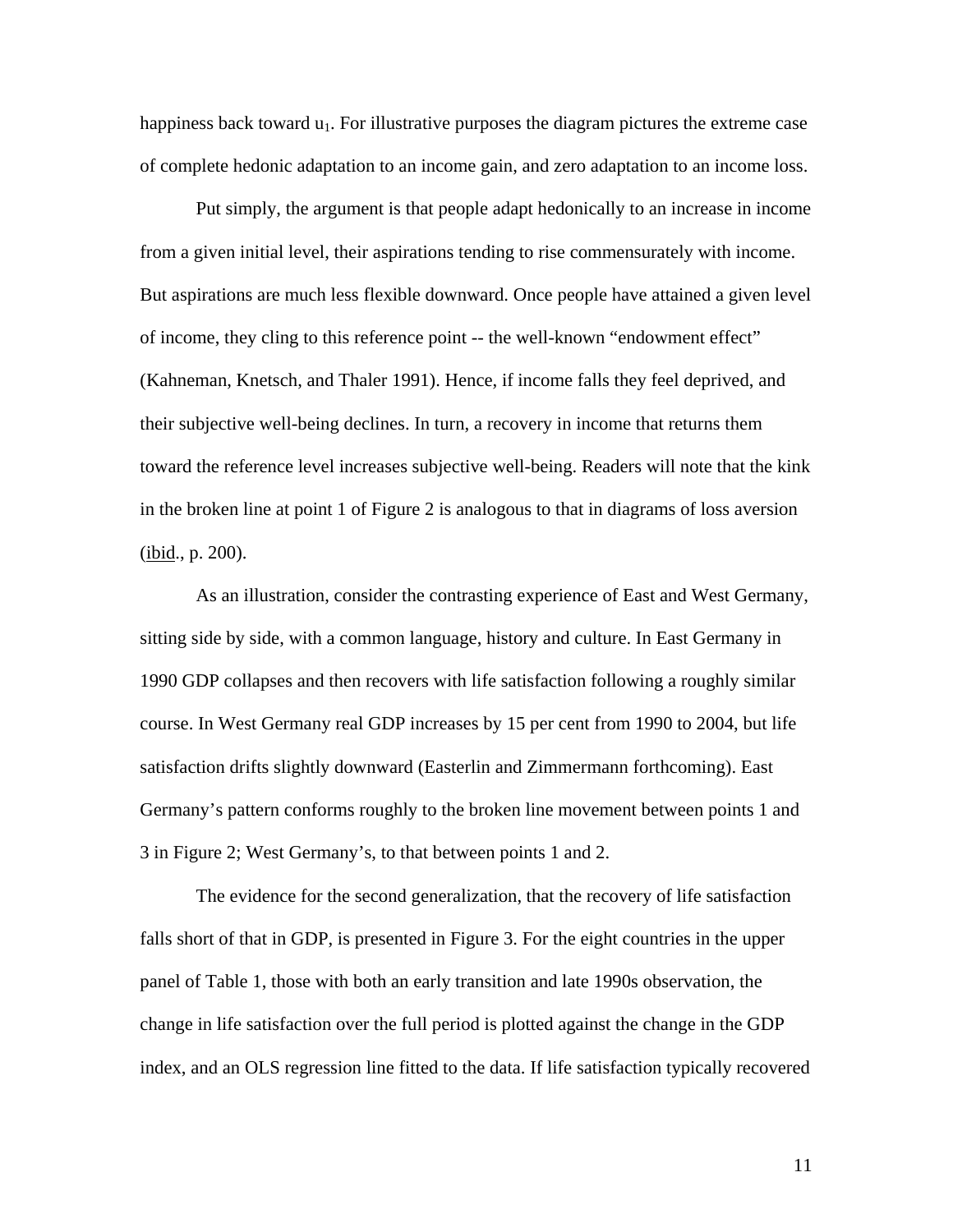to its 1989-90 level when GDP did, then the regression line would go through the origin. In fact, the y-axis intercept is a significant negative .25 when GDP fully recovers to its initial level (zero change in GDP). Given that the peak to trough decline in life satisfaction is typically around 1.00 or less, the .25 shortfall is sizeable.

Why does life satisfaction fail to recover commensurately with GDP? The most obvious hypothesis is the sharp deterioration in employment conditions in the transition countries. In the WVS data in every one of the thirteen transition countries included here the employment rate, the percentage of the population employed, falls substantially between the first and last dates for which life satisfaction is observed, with most countries experiencing double-digit declines. The declines reflect increases in both the unemployment rate and the proportion not in the labor force, with increased unemployment typically the larger of the two, especially for men (Table 2). As one might expect, the declines in the employment rate are less for the group of five countries whose initial observation occurs later in the transition, but the same pattern is observed in both groups of countries with regard to the increase in the unemployment rate and labor force exit (cf. panels A and B).

Trends in the absolute level of real wages also provide evidence of the deterioration of employment conditions. In 1999, average real wages ranged from around 40 to less than 90 per cent of those in 1989, save for the Czech Republic, at 107 per cent and Poland, 96 per cent (UNICEF 2001, App. Table 10.9). But while deterioration in employment and wages in the 1990s is universal in the countries under study here, there is considerable variation in the specific form this takes. In the Russian Federation, for example, labor hoarding by state firms occurred along with growing wage arrears of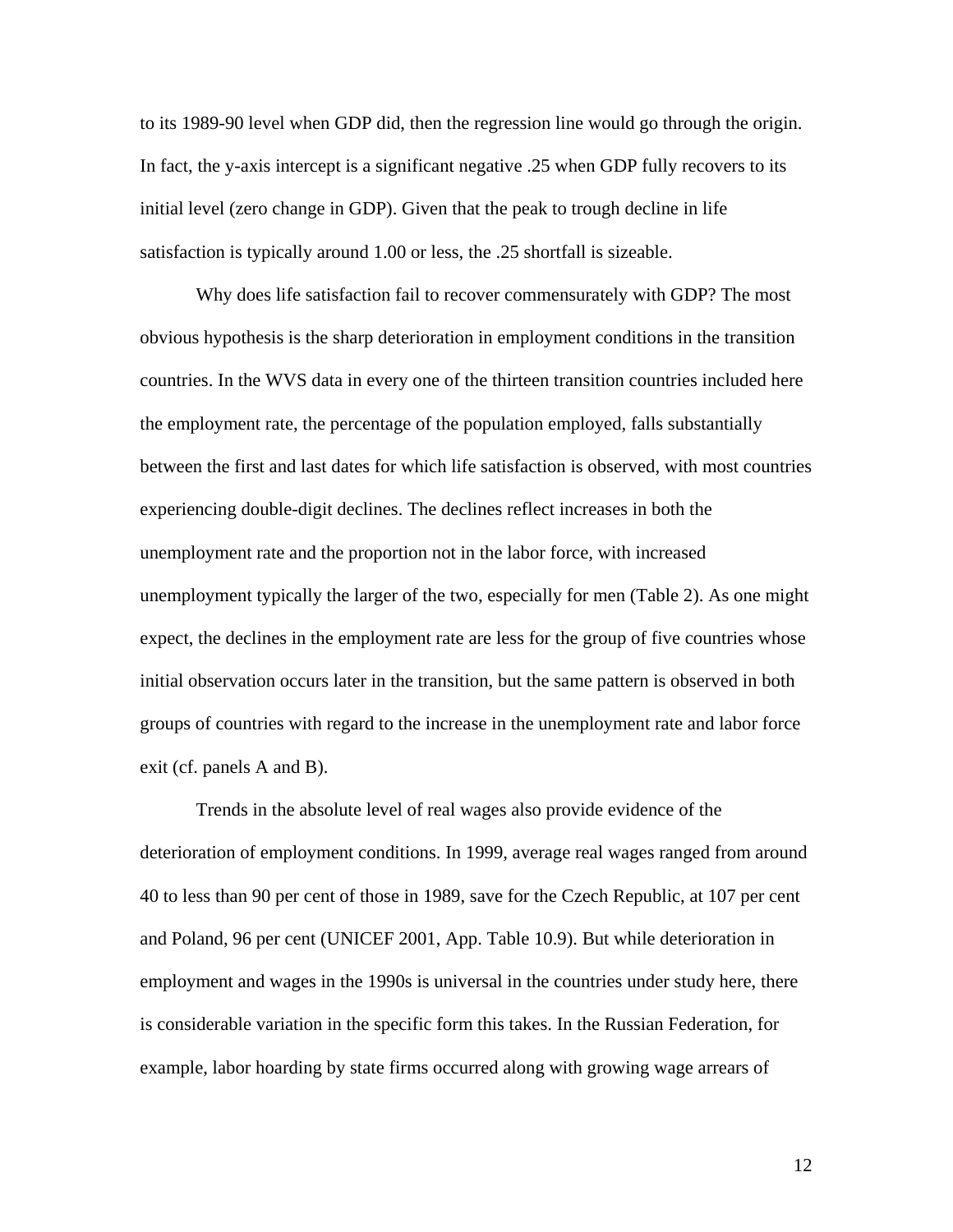sizeable magnitude. Such variations make difficult simple overall quantitative comparisons of countries' labor market conditions (Barr 2005 provides a good overview).

The significance of the deterioration in employment conditions goes beyond the direct economic effect, for it is also symptomatic of the deterioration of the social support system. Prior to transition there was what has been called the "socialist greenhouse", "an artificial environment typical for the state socialist societies of Eastern Europe…" (Sobotka 2002, p. 41; chapter 4 gives details). A key feature of this system was that many social benefits were tied to employment -- "[w]ith a huge appetite for able labour, the state encouraged women to study, marry and have jobs and babies, and, where kinship support was weak, the state provided the means to help women manage competing demands " (UNICEF 1999, p. viii). With the collapse of employment and the socialist state there occurred a substantial reduction in these additional sources of support (World Bank 2000a).

The implications for life satisfaction of the loss or reduction of such benefits is suggested by data for two countries, the former GDR and Hungary, for which evidence is available on satisfaction with specific domains of life. What stands out is that satisfaction declines in domains with formerly assured support. Thus, in the former GDR satisfaction with health, work, and childcare all decline (Table 3, panel A). In contrast, satisfaction with conditions relating to living level is typically greater in 1999 than 1990 -- indeed, much greater in the case of goods availability and the environment, two notably deficient areas under socialism. In Hungary, where the first observation is unfortunately not until 1992, satisfaction with work, home, neighborhood, and health are all lower in 1997,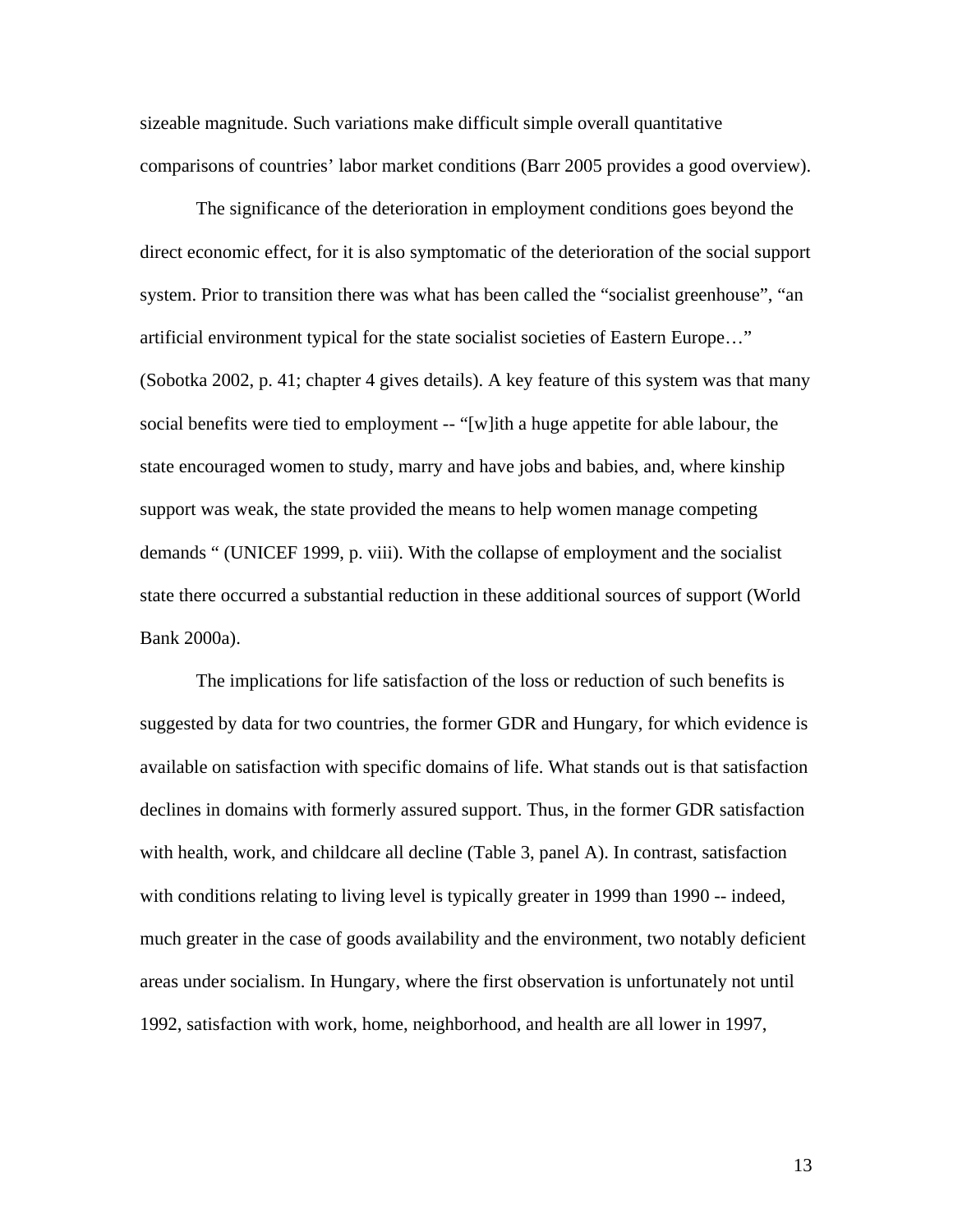while satisfaction with income and standard of living are virtually unchanged (Table 3, panel B).

The experience of another transition country, China, perhaps provides additional support for the importance for life satisfaction of employment and social support conditions. The reported growth of China's real GDP has been truly stunning -- the 2004 level is estimated to be almost three times that in 1990 (Maddison 2003). Despite such unprecedented growth, life satisfaction has declined. Based on Gallup World Poll data for four dates between 1994 and 2004, Kahneman and Krueger (2006) report a steady decline in the per cent of the population somewhat or very satisfied with life. The WVS data used here give a similar picture -- a decline in mean life satisfaction from 1990 to 1995, and again from 1995 to  $2000$ .<sup>[7](#page-14-0)</sup> Though China did not experience the severe economic collapse of the European countries, several features of the European transition are evident there, notably rising unemployment, increasing inequality, and dismantling of the social safety net. It is possible that these conditions have exerted both in China and Europe a similar drag on life satisfaction.<sup>8</sup>

Can anything be said about the trend in life satisfaction in the European countries prior to the transition? One suggestive bit of WVS evidence is mean life satisfaction in 1981 in the Russian oblast (county) Tambov, "a region that [the Russians conducting the survey] considered representative of Russia as a whole" (Inglehart and Klingemann 2000,

 $\overline{a}$ 

<span id="page-14-0"></span><sup>&</sup>lt;sup>7</sup> The WVS trend for 1990-1995 is based on the urban population only; however, the 1995 data reveal no significant difference between the urban and rural population's life satisfaction.

<span id="page-14-1"></span><sup>&</sup>lt;sup>8</sup> For those who find it hard to believe that life satisfaction did not improve in a poor country like China experiencing such enormous improvement in real income, it is worth noting that in China's neighbor, Japan, life satisfaction has not increased in the last half century, despite an over five-fold rise in GDP per capita from initially low levels (Easterlin 1995, Kusago 2007).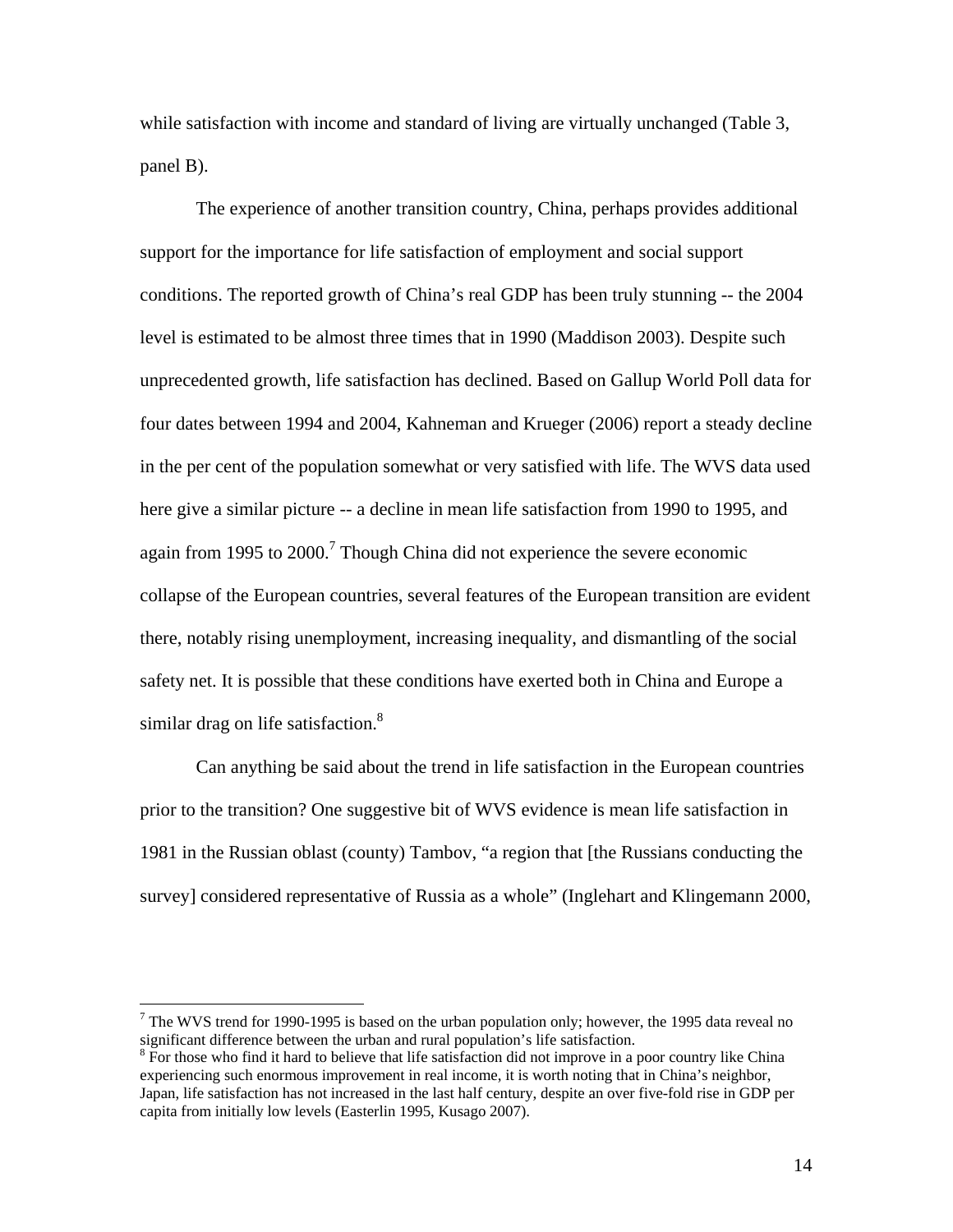p. 175). Given below is mean life satisfaction for Tambov in 1981 and 1995 and, for comparison, that in Russia as a whole and Belarus in 1990 and 1995:

|                | 1981 | 1990 | 1995 |
|----------------|------|------|------|
| Tambov         | 7.26 | n.a. | 4.23 |
| Russia         | n.a. | 5.37 | 4.45 |
| <b>Belarus</b> | n.a. | 5.51 | 4.35 |

The 1995 observations for all three areas are quite similar. If one assumes the trends were also roughly alike, then these numbers imply considerable decline in life satisfaction during the 1980s in Russia.

Further support for the inference of a decline in life satisfaction in the transition countries in the 1980s comes from the WVS data for Hungary. In 1982, when the first wave of the WVS was conducted there, the mean level of life satisfaction was 6.93, much higher than the 1990 value of 6.03. In Hungary in the latter part of the 1980s, communism was starting to unravel, the economy was faltering, and there was growing uncertainty and anxiety with regard to the future (Andorka et al 1999). Speder et al (1999) report rising anomie, and present as evidence the differing responses to several survey questions in 1978 and the early 1990s. The responses uniformly indicate a substantial rise between 1978 and 1990 in feelings of anxiety and insecurity (Figure 4).

The WVS surveys provide additional evidence of the growth of insecurity in Hungary during the 1980s. In 1982, when asked "how much freedom of choice and control you feel you have over the way your life turns out", respondents averaged 6.81 on a scale of 1 ( = none at all) to 10 ( = a great deal); in 1990, the corresponding mean was 6.52. (By the end of the 1990s it had dropped to 6.26.) One might suppose that the dissolution of the communist police state and growing sense of freedom would increase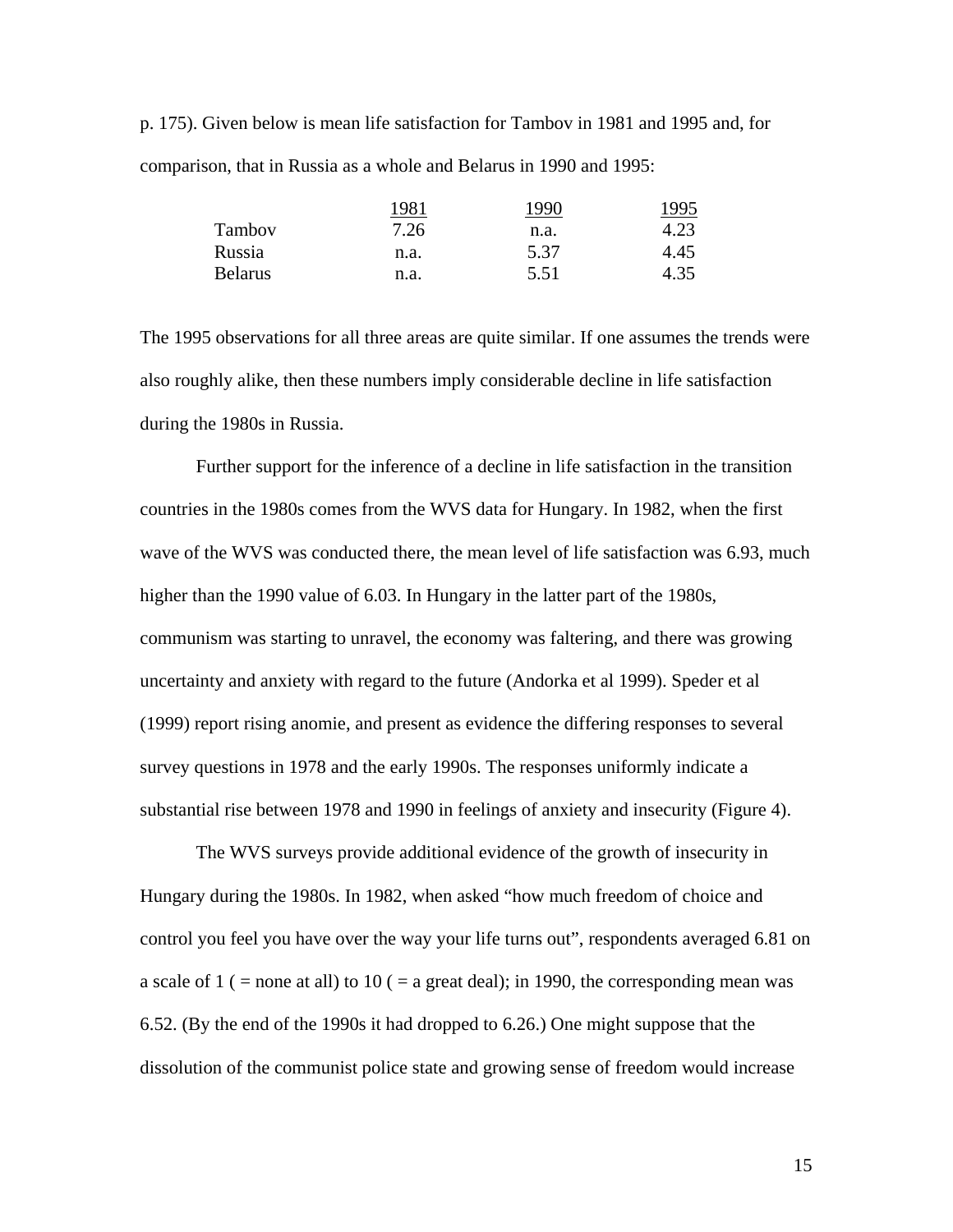life satisfaction prior to the transition; the fact that life satisfaction in Hungary declined suggests that economic stagnation and growing uncertainty about the future were dominating life satisfaction. The growth of uncertainty about the future is said to have been common in the transition countries (Philipov and Dorbritz, 2003, p. 19; cf. also Brainerd and Cutler 2005, pp. 125-128).

#### **3. Winners and losers**

 $\overline{a}$ 

Those with the biggest loss in life satisfaction during the transition are the less educated and the population ages 30 and over; women and men are both about equally affected.<sup>[9](#page-16-0)</sup> Disparities in life satisfaction, as measured by the Gini coefficient, typically widened.

The impact of the transition on different demographic groups is evidenced by comparing the coefficients of a multiple regression on end-of-decade data with those on beginning-of-decade data, where the regression is life satisfaction on gender, age, and education.<sup>10</sup> In the case of education the gradient in life satisfaction is typically negligible at the start of the transition, but turns noticeably and significantly positive over the course of the decade (Figure 5 left panel). Education is measured here by the age at which education is completed, the only education measure available in the WVS at both dates, with 7 years or less typically the minimum value and 23 years or more, the maximum. Both panels of the figure are plots based on coefficients from a multiple regression with

<span id="page-16-1"></span><span id="page-16-0"></span><sup>&</sup>lt;sup>9</sup> It is likely that some ethnic minorities are also among the losers, but this has not been explored here.  $10$  There are no controls for life circumstances because the impact of the transition operates via life circumstances. If, say, deteriorating employment conditions differentially affect those with more and less education, one wants to see the effect of this on the relative life satisfaction of the more and less educated, and a control for employment status would eliminate this effect.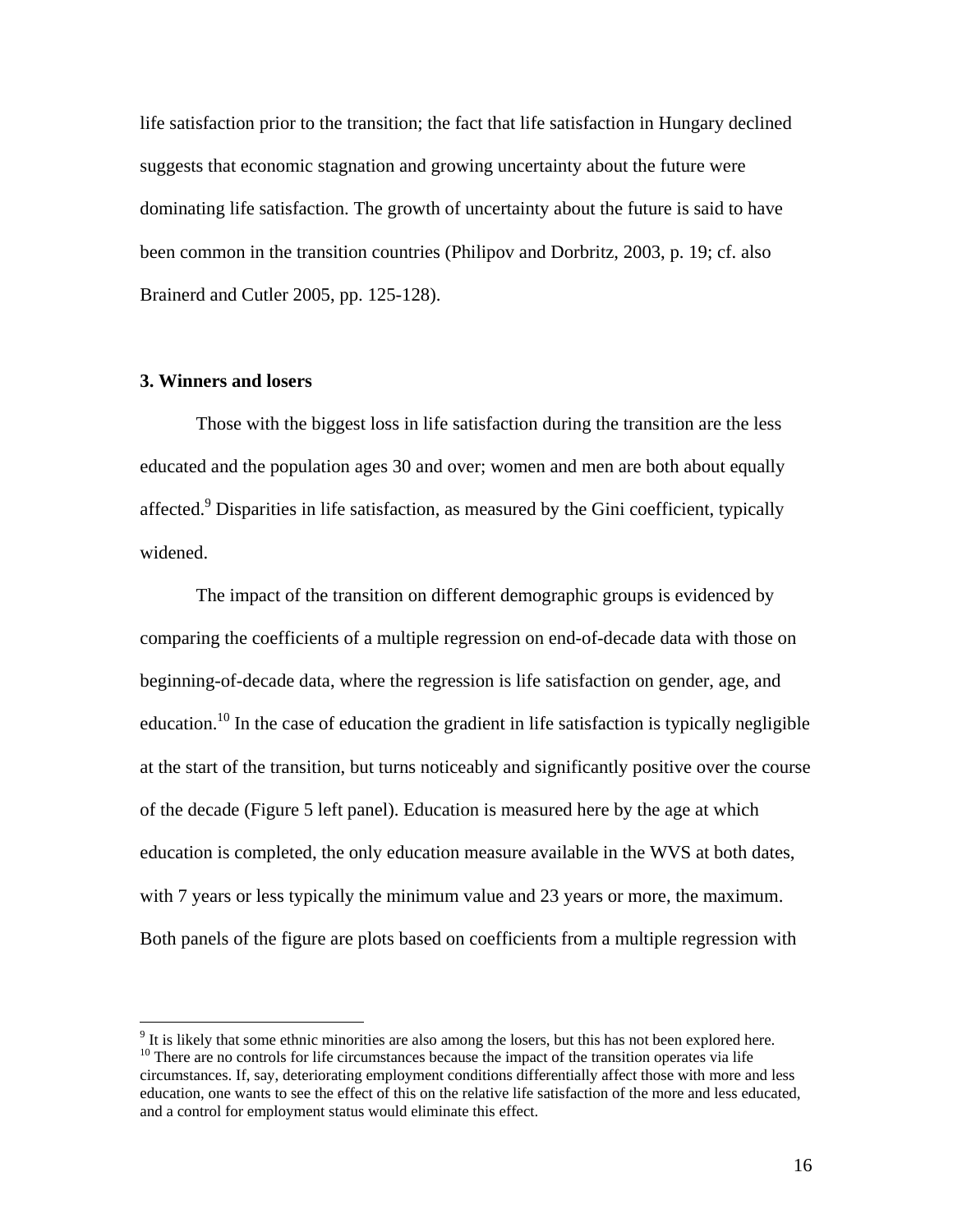country dummies on pooled data for the eight countries in the upper panel of Table 1. Regressions on the individual country data yield quite similar results.

There is fairly little evidence of an age gradient in life satisfaction at the start of the transition, a result similar to that for education (Figure 5, right panel). By the late 1990s, however, a significant negative gradient emerges. The age categories here are less than 30 years, 30 - 44, 45 - 59, and  $60 +$ , and the end-of-decade coefficients for the last three are all significantly less than that on the youngest group. The two oldest age groups suffer, on average, the largest declines in life satisfaction relative to those under 30 years old. Regressions on the individual country data typically yield similar results, except that for those 60 years old and over there is more variation among countries, probably due to differences in pension policy.

It is plausible to suppose that the leveling of life satisfaction within the population at the start of the transition is linked to the socialist policies of wage equalization (political standing aside) and full employment, and that the appearance of the differentials just noted is to a considerable extent a reflection of the growth of income and unemployment differences as free market forces take hold. A simple comparison of the change in the Gini coefficient for life satisfaction with that for income provides some support for this hypothesis. In almost all of the eight countries in Figure 5, inequality in life satisfaction rose in the 1990s and this rise tends to be associated positively with the rise in income inequality (Figure 6; the slope coefficient of the regression line is slightly short of significance at the 10 per cent level).<sup>11</sup> The rise in income inequality is probably due to several things -- the emergence of substantial wage differentials (Brainerd 1998,

 $\overline{a}$ 

<span id="page-17-0"></span> $11$  The exception to the rise in life satisfaction inequality is the former GDR, where massive income transfers from West to East Germany buttressed especially the income of the poorer segments of the East German population. See Busch 1999,Headey et al 1995, Schwarze 1996.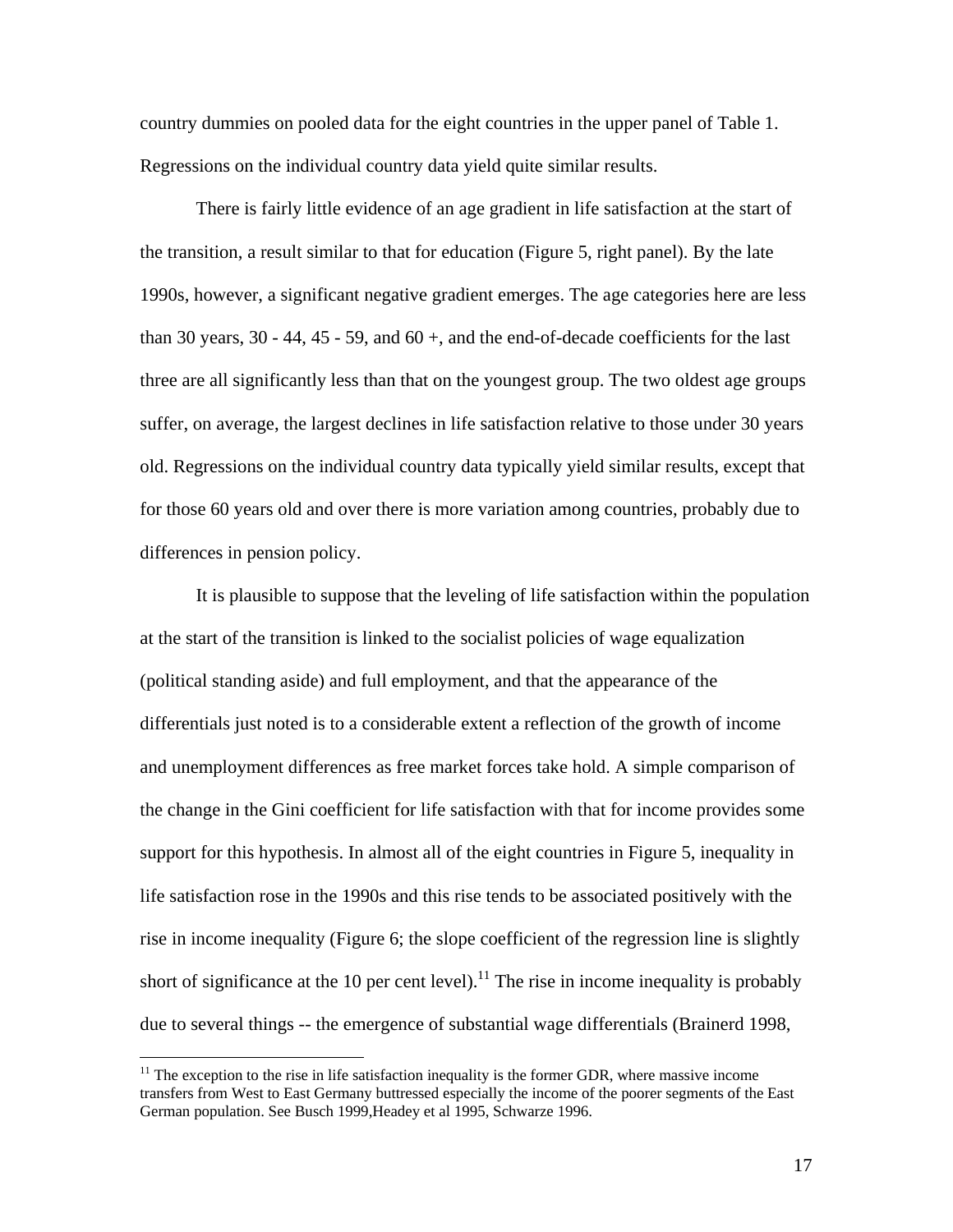Milanovic 1999), the growth and differential incidence of unemployment in the population, and the associated demise of the social support system.

Why, controlling for education, is there a greater decline in life satisfaction among those in the population 30 and over than among young adults? For those ages 60 and over, the answer probably lies largely in the deterioration of old-age pension support. For those between ages 30 and 59, the answer is perhaps that, when free market conditions were established, most persons age 30 to 59 were already well-embarked on a life course set under the conditions of the socialist greenhouse -- both spouses working, career paths set, and families established with housing and child-rearing arrangements in place. The collapse of the established system left many such families in turmoil, seeking to cope with family responsibilities while job opportunities and social support were disappearing.<sup>12</sup> Some families were literally uprooted, moving back to small villages in reasonable proximity to urban centers where subsistence agriculture could be coupled with nonfarm employment.<sup>13</sup> Symptoms of social stress grew markedly  $-$  increased alcoholism, smoking, and use of drugs; increased male mortality; and a rise in domestic violence against women (UNICEF 1999, 2001; Brainerd and Cutler 2005). Though not confined to those over age 30, these developments were usually more pronounced in the older age groups.

<span id="page-18-0"></span> $12$  A good overview of economic coping strategies, with empirical evidence for Latvia is Gassman and deNeubourg 2000, 2002 (cf. also Gorniak 2001). A forerunner of this type of analysis of coping strategies is Modigliani (1949), who argued that during the Great Depression households sought to maintain their habitual consumption in the face of falling income by reducing their savings rates.<br><sup>13</sup> Cf. Brown et al 2005, Tammaru et al 2004. Mickiewicz (2005, p. 86) notes the rise of subsistence

<span id="page-18-1"></span>agriculture. In the WVS data in 5 countries for which comparison is possible, the population living in places with less than 2,000 population rises noticeably -- by an average of 7 percentage points -- between the beginning and end of the 1990s, a redistribution of population that contrasts markedly with increasing urbanization observed during long term economic growth.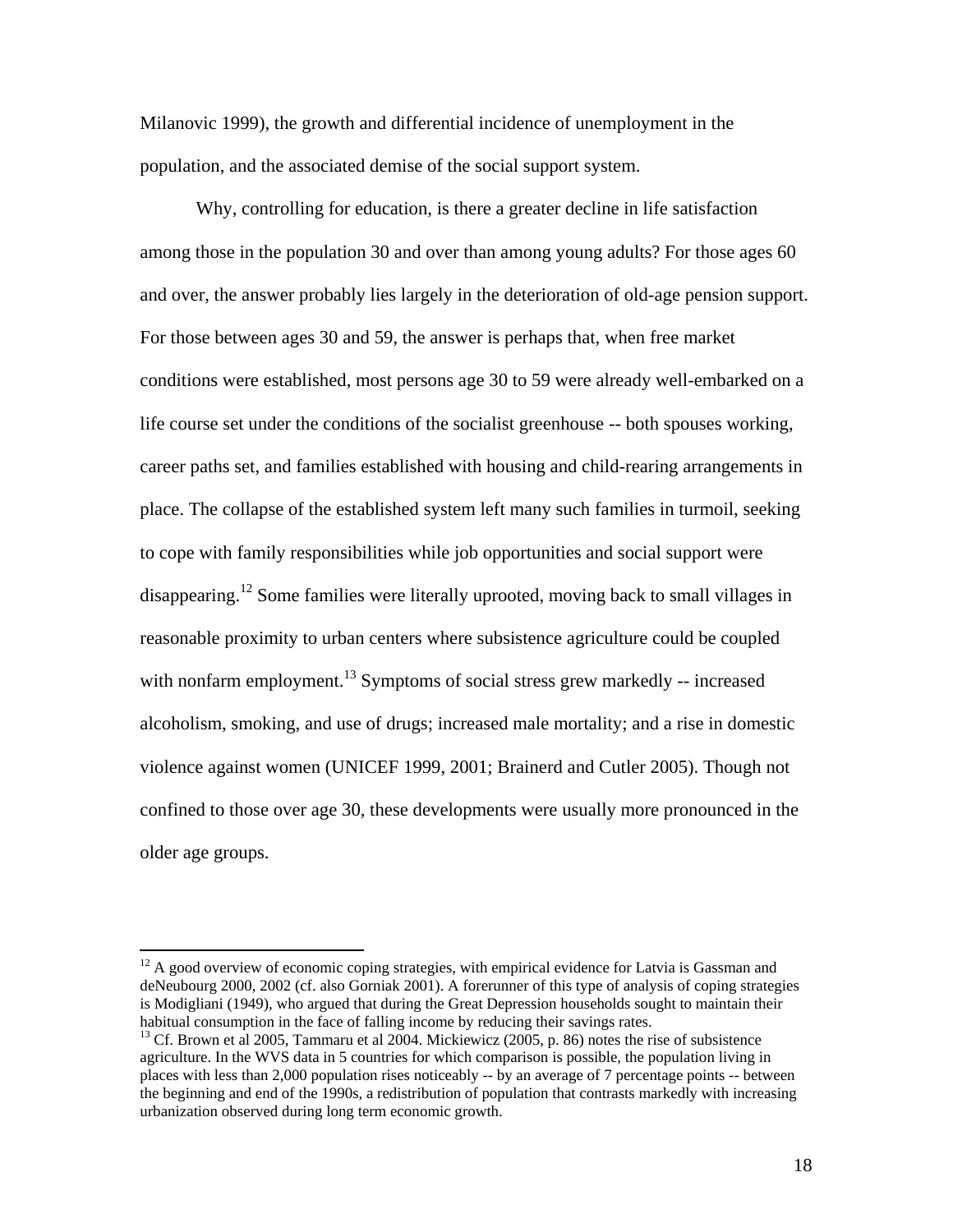In contrast, those under age 30 were less wedded to the "socialist greenhouse".<sup>[14](#page-19-0)</sup> Raised, so to speak, more nearly in the wild, they were in a better position to adapt to the new environment. Many of those under 30 years old at the start of the transition had the option of postponing marriage and/or having children. This demographic strategy for coping with economic stress was a feature of the Great Depression, and, as the evidence shows, it has been widely exercised in the transition countries (Philipov 2002, Philipov and Dorbritz 2003, Sobotka 2002, 2003, Szivós and Giudici 2004). Some of these demographic changes were already underway in a few countries before the transition, but in the 1990s they appear in virtually every transition country, usually at an accelerated pace. They are not the result of young adults reducing their family size goals as free market forces replace the socialist greenhouse. Surveys conducted in seven of the transition countries included here typically find that the completed family size expected by women ages 20-24 in the mid-1990s is no different from that for women fifteen years older (Philipov and Dorbritz 2003, p. 115, Table 2.5.2). Rather, they reflect decisions to postpone family formation as a way of coping with the less stable economic environment.

Why do women and men have about equal declines in life satisfaction? The answer may lie in two parallel and related developments. On the one hand, unemployment rises and this affects men more than women; on the other, family dissolution increases and this impacts women more than men. Both cross sectional and panel studies in the SWB literature repeatedly indicate sizeable negative effects on life satisfaction of both unemployment and marital dissolution (Blanchflower and Oswald

 $\overline{a}$ 

<span id="page-19-0"></span> $14$  Alesina and Fuchs-Schündeln (2005) find that younger cohorts in the former GDR are less favorably disposed toward welfare policies than their elders. Similarly, the 2006 survey by the European Bank for Reconstruction and Development (2007) finds that young people in transition countries have a more favorable view of the economic and political situation than older.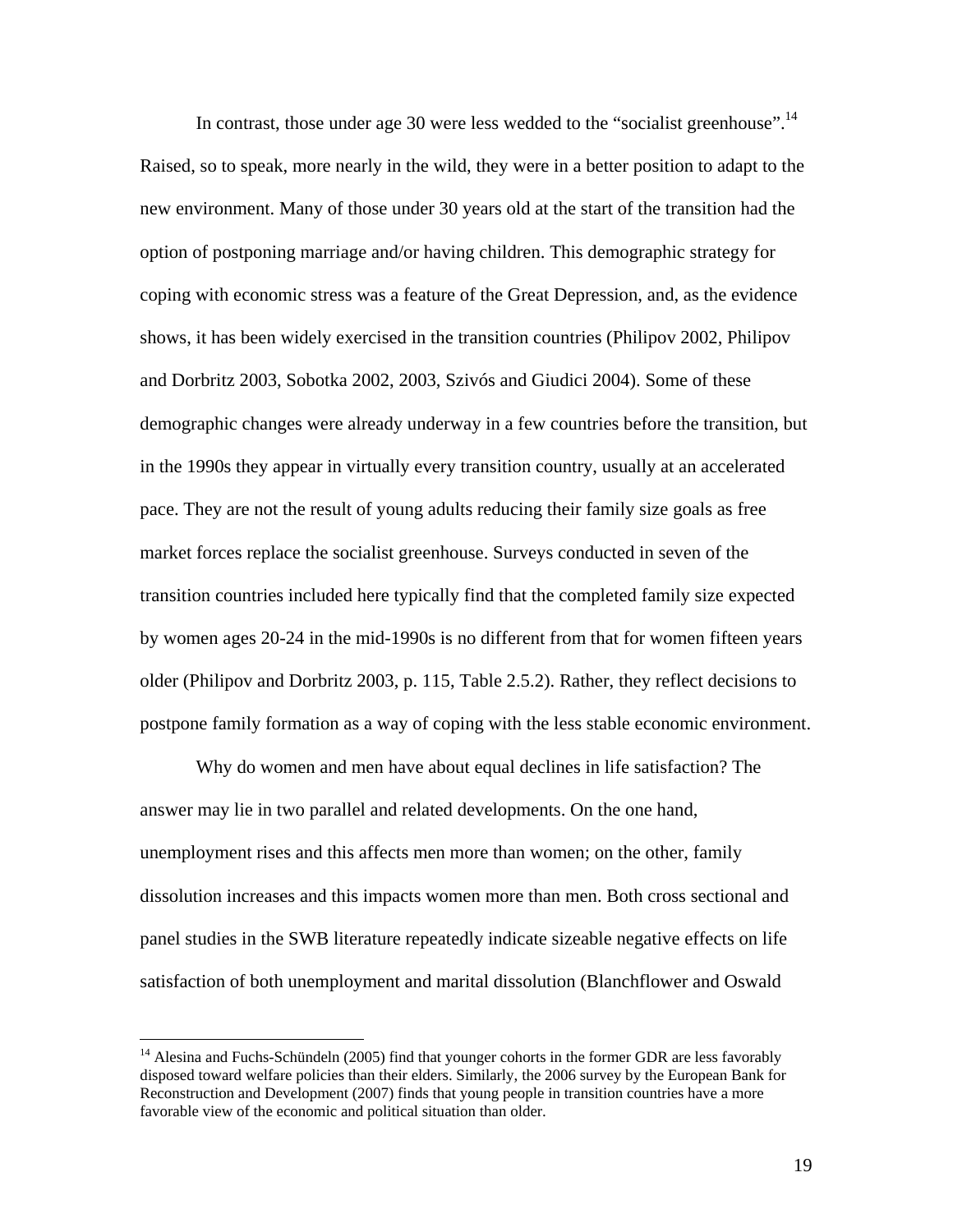2004, Diener, Lucas, and Scollon 2006, Frey and Stutzer 2002, Helliwell and Putnam 2004, Winkelmann and Winkelmann 1998, Zimmermann and Easterlin 2006). End-ofdecade regressions for the countries included here give the same result.

#### **4. Conclusions and implications**

<u>.</u>

To sum up, the collapse of output and employment in the European transition countries precipitated a sharp drop in life satisfaction. Subsequently GDP improved, but stagnating labor market conditions and a deteriorating social safety net prevented a commensurate recovery of life satisfaction. The evidence strongly suggests that economic circumstances trumped political in their impact on subjective well-being. In addition, differences within the population in life satisfaction widened as wage and employment disparities increased, and family life was disrupted. Those hit hardest were the less educated and persons over age 30, with women and men suffering about equally. The asymmetric response of life satisfaction to decreases in GDP in transition countries compared with increases in GDP in non-transition countries is arguably due to the psychological phenomenon of loss aversion.

With the exception of the former GDR, the life satisfaction data used in this analysis end in 1999.<sup>15</sup> In the former GDR life satisfaction by 1999 had just about recovered to its 1990 level; since then there has been only slow growth in output, unemployment has remained high, and life satisfaction has slipped from its posttransition peak (Figure 1).

The economies of the other transition countries included here have generally fared better than the former GDR. In the six years after 1999 the increase of GDP has averaged

<span id="page-20-0"></span><sup>&</sup>lt;sup>15</sup> Wave 5 of the WVS was conducted in 2005-2006, and should be in the public domain by 2009.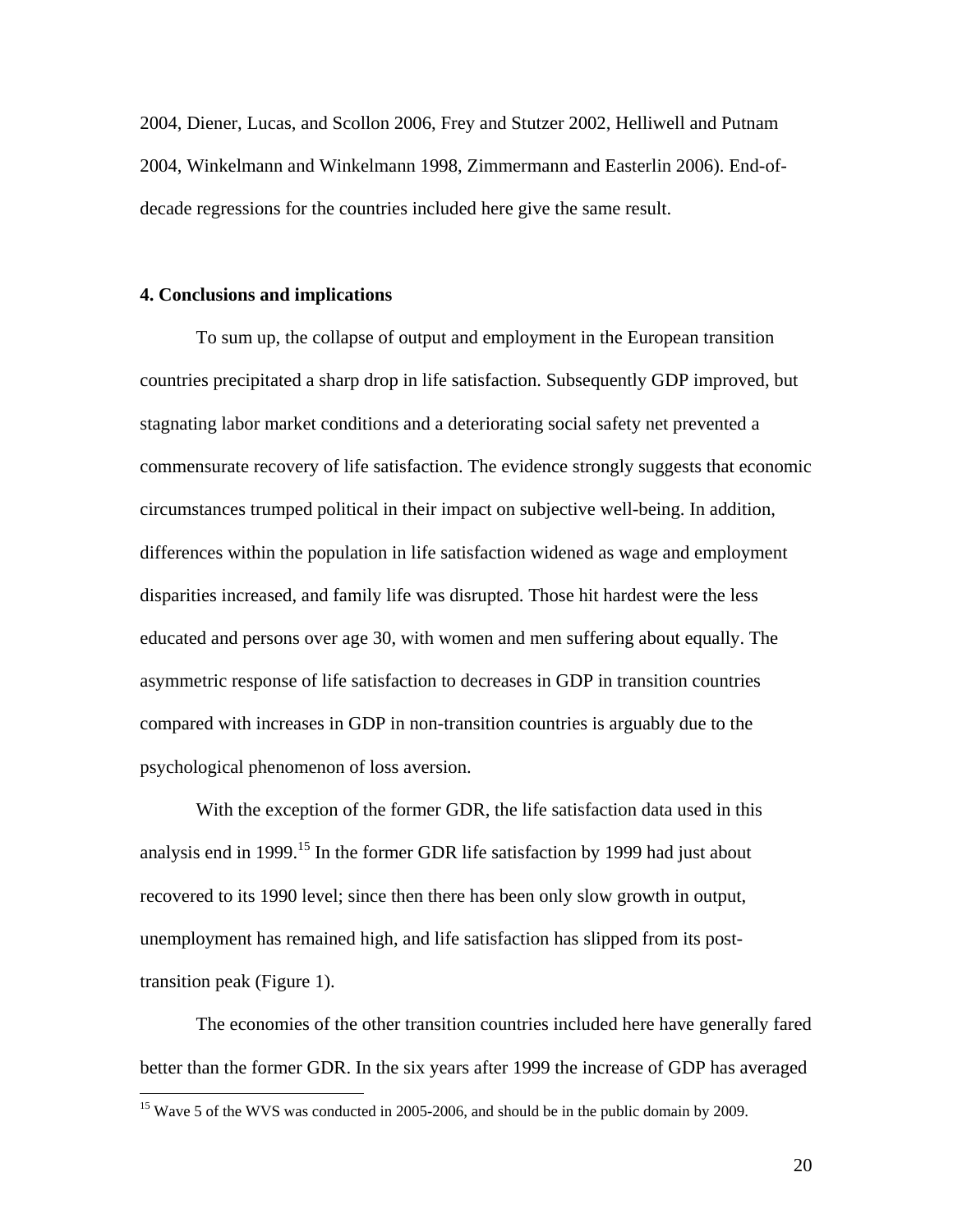over 40 per cent, with a range from 22 to 66 per cent, and in most countries unemployment rates declined (TransMONEE 2007, Tables 10.1, 10.6). Consistent with the recovery of GDP and employment, life satisfaction appears to have increased in most countries. This is suggested by tabulations of mean life satisfaction 2001-2006 in Blanchflower (2007, Table 1) that cover all of the transition countries included here except Russia and Belarus. Because the life satisfaction questions are quite different in Blanchflower's source, the Eurobarometer, and the WVS, it is not possible to say whether by 2006 life satisfaction had returned to its pre-transition level.

Shortly after this study was completed Sanfey and Teksoz (2007) published a valuable analysis of life satisfaction in the transition countries. There is substantial agreement between some of their conclusions and those of the present study, most notably with regard to the V-shaped pattern of life satisfaction in the transition countries and the differential impact of the transition by demographic group. This consistency is reassuring, especially because the two studies overlap significantly with regard to both data (chiefly WVS) and time span (the 1990s). In other respects, however, there are important differences. Perhaps most fundamental is the answer to the question posed in the title of their paper, "Does transition make you happy?". Their response, that by the end of the 1990s "life satisfaction levels have returned close to pre-transition levels in most cases" (p. 707) is considerably more sanguine than that of the present analysis, which finds a considerable shortfall still prevailing at that time (Figure 3). The difference in results stems from their including all wave 2 countries of the WVS in their analysis of the degree of recovery in life satisfaction, while the present study considers only eight WVS countries plus the former GDR, countries which all have an initial life satisfaction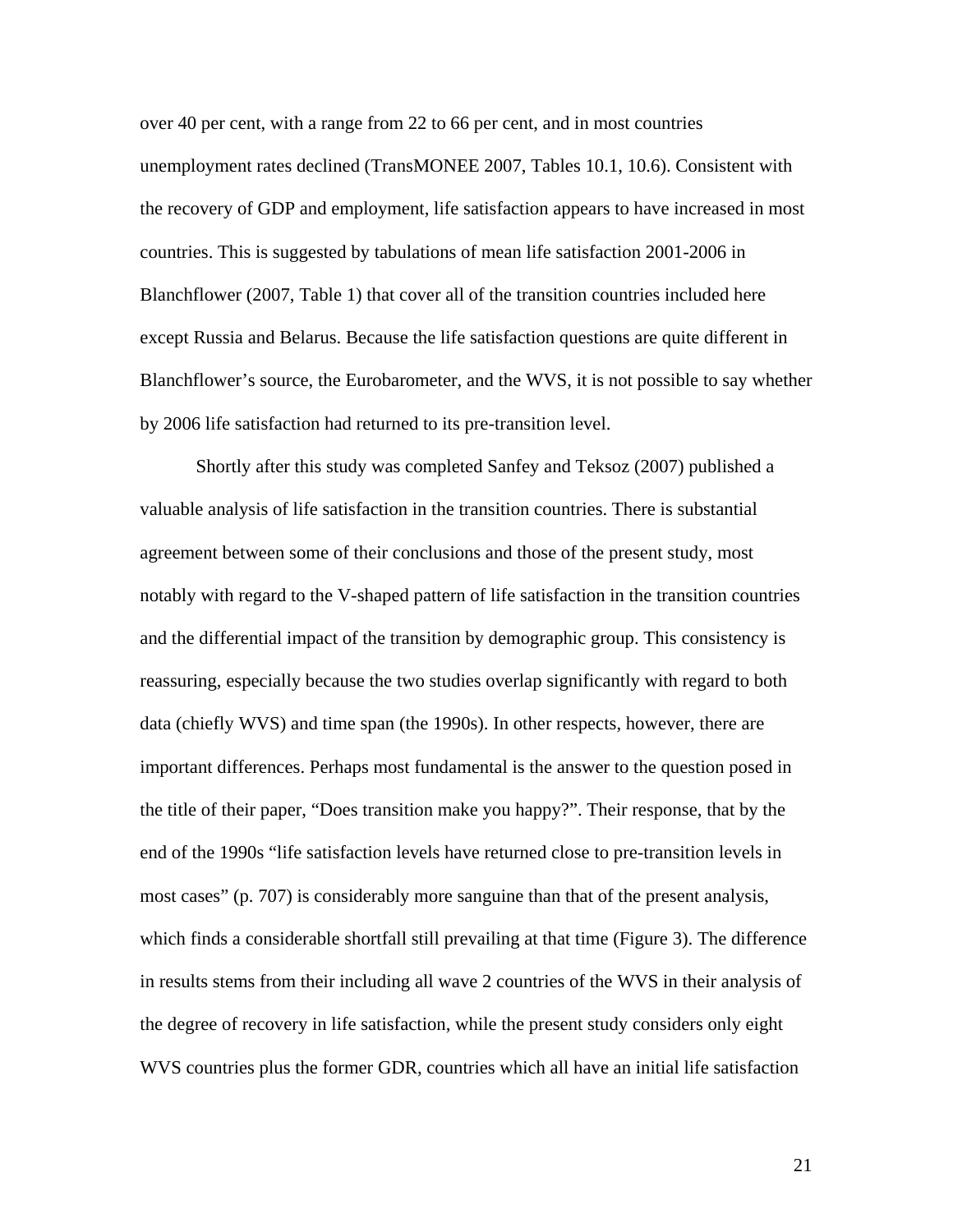reading falling at or close to the date of the pre-transition levels of GDP and unemployment (Table 1). Clearly the larger set of WVS countries studied by Sanfey and Teksoz start, on average, later in the transition and consequently with life satisfaction values already depressed below the pre-transition level by the collapse of GDP and rise in unemployment. Given the lower initial reference point, it is not surprising that they find a greater degree of recovery in life satisfaction.

The present analysis also differs from theirs in other respects. For one thing, it addresses the asymmetry in the response of life satisfaction to decreases versus increases in income. Also, it adds an analysis of inequality of life satisfaction, demonstrating rising inequality, and it includes data on domain satisfaction that reveal the differing directions of change in satisfaction with material living levels versus with work, family, and health. The domain satisfaction results are of special interest, because they suggest that while the transition from socialism to capitalism in Eastern Europe has, on average, been raising satisfaction with material living levels, this has been at the expense of satisfaction with employment, health, and family security, with the net balance in well-being at best not clearly improved.

The study by economists of life satisfaction and happiness is new, and we are only beginning to understand what these measures tell us about well-being. It seems reasonable to suggest, however, that they add a dimension to the evaluation of well-being that is a useful complement to the standard armory.<sup>16</sup> For example, the disparate trends in satisfaction with different realms of life just mentioned suggest a somewhat different "message for policy makers" (in the words of Sanfey and Teksoz, p. 727) than the

<span id="page-22-0"></span><sup>&</sup>lt;sup>16</sup> Some psychologists are, in fact, advocating the adoption by government policy makers of a variety of measures of subjective well-being (Diener and Seligman 2004), and there is some evidence of a movement in this direction in Europe (cf. e.g. Donovan and Halpern 2002).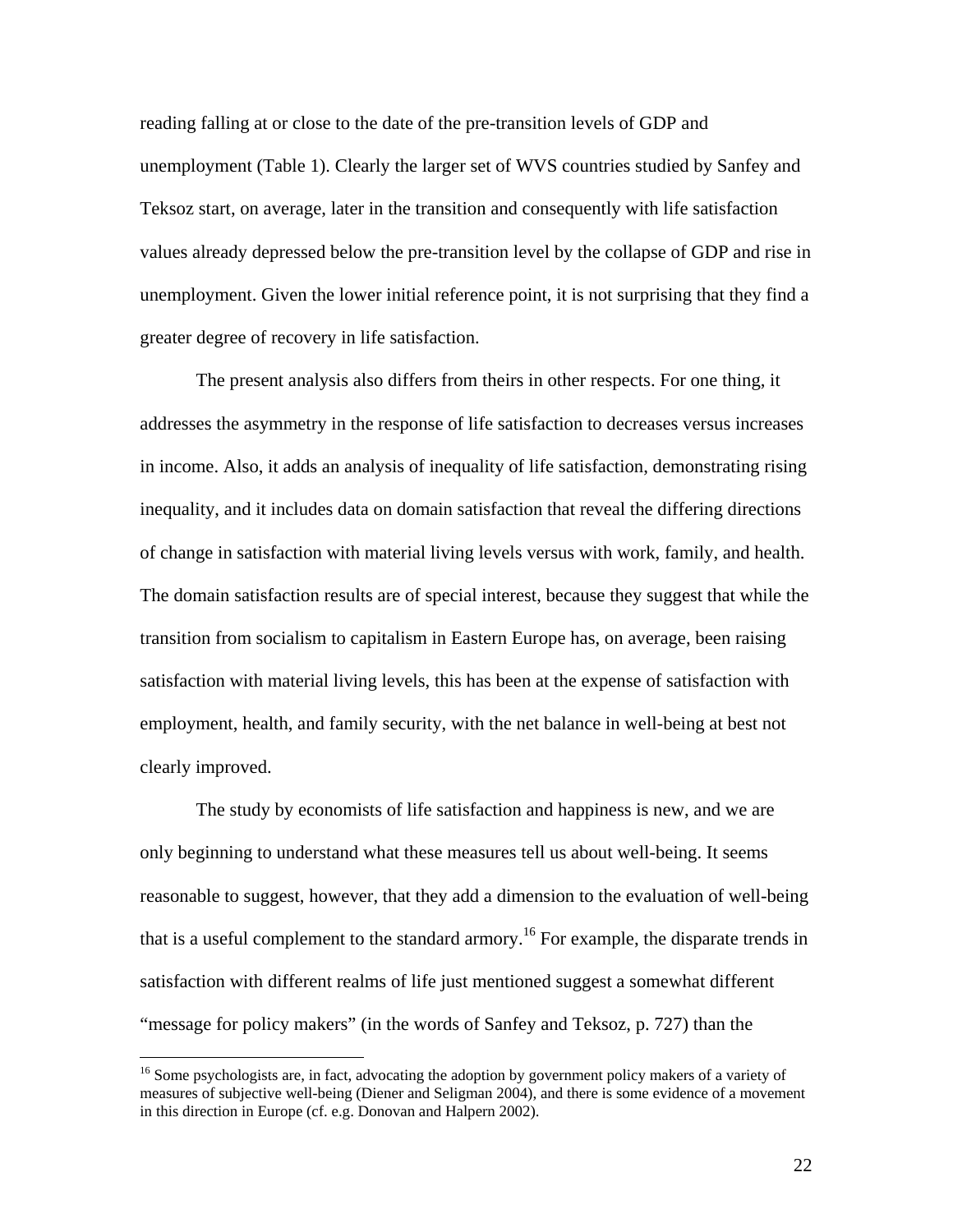predominant emphasis on economic growth found in the economic literature on the transition. The message suggested by the life satisfaction data is the need for policies responsive to the everyday worries of women and men about work, health, and family life, as well as living levels. If the need for a broader set of policy goals had been recognized by economists formulating transition policy, perhaps there would have been fewer "lost in transition".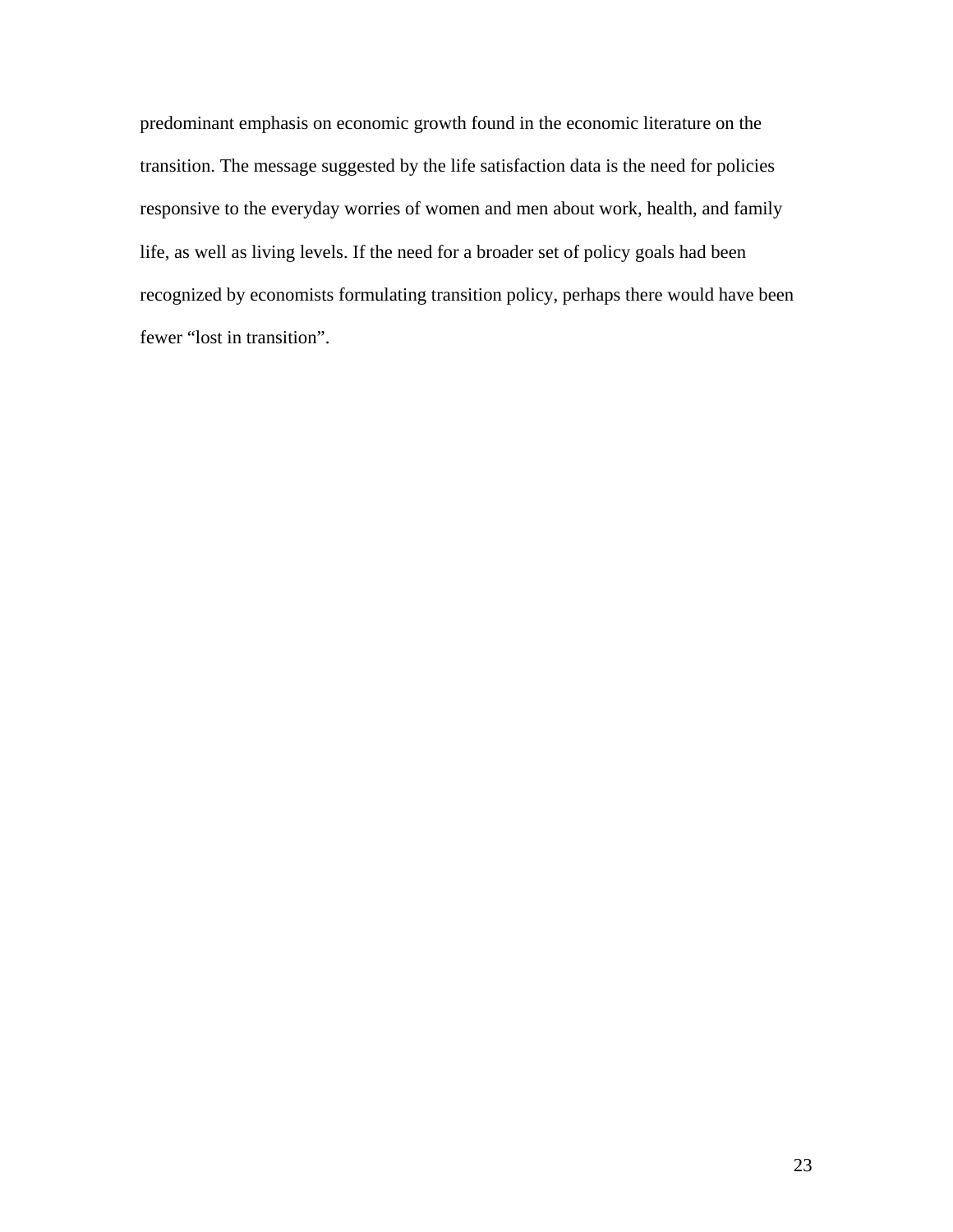#### **Acknowledgements**

This work has benefited from excellent research work and comments by Laura Angelescu and Onnicha Sawangfa. Anke Zimmermann, co-author with me of a paper on Germany, has very generously responded to numerous requests relating to additional tabulations for East Germany, and provided useful comments. Helpful suggestions were also made by Nauro F. Campos, John Ham, Jeffrey Nugent, Dimiter Philipov, Olga Shemyakina, Jacqueline Smith, John Strauss, Tomáš` Sobotka, and participants in a University of Southern California seminar. I want also to acknowledge the extremely valuable studies and data compilations of transition analysts drawn on here, without which this study would not have been possible. Financial support was provided by the University of Southern California.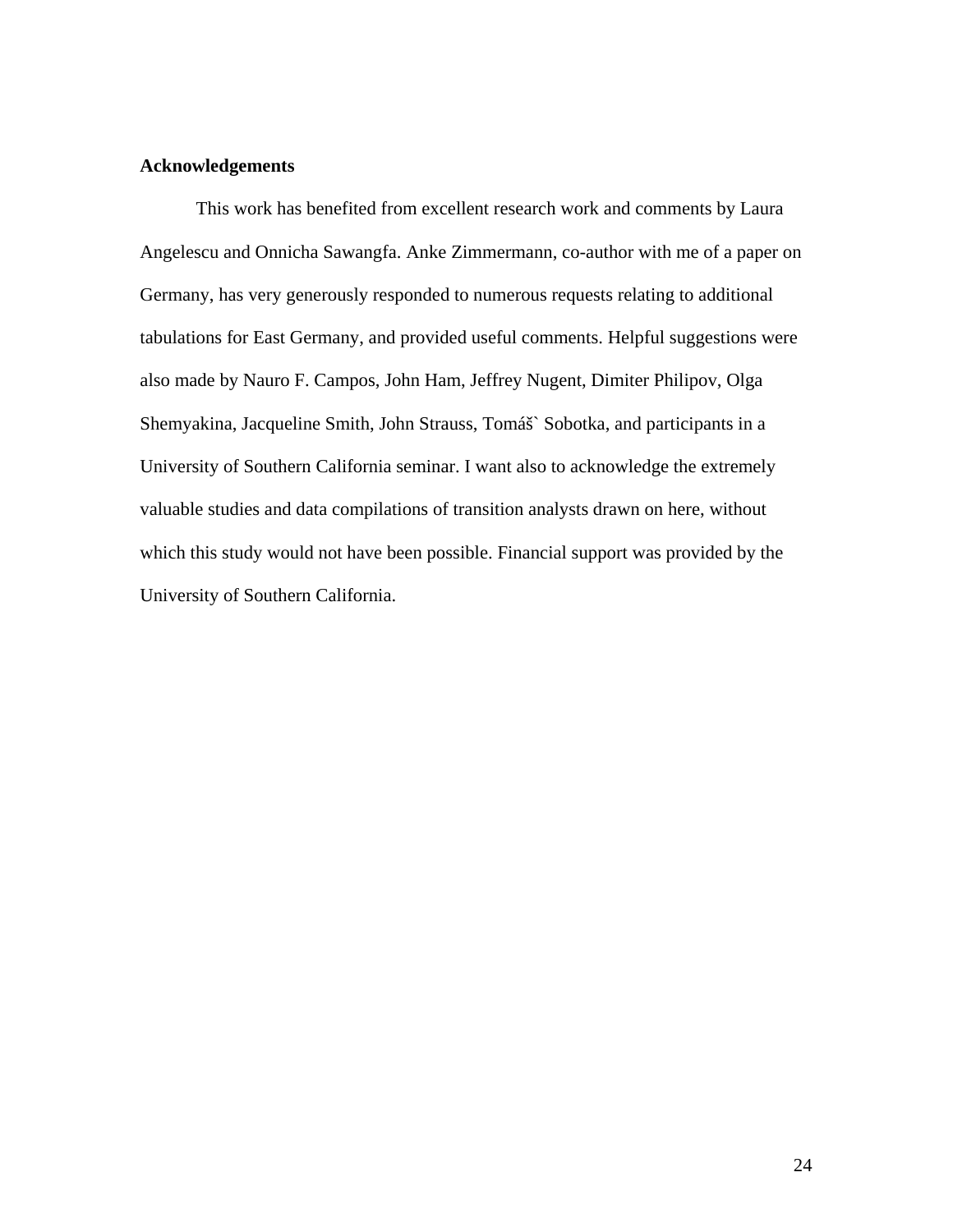|                           | $\left( 1\right)$ | $\overline{2}$ , | $\mathfrak{B}$ |
|---------------------------|-------------------|------------------|----------------|
|                           | Date of earliest  | GDP index        | Registered     |
|                           | LS observation    | $(1989=100)$     | Unemployment   |
|                           |                   |                  | Rate, per cent |
|                           |                   |                  |                |
| GDP Index $> 90$          |                   |                  |                |
| Former GDR                | 1989.5            | 92               | $\theta$       |
| Poland                    | 1989              | 100              | 1.3            |
| Hungary                   | 1990              | 96               | 1.7            |
| Estonia                   | 1989.5            | 96               | 1.6            |
| Latvia                    | 1989.5            | 101              | 2.3            |
| Lithuania                 | 1989.5            | 98               | 3.5            |
| <b>Belarus</b>            | 1990              | 98               | 0.5            |
| <b>Russian Federation</b> | 1990              | 97               | 0.8            |
| GDP Index $< 90$          |                   |                  |                |
| Slovenia                  | 1991              | 84               | 10.1           |
| Czech Republic            | 1991              | 87               | 4.1            |
| Slovakia                  | 1991              | 83               | 11.8           |
| Bulgaria                  | 1991              | 83               | 11.1           |
| Romania                   | 1993              | 82               | 10.4           |
|                           |                   |                  |                |

#### *Table 1*  **GDP Index and Unemployment Rate at Date of Earliest Life Satisfaction Observation, 13 Transition Countries**

Source: Column 2, Economic Commission for Europe 2003, Table B-1. Column 3, ibid, Table B-7, except Poland, from WVS, and former GDR, from GSOEP. For the Baltic states, Belarus, and the Russian Federation, the date for the unemployment rate is the earliest available, 1992.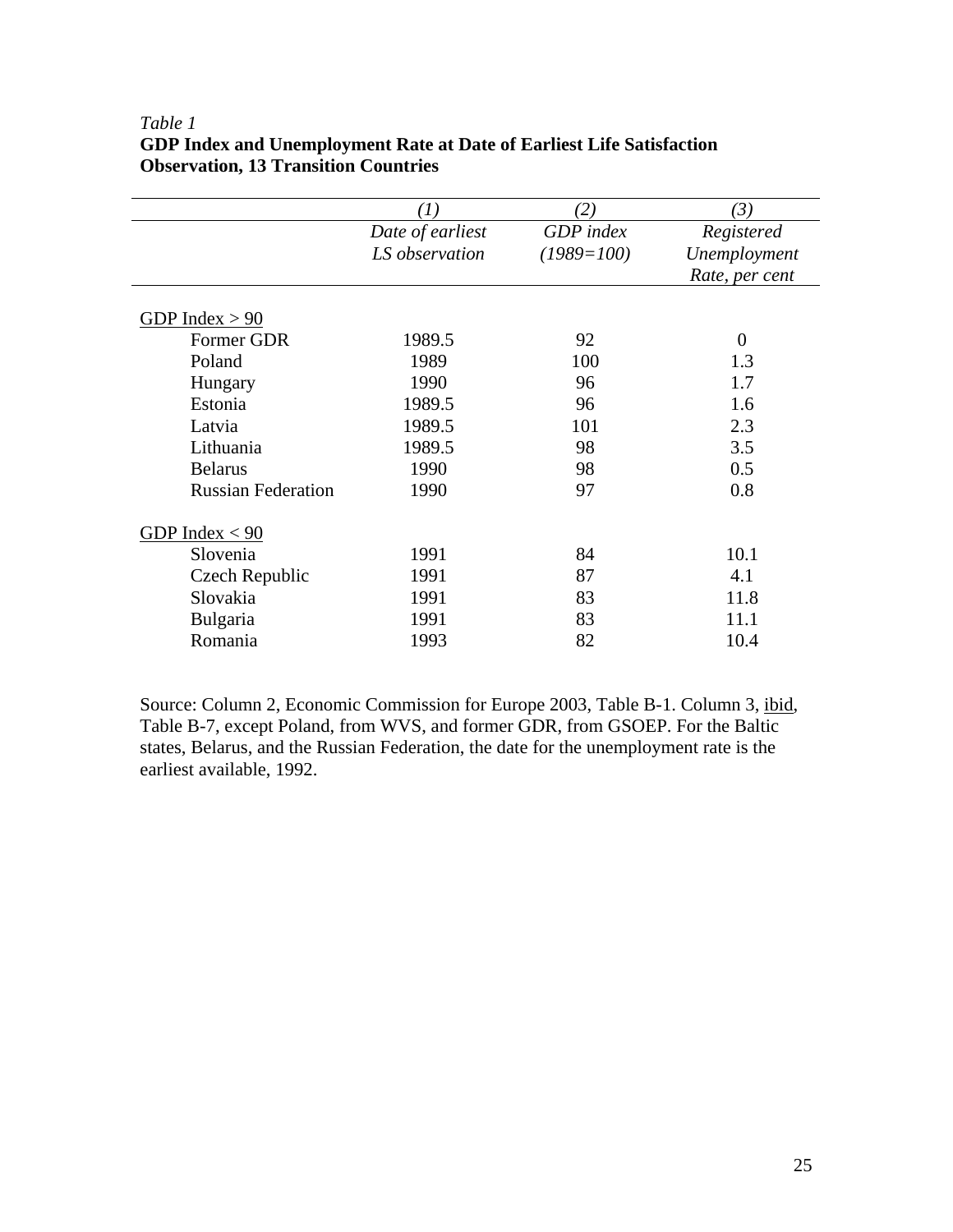|                                              | (I)        | (2)                      | (3)                | (4)                |  |  |
|----------------------------------------------|------------|--------------------------|--------------------|--------------------|--|--|
|                                              | Per cent   | Percentage point change, |                    |                    |  |  |
| Country                                      | employed   |                          | first to last date |                    |  |  |
|                                              | first date | Employed                 | Unemployed         | Not in labor force |  |  |
| A. Eight countries, initial GDP index $> 90$ |            |                          |                    |                    |  |  |
| Females                                      |            |                          |                    |                    |  |  |
| Mean                                         | 80.2       | $-14.9$                  | 8.4                | 6.5                |  |  |
| (s.d.)                                       | (9.0)      | (6.3)                    | (4.4)              | (6.5)              |  |  |
| Males                                        |            |                          |                    |                    |  |  |
| Mean                                         | 90.6       | $-15.6$                  | 13.0               | 2.6                |  |  |
| (s.d.)                                       | (4.9)      | (6.1)                    | (6.6)              | (3.4)              |  |  |
| B. Five countries, initial GDP index $< 90$  |            |                          |                    |                    |  |  |
| Females                                      |            |                          |                    |                    |  |  |
| Mean                                         | 74.1       | $-11.4$                  | 5.8                | 5.6                |  |  |
| (s.d.)                                       | (6.4)      | (9.6)                    | (6.4)              | (10.1)             |  |  |
| Males                                        |            |                          |                    |                    |  |  |
| Mean                                         | 86.6       | $-9.3$                   | 7.7                | 1.6                |  |  |
| (s.d.)                                       | (7.2)      | (7.3)                    | (6.8)              | (4.2)              |  |  |

# *Table 2*  **Change in Employment Status of Persons Age 20-59, by Gender, c. 1990 to 1999**

Source: WVS except former GDR, from GSOEP. The countries are grouped as in Table 1.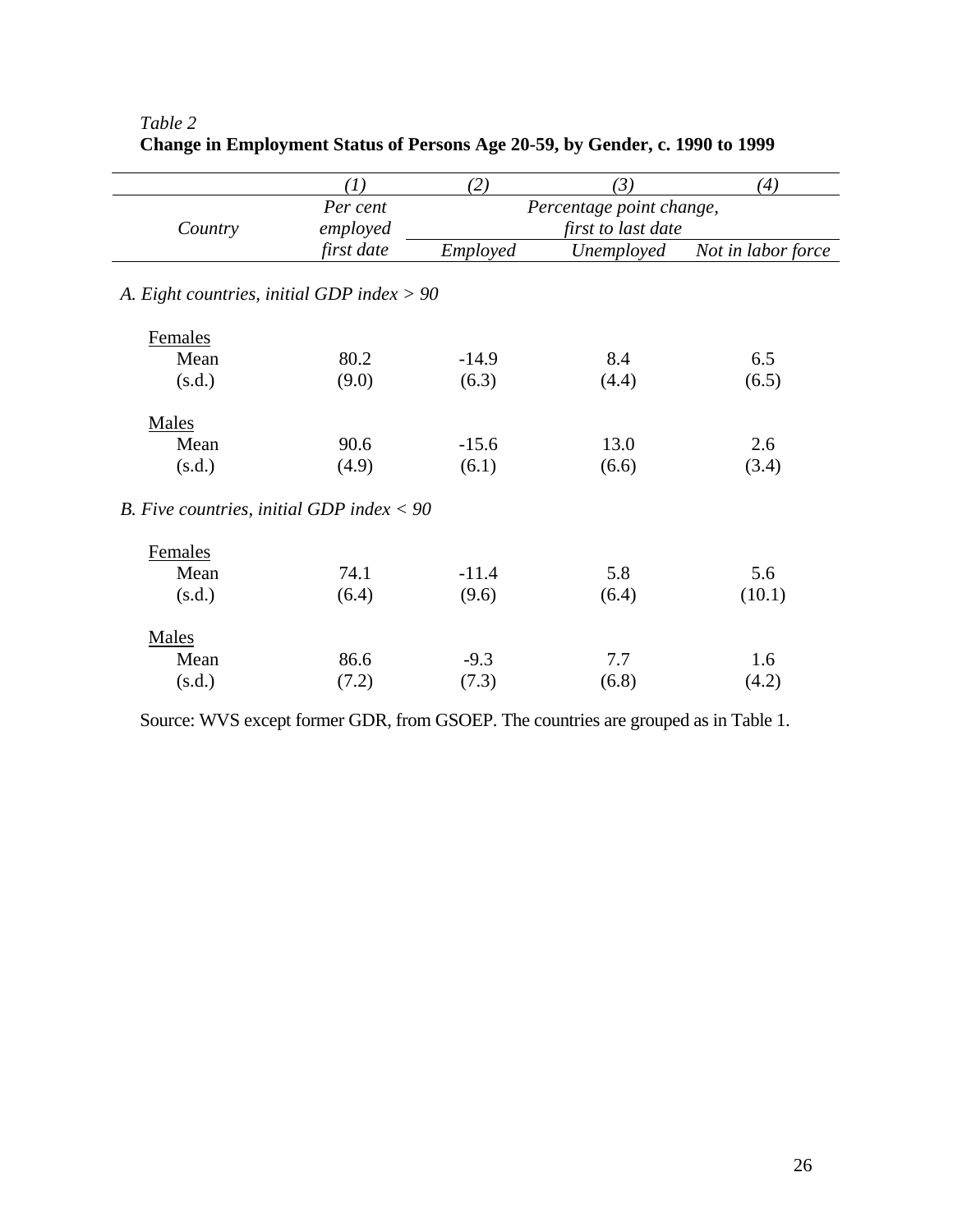# *Table 3*  **Satisfaction with Specified Domains of Life**

# **A. Former GDR, 1990 and 1999**

|      |              | 3)                                 |
|------|--------------|------------------------------------|
| 1990 |              | Change                             |
|      |              | 1990 to 1999                       |
|      |              |                                    |
|      |              | $-1.06$                            |
|      |              |                                    |
|      |              | $-0.75$                            |
| 6.62 |              | $-0.42$                            |
|      |              |                                    |
| 5.54 | 5.55         | $+0.01$                            |
| 6.36 | 6.56         | $+0.20$                            |
| 6.93 | 7.32         | $+0.39$                            |
| 3.18 | 6.17         | $+2.99$                            |
| 3.13 | 6.50         | $+3.37$                            |
|      | 7.54<br>7.23 | 2)<br>1999<br>6.48<br>6.48<br>6.20 |

# **B. Hungary, 1992 and 1997**

|                    | 1992 | 1997 | Change<br>1992 to 1997 |
|--------------------|------|------|------------------------|
| Satisfaction with: |      |      |                        |
| Work               | 7.4  | 6.7  | $-0.7$                 |
| Home               | 7.1  | 6.5  | $-0.6$                 |
| Neighborhood       | 7.3  | 6.5  | $-0.8$                 |
| Health             | 6.4  | 5.8  | $-0.6$                 |
| Household income   | 3.6  | 3.4  | $-0.2$                 |
| Standard of living | 4.6  | 4.5  | $-0.1$                 |

Source: Former GDR, GSOEP. Hungary, Spéder et al, 1999. In both countries the scale is 0-10.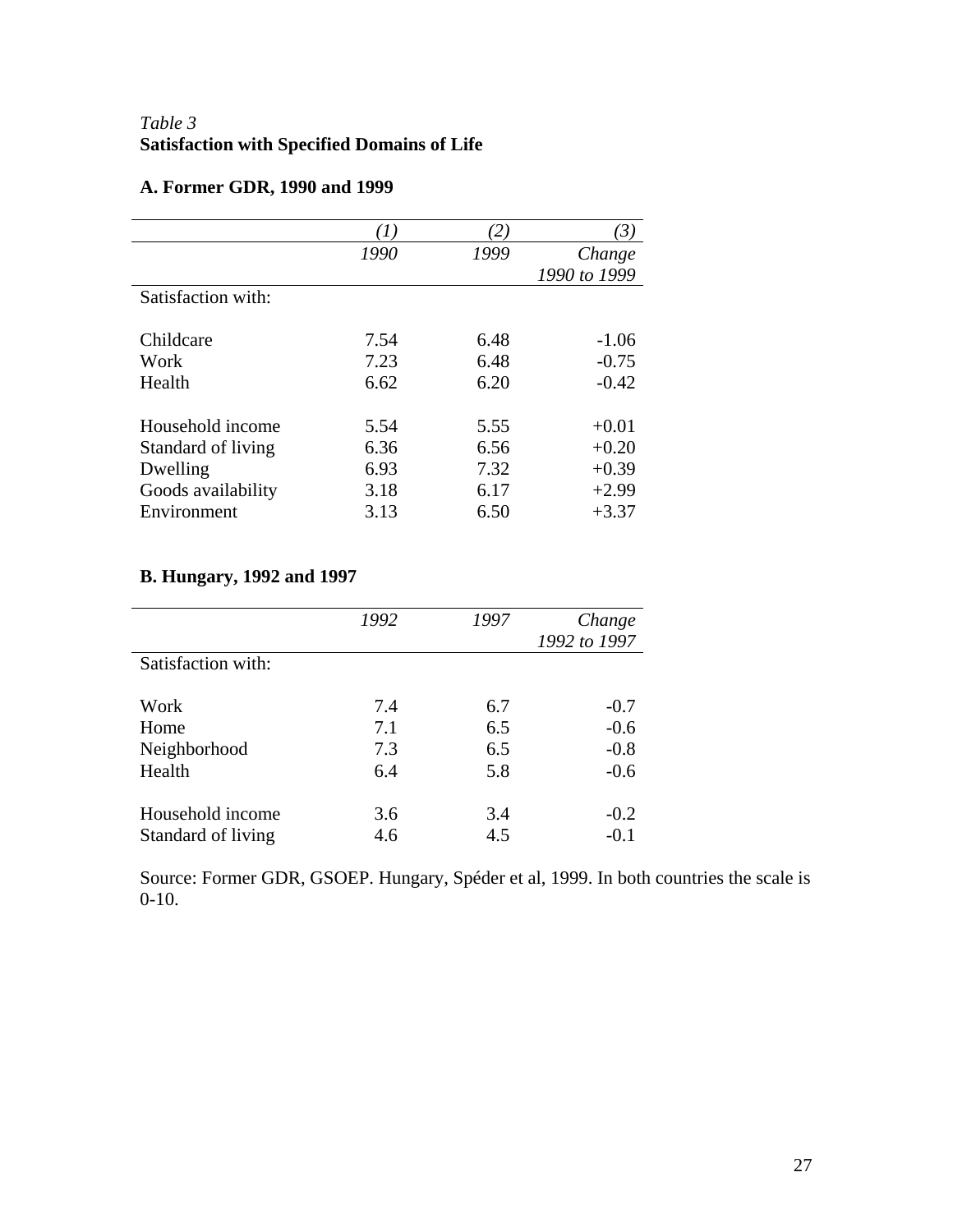*Figure 1* **Life Satisfaction c. 1990, 1995, and 1999, and Index of Real GDP, Annually 1986- 1999a** 



Source: Real GDP, Economic Commission for Europe, 2003, Appendix Table B-1. For Former GDR, GDP 2003 on is extrapolated from 2002 via real household income from GSOEP. Life satisfaction, Appendix Tables A-1, A-2.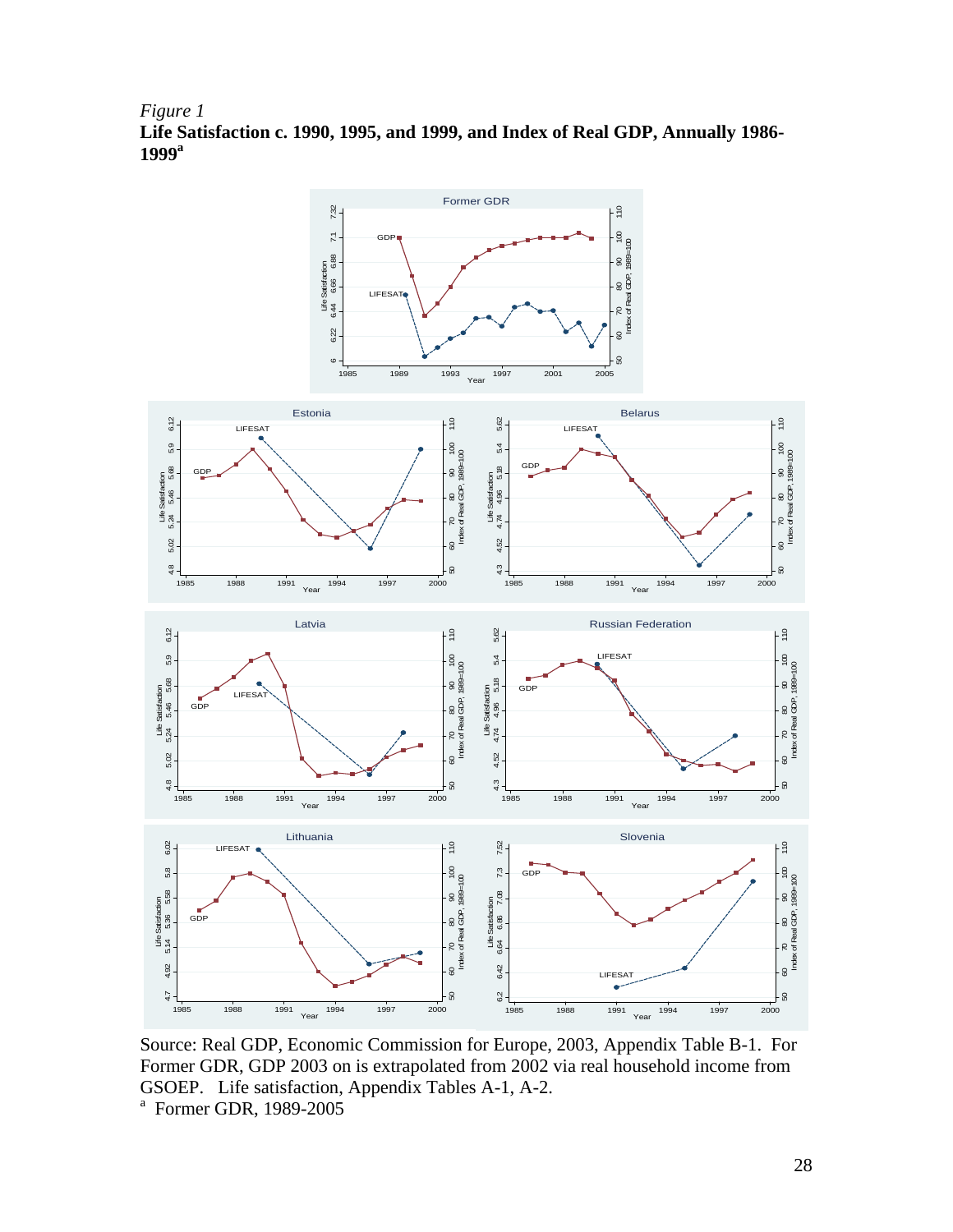*Figure 2*  **Subjective Well-being (u) as a Function of Income (y) and Aspiration Level (A)** 



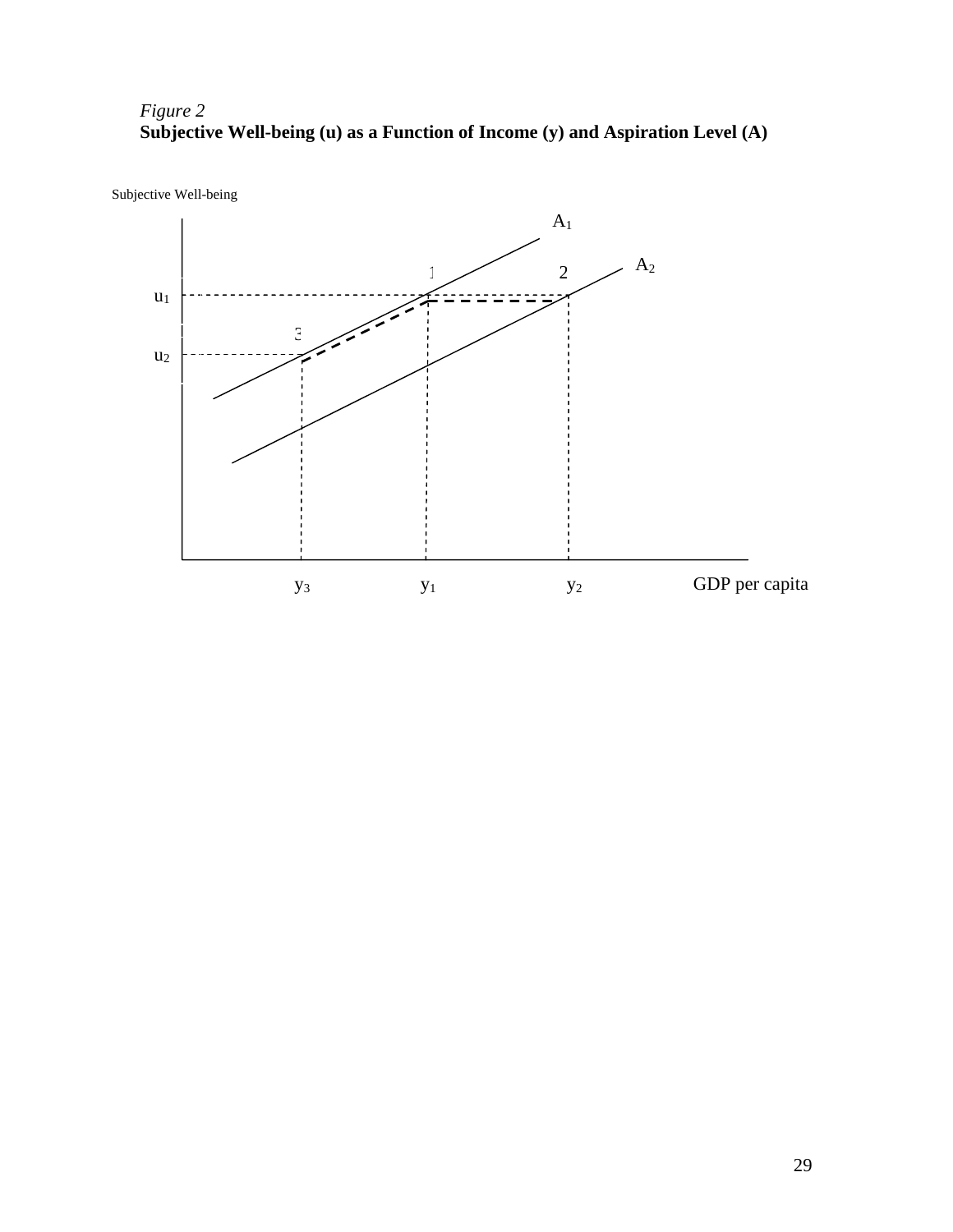## *Figure 3*  **Change in Life Satisfaction and Index of Real of Real GDP (1989=100), c. 1990 to 1999, Eight Countries with Early Transition Observations of Life Satisfaction**



Change in Index of Real GDP, 1989=100

Note: The equation for the OLS regression is:  $y = 0.010x-0.251$  (the t-stats are respectively 2.44 and -2.34; the adjusted  $R^2 = 0.414$ ). The countries are those in the upper panel of Table 1.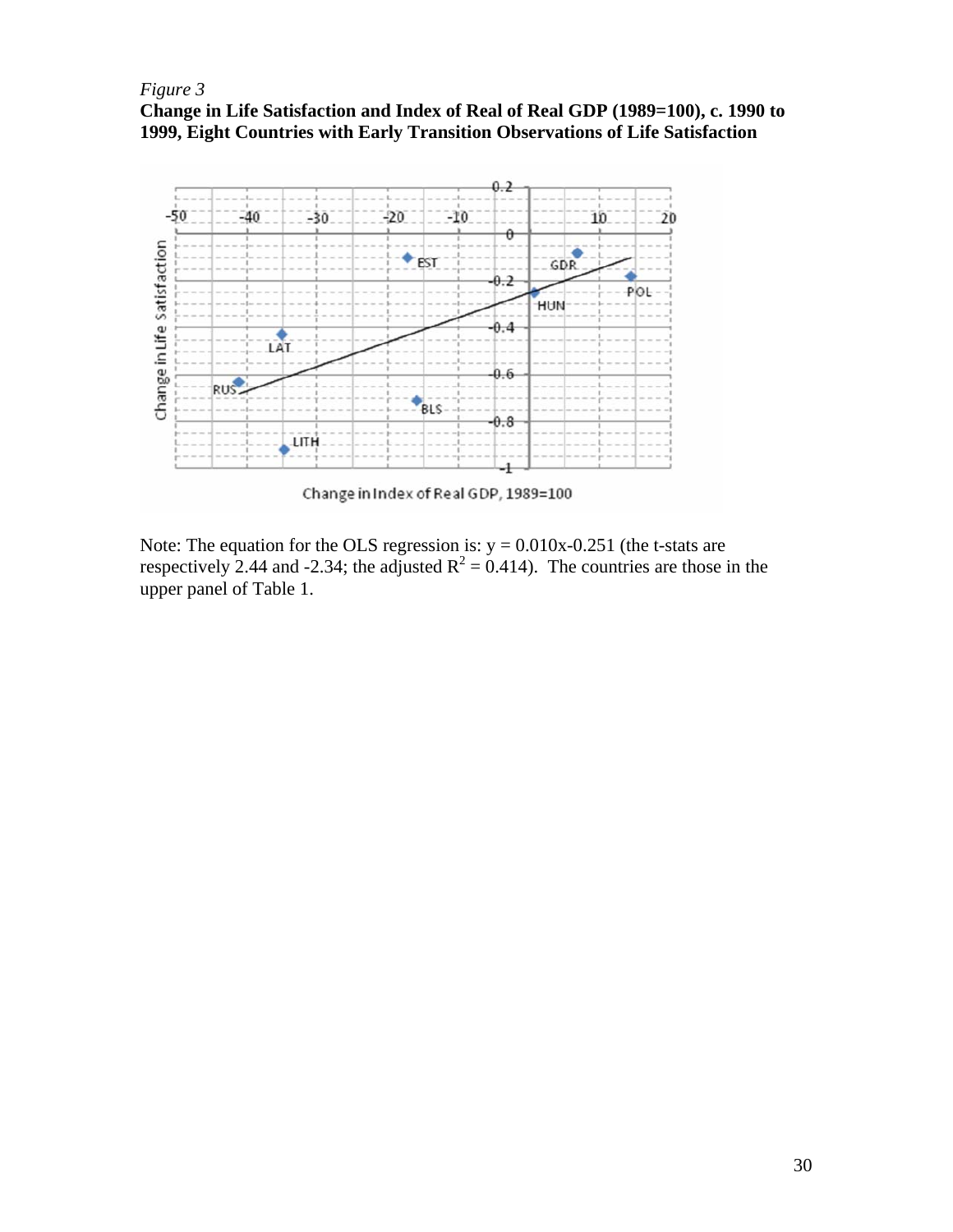#### *Figure 4*

## **Agreement with Indicators of Uncertainty and Anxiety, Hungary, 1978, 1990, and 1994**



A. Everything is changing at such speed that one no longer knows what to believe in

B. One lives from hand to mouth; there is no point in making plans for the future



Source: Spéder et al. 1999, pp. 485-486.

C. How often do you feel that you lead an aimless life and that your existence is pointless?



D. How often do you feel that you are good for nothing, and that you have lost all your belief in yourself?

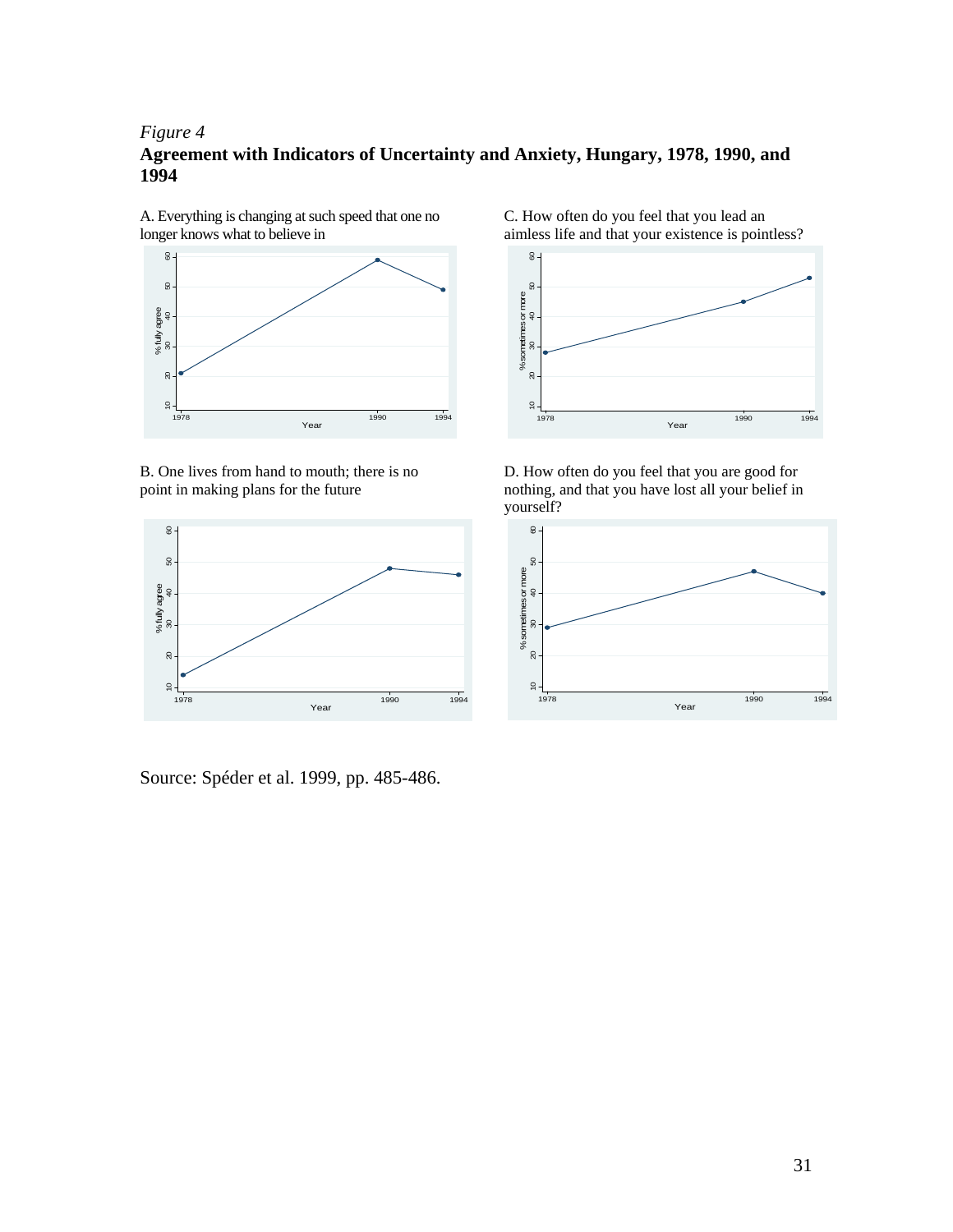#### *Figure* 5

# **faction by Education and Age at Start and End of 1990s, Seven Countries Life Satis with Early Transition Observations**



Note: In top panel, controlling for gender and age; in lower panel, gender and education. Country dummies are also used. The countries are those in the upper panel of Table 1, except the former GDR for which comparable data were not available. Source: WVS, waves 2 and 4.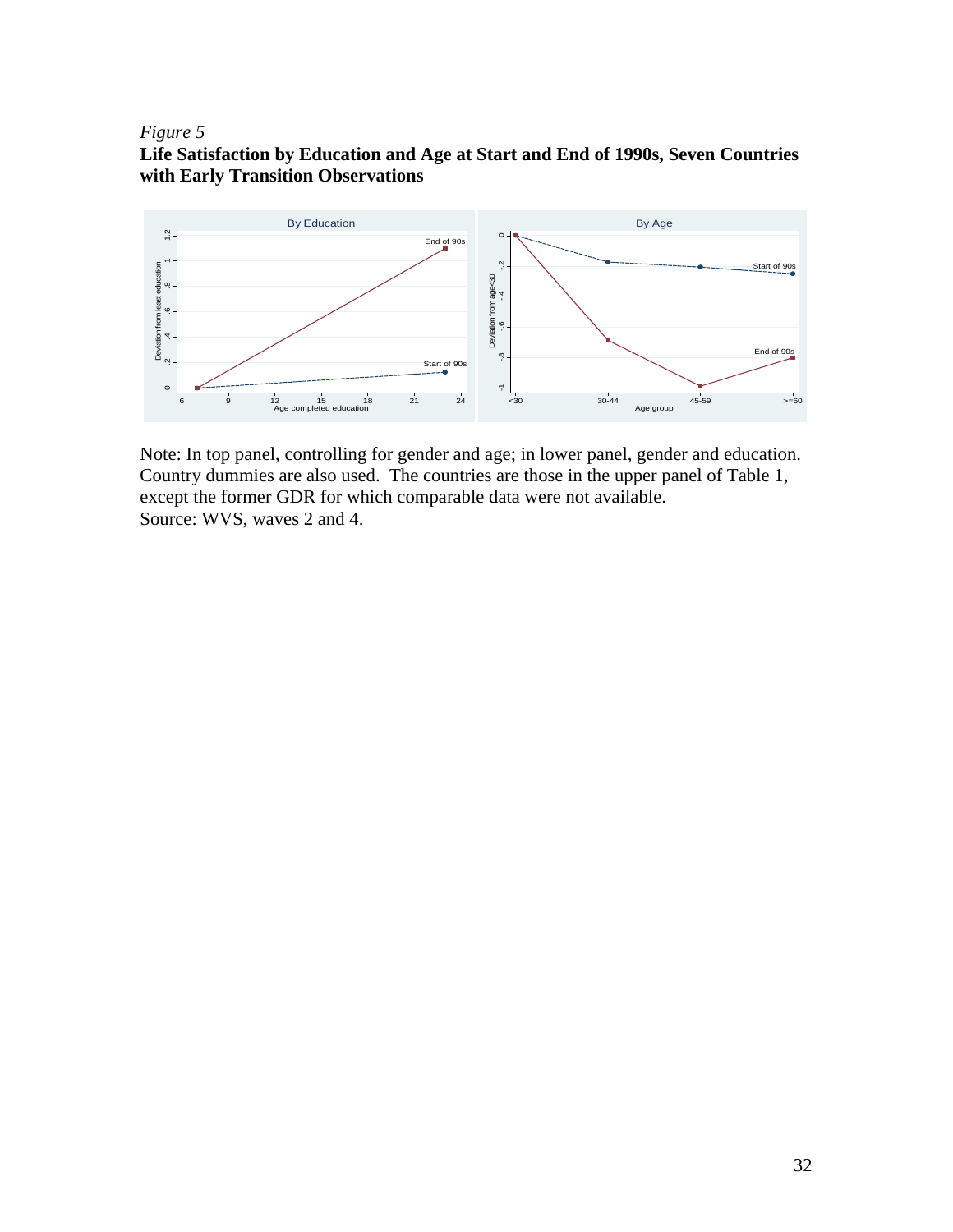#### *Figure* 6

**Inequality of Life Satisfaction and of Income, c. 1990 to 1999, Countries Change in with Early Transition Observations of Life Satisfaction** 



Note: The equation for the OLS regression is:  $0.4603x+0.0003$  (the t-stats are respectively 1.84 and 0.02; the adjusted  $R^2 = 0.254$ ). The countries are those in the upper panel of Table 1.

Source: Income inequality: UNICEF 2001, Appendix Table 10.11, except GDR from GSOEP, with 1992 observation extrapolated to 1990 via Schwarze 1996, Table 2; life satisfaction inequality: WVS, except GDR from GSOEP.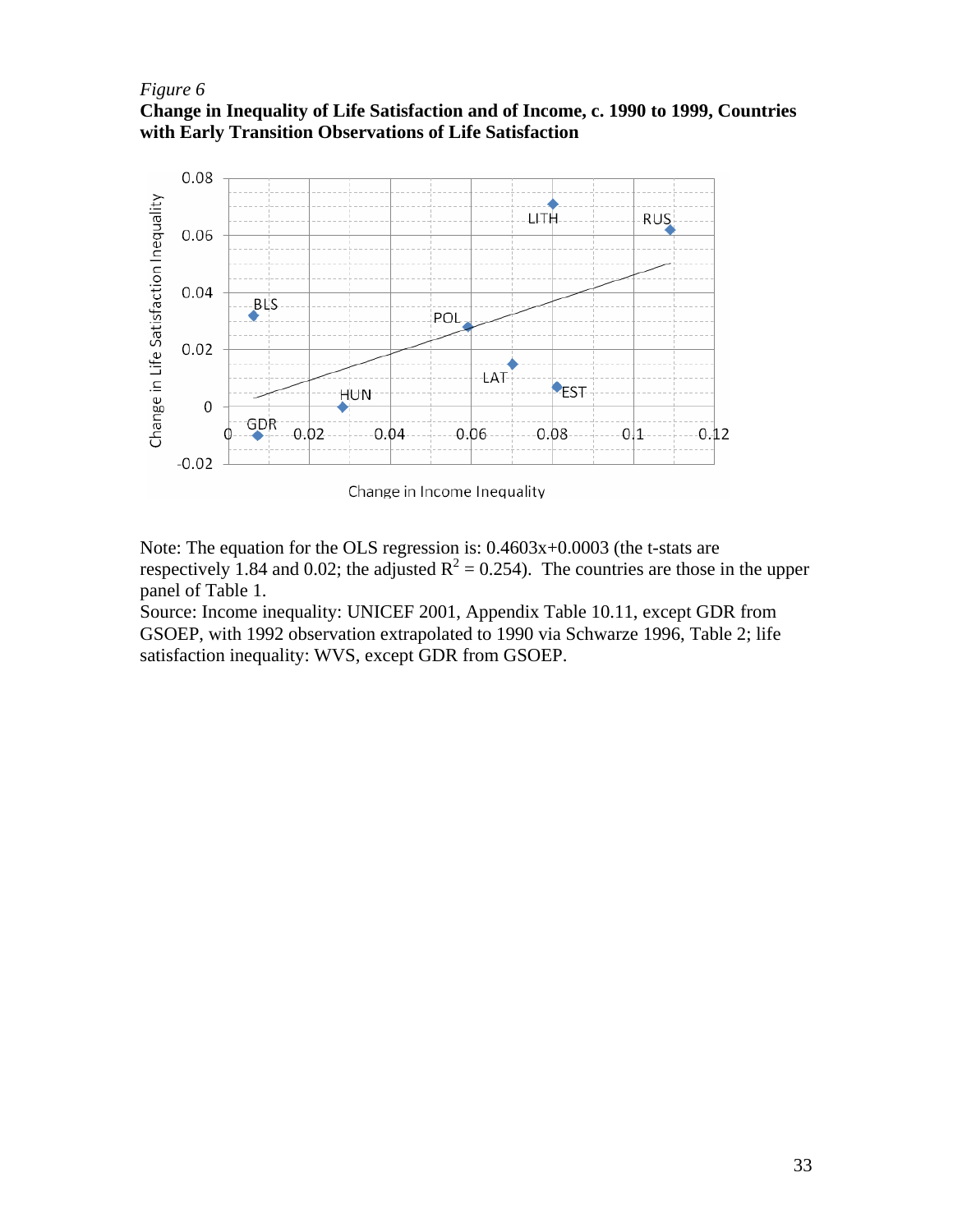# **Appendix A. Basic Data**

#### *Table A-1*  **Inequality of Life Satisfaction, 12 Countries, c. 1990 to c. 1999 Mean and**

|                           | (1)                    | (2)                       | (3)           | (4)                    | (5)                       | (6)           | (7)                     | (8)  | (9)                                |
|---------------------------|------------------------|---------------------------|---------------|------------------------|---------------------------|---------------|-------------------------|------|------------------------------------|
|                           | <i>Initial</i><br>date | Life satisfaction<br>Mean | Gini<br>coef. | Mid-<br>period<br>date | Life satisfaction<br>Mean | Gini<br>coef. | <b>Terminal</b><br>date | Mean | Life satisfaction<br>Gini<br>coef. |
| Poland                    | 1989                   | 6.58                      | .193          | n.a.                   | n.a.                      | n.a.          | 1997.5                  | 6.40 | .221                               |
| Hungary                   | 1990                   | 6.03                      | .230          | n.a.                   | n.a.                      | n.a.          | 1998.5                  | 5.78 | .230                               |
| Estonia                   | 1989.5                 | 6.00                      | .200          | 1996                   | 5.00                      | .256          | 1999                    | 5.90 | .207                               |
| Latvia                    | 1989.5                 | 5.70                      | .242          | 1996                   | 4.90                      | .256          | 1998                    | 5.27 | .257                               |
| Lithuania                 | 1989.5                 | 6.01                      | .221          | 1996                   | 4.99                      | .299          | 1999                    | 5.09 | .292                               |
| <b>Belarus</b>            | 1990                   | 5.52                      | .228          | 1996                   | 4.35                      | .282          | 1999                    | 4.81 | .260                               |
| <b>Russian Federation</b> | 1990                   | 5.37                      | .252          | 1995                   | 4.45                      | .318          | 1998                    | 4.74 | .314                               |
| Slovenia                  | 1991                   | 6.29                      | .197          | 1995                   | 6.46                      | .184          | 1999                    | 7.23 | .165                               |
| Czech Republic            | 1991                   | 6.69                      | .180          | n.a.                   | n.a.                      | n.a.          | 1998                    | 6.72 | .165                               |
| Slovakia                  | 1991                   | 6.62                      | .205          | n.a.                   | n.a.                      | n.a.          | 1998                    | 6.05 | .208                               |
| Bulgaria                  | 1991                   | 5.03                      | .258          | n.a.                   | n.a.                      | n.a.          | 1998                    | 5.00 | .288                               |
| Romania                   | 1993                   | 5.88                      | .225          | n.a.                   | n.a.                      | n.a.          | 1998                    | 5.04 | .298                               |

Source: WVS. Cols. 1 - 3 from wave 2, and cols. 4 - 6 from wave 3. Col. 7 - 9 are from wave 4, except the following countries for which waves 3 and 4, both in the late 1990s, are merged: Poland, Hungary, Czech Republic, Slovakia, Bulgaria, and Romania.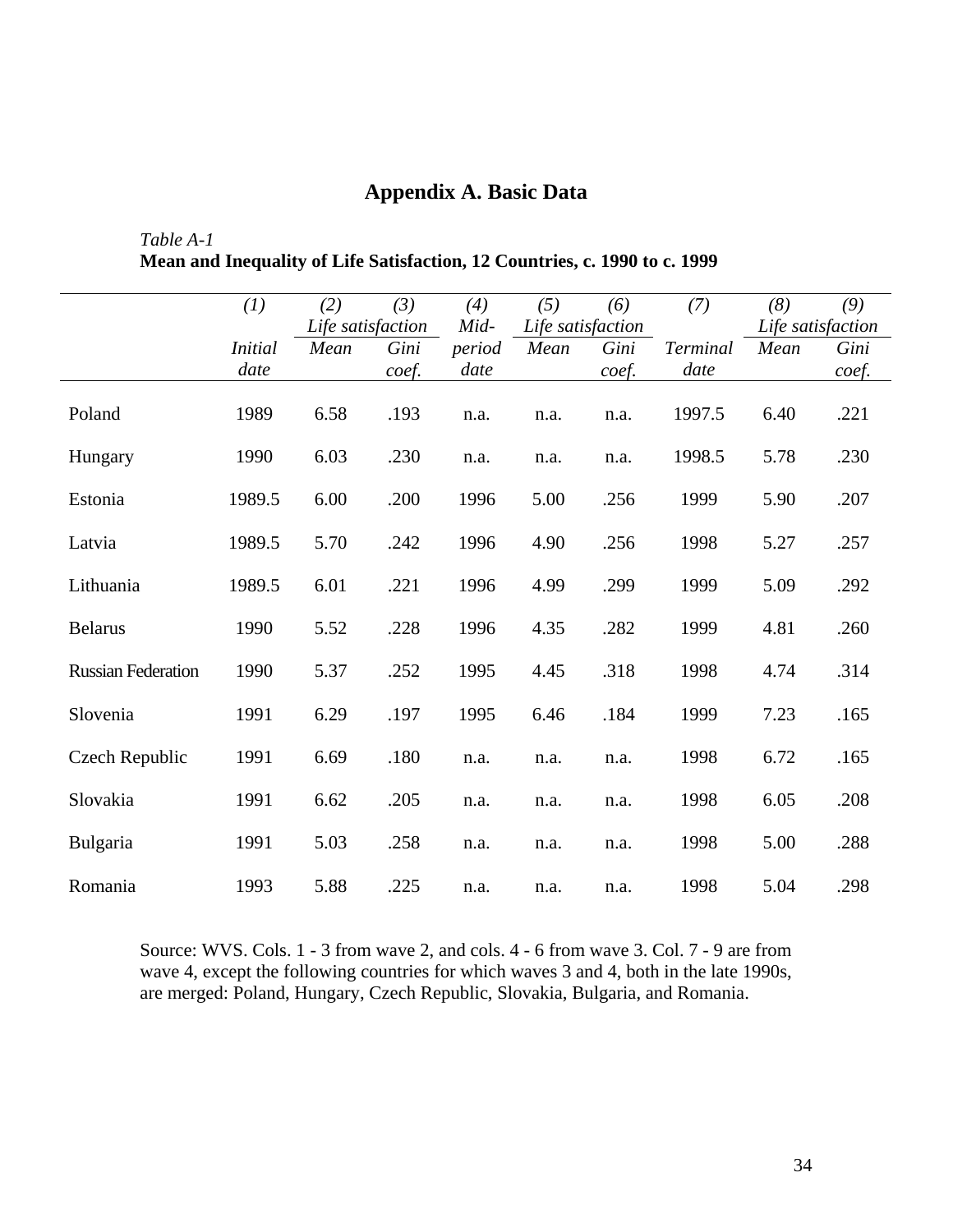| Date | Mean | Gini coef. | Date | Mean | Gini coef. |
|------|------|------------|------|------|------------|
| 1990 | 6.59 | .164       | 1998 | 6.48 | .152       |
| 1991 | 6.04 | .183       | 1999 | 6.51 | .154       |
| 1992 | 6.12 | .164       | 2000 | 6.44 | .149       |
| 1993 | 6.20 | .174       | 2001 | 6.45 | .151       |
| 1994 | 6.25 | .165       | 2002 | 6.26 | .160       |
| 1995 | 6.38 | .160       | 2003 | 6.34 | .156       |
| 1996 | 6.39 | .157       | 2004 | 6.13 | .173       |
| 1997 | 6.31 | .156       | 2005 | 6.32 | .173       |

*Table A-2*  **Mean and Inequality of Life Satisfaction, Former GDR, 1990 to 2005** 

Source: GSOEP (Haisken-DeNew and Frick 2005)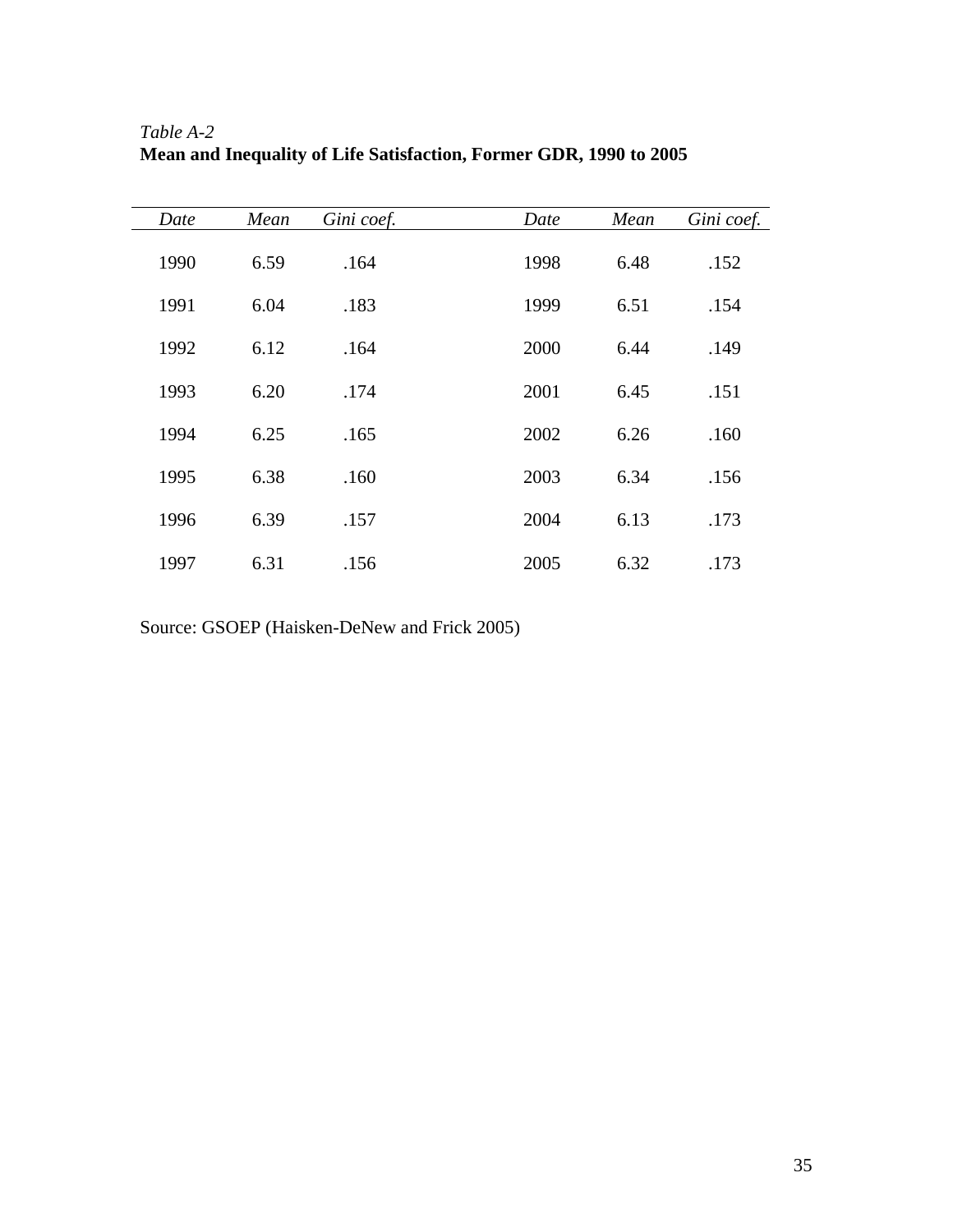## **References**

- Alesina, A., Fuchs-Schündeln, N., 2007. Good Bye Lenin (or Not)? The Effect of Communism on People's Preferences". American Economic Review 97(4), 1507- 1528.
- Andorka, R., Kolosi, T., Rose, R., Vukovich, G., 1999. Eds. A Society Transformed: Hungary in Time - Space Perspective. Budapest: Central European University Press.
- Barr, N., 2005. Labor Markets and Social Policy in Central and Eastern Europe: The Accession and Beyond. Washington, D.C: The World Bank.
- Blanchflower, D.G., 2007. International Evidence on Well-being. IZA Discussion Paper No. 3354.
- Blanchflower, D.G., Oswald, A., 2004. Well-being over Time in Britain and the USA. Journal of Public Economics 88(7-8), 1359-1386.
- Brainerd, E., 1998 . Winners and Losers in Russia's Economic Transition. American Economic Review 88(5), 1094-1116.
- Brainerd, E., Cutler, D.M., 2005. Autopsy on an Empire: Understanding Mortality in Russia and the Former Soviet Union. Journal of Economic Perspectives 19(1), 107- 130.
- Brown, D. L., Kulcsár, L.J., Kulcsár, L., Obádovics, C., 2005. Post-Socialist Restructuring and Population Redistribution in Hungary. Rural Sociology 70(3), 336- 359.
- Busch, U., 1999. Sozialtransfers für Ostdeutschland Eine kritische Bilanz . Utopie kreativ 105, 12-26.
- Campos, N.F., Coricelli, F., 2002. Growth in Transition: What We Know, What We Don't, and What We Should. Journal of Economic Literature 40(3), 793-836.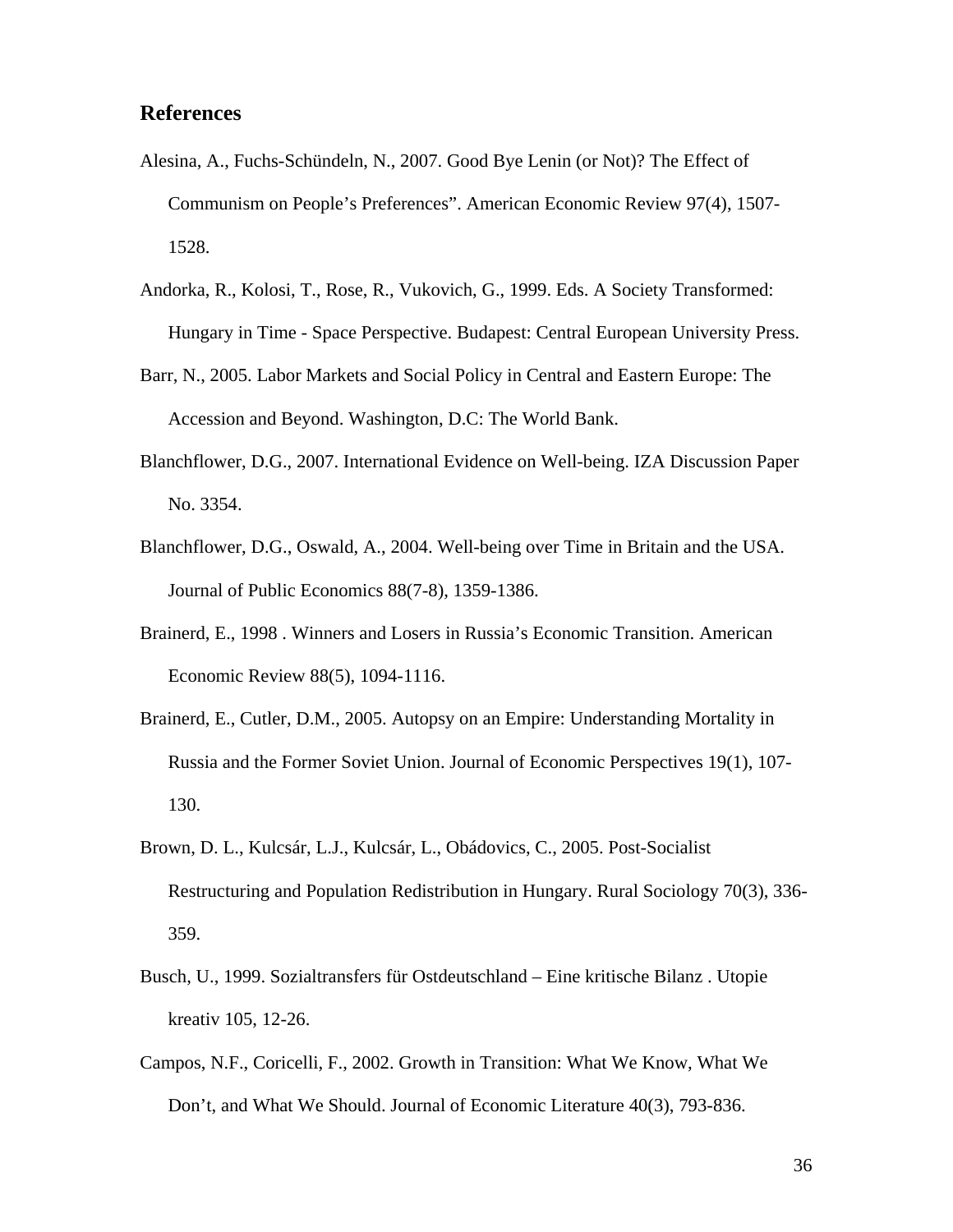- Clark, A.E., Frijters, P., Shields, M.A., 2006. Income and Happiness: Evidence, Explanations and Economic Implications. Unpublished Paper, Retrieved January 25, 2007 from http://www.pse.ens.fr/document/wp200624.pdf.
- Diener, E., Lucas, R.E., Scollon, C.N., 2006. Beyond the Hedonic Treadmill: Revising the Adaptation Theory of Well-Being. American Psychologist 61(4), 305-314.
- Diener, E., Seligman, M.E.P., 2004. Beyond Money: Toward an Economy of Well-Being. Psychological Science in the Public Interest 5(1), 1-31.
- DiTella, R., MacCulloch, R., 2006. Some Uses of Happiness Data in Economics. Journal of Economic Perspectives 20(1), 25-46.
- Donovan, N., Halpern, D., 2002. Life Satisfaction: The State of Knowledge and Implications for Government. UK Long Term Strategy Unit.
- Dorn, D., Fischer, J.A.V., Kirchgassner, G., and Sousa-Poza, A., 2007. Is It Culture or Democracy? The Impact of Democracy and Culture on Happiness. Social Indicators Research 82(3), 505-26.
- Easterlin, R.A., 1974. Does Economic Growth Improve the Human Lot? In Nations and Households in Economic Growth: Essays in Honor of Moses Abramovitz, ed. P.A. David and M.W. Reder, 89-125. New York: Academic Press.
- Easterlin, R.A., 1995. Will Raising the Incomes of All Increase the Happiness of All? Journal of Economic Behavior and Organization 27(1), 35-47.
- Easterlin, R.A., 2000. The Worldwide Standard of Living since 1800. Journal of Economic Perspectives 14 (1), 7-26.
- Easterlin, R.A., 2001. Income and Happiness: Towards a Unified Theory. The Economic Journal 111(473), 465-484.
- Easterlin, R.A., 2005. Feeding the Illusion of Growth and Happiness: A Reply to Hagerty and Veenhoven. Social Indicators Research 74(3), 429 – 443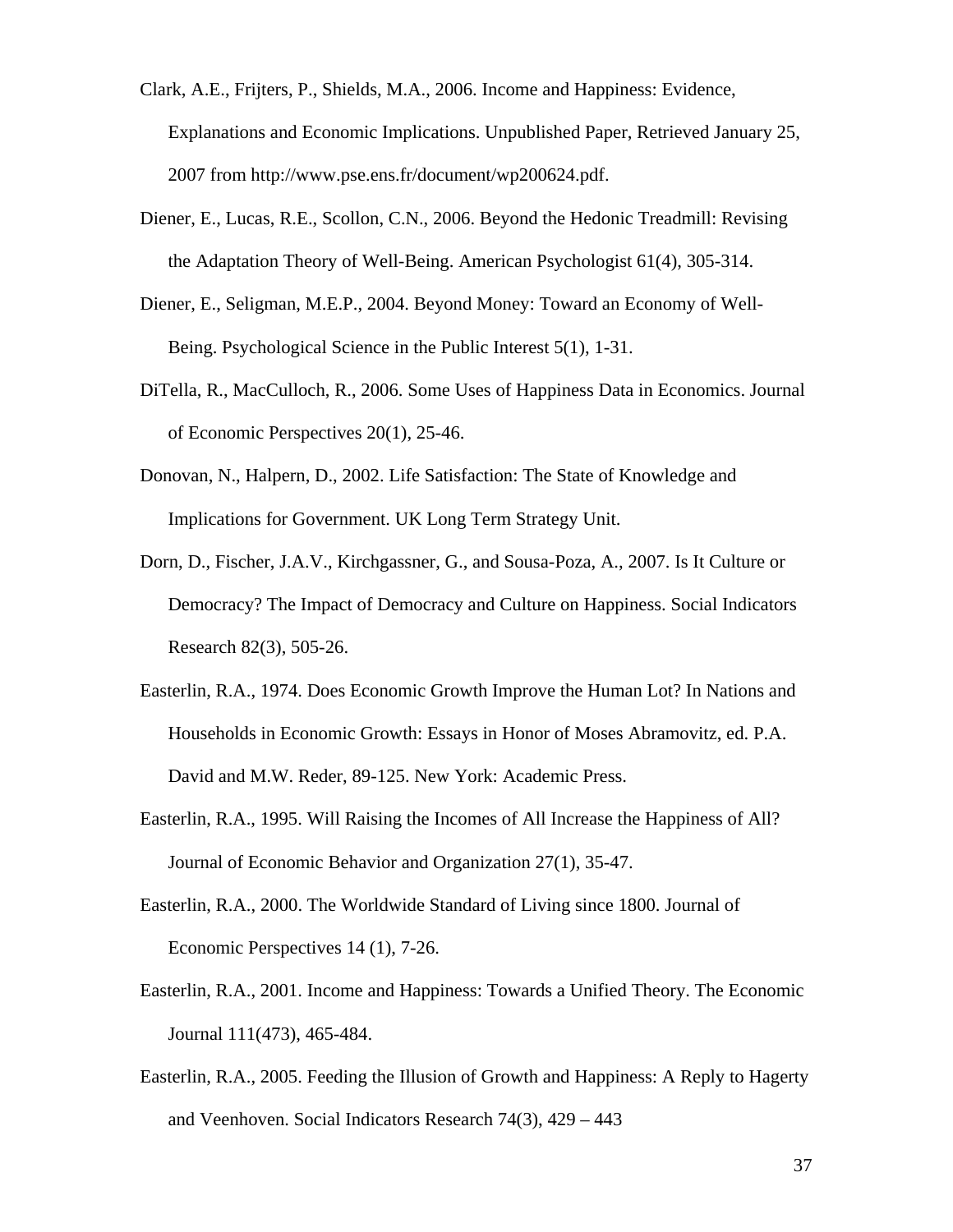- Easterlin, R.A., Zimmermann, A.C., forthcoming. Life Satisfaction and Economic Conditions in East and West Germany Pre- and Post-unification. Journal of Economic Behavior and Organization.
- Economic Commission for Europe., 2003. Economic Survey of Europe, No. 1. New York and Geneva: United Nations.
- European and World Values Surveys Four-Wave Integrated Data File, 1981-2004, v.20060423., 2006. The European Values Study Foundation and World Values Survey Association. Aggregate File Producers: ASEP/JDS, Madrid, Spain/Tilburg University, Tilburg, the Netherlands. Aggregate File Distributors: ASEP/JDS and ZA, Cologne, Germany.
- Fox, L., 2003. Safety Nets in Transition Economies: A Primer. Social Protection Discussion Paper No. 0306. Washington, D.C: World Bank.
- Frey, B.S., Stutzer, A., 2000. Happiness, Economy, and Institutions. Economic Journal 110(466), 918-938.
- Frey, B.S., Stutzer, A., 2002a. Happiness and Economics. Princeton: Princeton University Press.
- Frey, B.S., Stutzer, A., 2002b. What Can Economists Learn from Happiness Research? Journal of Economic Literature 40(2), 402-435.
- Frijters P., Haisken-DeNew, J.P., Shields, M.A., 2004a. Money Does Matter! Evidence from Increasing Real Income and Life Satisfaction in East Germany Following Reunification. American Economic Review 94(3), 730-740.
- Frijters, P., Shields, M.A., Haisken-DeNew, J.P., 2004b. Investigating the Patterns and Determinants of Life Satisfaction in Germany Following Reunification. Journal of Human Resources 39(3), 649-74.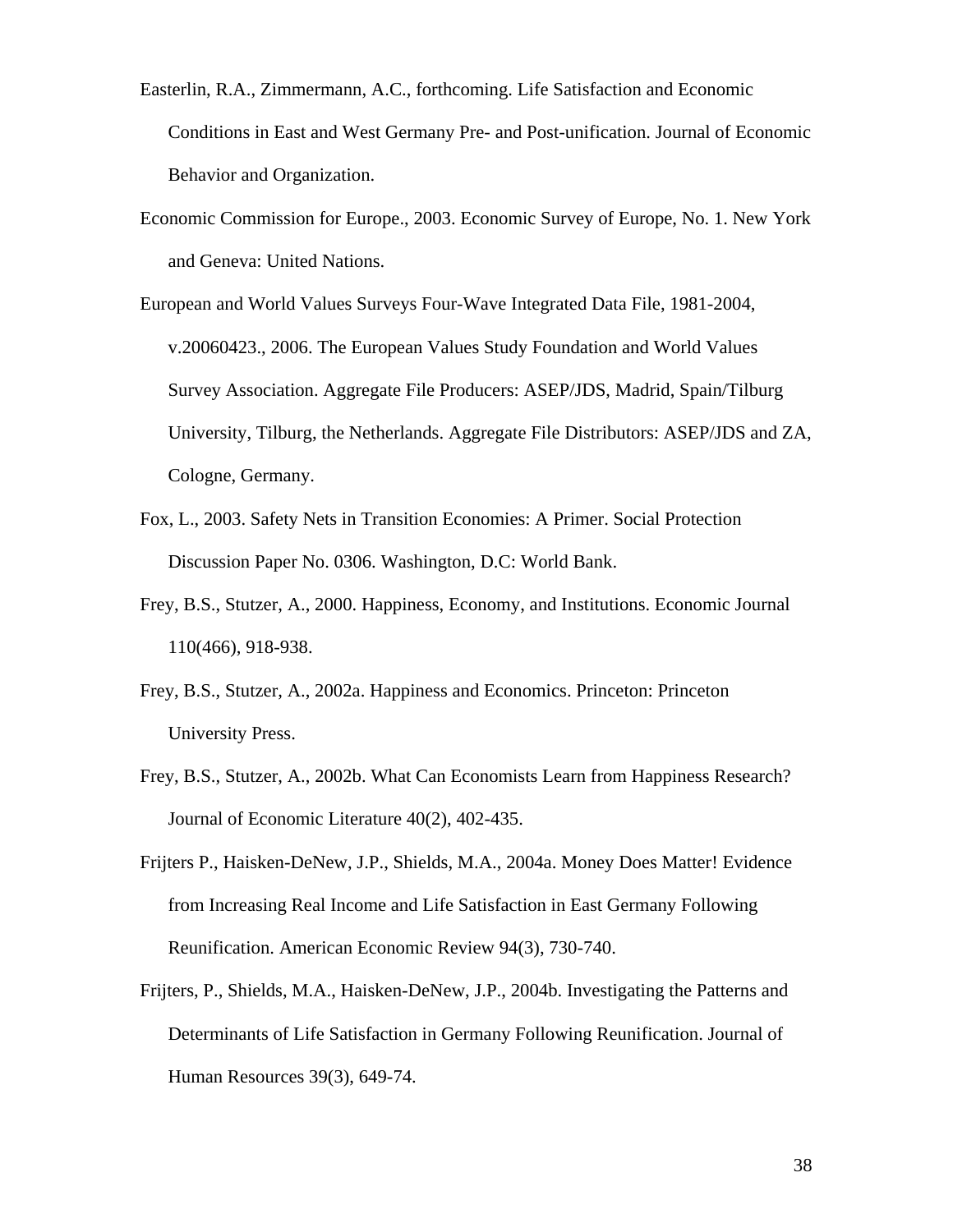- Frijters, P., Geishecker, I., Haisken-DeNew, J.P., Shields, M A., 2006. Can the Large Swings in Russian Life Satisfaction be Explained by Ups and Downs in Real Incomes? Scandinavian Journal of Economics 108(3), 433-58.
- Gassmann, F., de Neubourg, C., 2000. Coping with Little Means in Latvia. Quantitative Analysis of Qualitative Statements. Social Policy Research Series, Riga: Ministry of Welfare of the Republic of Latvia.
- Gassmann, F., de Neubourg, C., 2002. Not only for the Poor: The Relevance of Coping Strategies to Make Ends Meet. Maastricht.
- Górniak, J., 2001. Poverty in Transition: Lessons from Eastern Europe and Central Asia. In Choices for the Poor: Lessons from National Poverty Strategies, ed. Alejandro Grinspun, 145-72. New York: United Nations.
- Graham, C., forthcoming. The Economics of Happiness. In S.N. Durlauf and L.E. Blume, eds., The New Palgrave Dictionary of Economics. 2nd Edition. Palgrave-MacMillan.
- Haisken-DeNew, J. P., Frick, J.R., eds. 2005. Desktop companion to the German Socio-Economic Panel (SOEP). Version 8.0. Berlin, DIW German Institute for Economic Research.
- Hayo, B., Seifert, W., 2003. Subjective Economic Well-being in Eastern Europe. Journal of Economic Psychology 24(3), 329-48.
- Havrylyshyn, O., 2006. Divergent Paths in Post-Communist Transformation. Great Britain: Palgrave Macmillan.
- Headey, B., Andorka, R., Krause, P., 1995. Political Legitimacy versus Economic Imperatives in System Transformation: Hungary and East Germany 1990-93. Social Indicators Research 36(3), 247-273.
- Helliwell, J.F., Putnam, R.D., 2004. The Social Context of Well-being. Philosophical Transactions of the Royal Society B: Biological Sciences 359(1449), 1435-1446.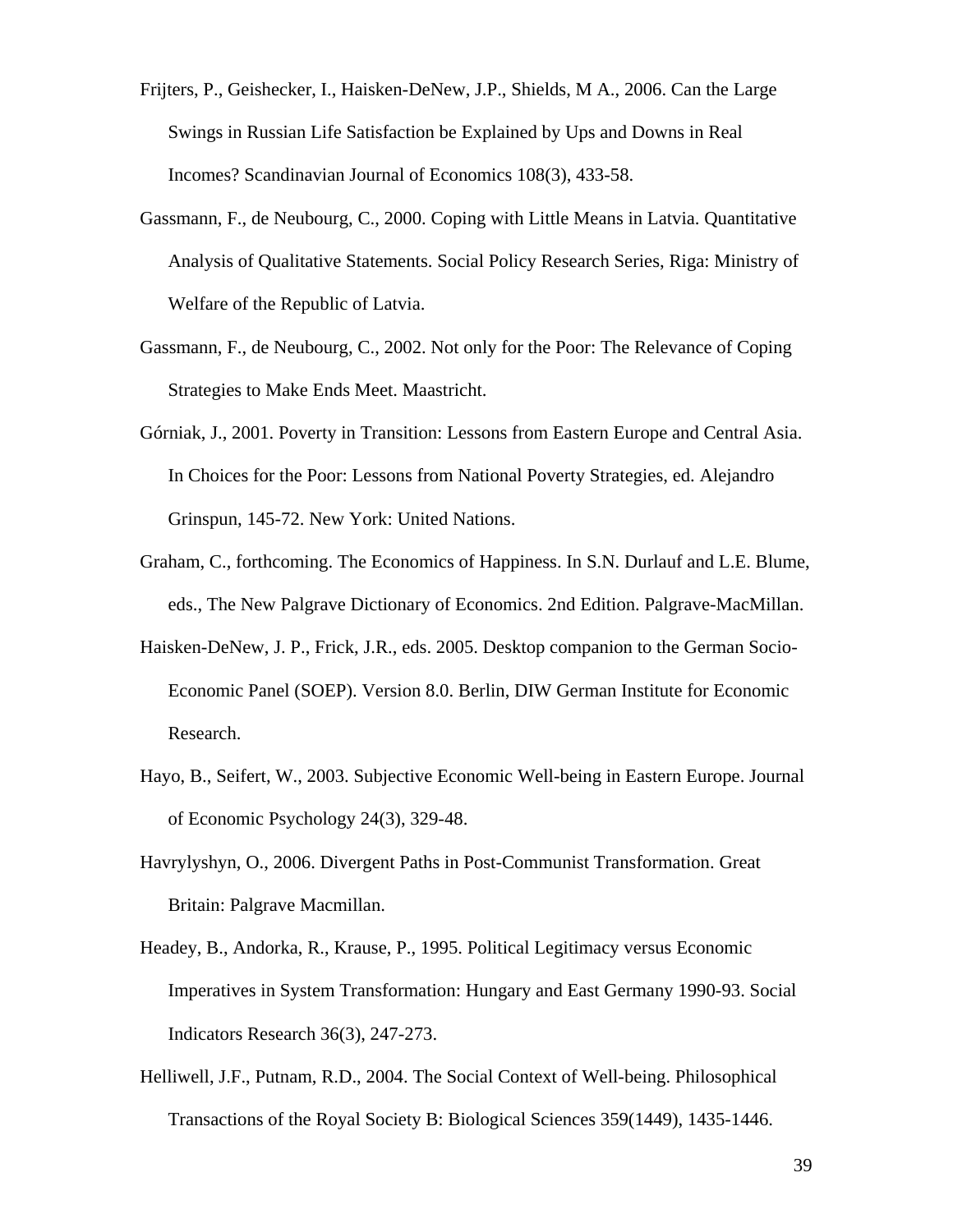- Inglehart, R., Klingemann, H.-D., 2000. Genes, Culture, Democracy, and Happiness. In E. Diener, E.M. Suh, eds., Culture and Subjective Well-being. Cambridge, MA: MIT Press, 165-184.
- Kahneman, D., 2003. A Psychological Perspective on Economics. American Economic Association Papers and Proceedings 93(2), 162-168.
- Kahneman, D., Knetsch, J.L., Thaler, R.H., 1991. Anomalies: The Endowment Effect, Loss Aversion, and Status Quo Bias. Journal of Economic Perspectives 5(1), 193- 206.
- Kahneman, D., Krueger, A.B., 2006. Developments in the Measurement of Subjective Well-Being. Journal of Economic Perspectives 20(1), 3-24.
- Kusago, T., 2007. Rethinking of Economic Growth and Life satisfaction in Post-WWII Japan - A Fresh Approach. Social Indicators Research 81(1), 79-102.
- Kuznets, S., 1948. National Income: A New Version. The Review of Economics and Statistics 30(3), 151-179.
- Layard, R., 2005. Happiness, Lessons from a New Science. New York: The Penguin Press.
- Lelkes, O., 2006. Tasting Freedom: Happiness, Religion and Economic Transition. Journal of Economic Behavior and Organization 59(2), 173-194.
- Maddison, A., 2003. The World Economy: Historical Statistics (CD-ROM). Paris: Organization for Economic Co-operation and Development.
- Mickiewicz, T., 2005. Economic Transition in Central Europe and the Commonwealth of Independent States. Great Britain: Palgrave Macmillan.
- Milanovic, B., 1999. Explaining the Increase in Inequality during the Transition. Economics of Transition 7(2), 299-341.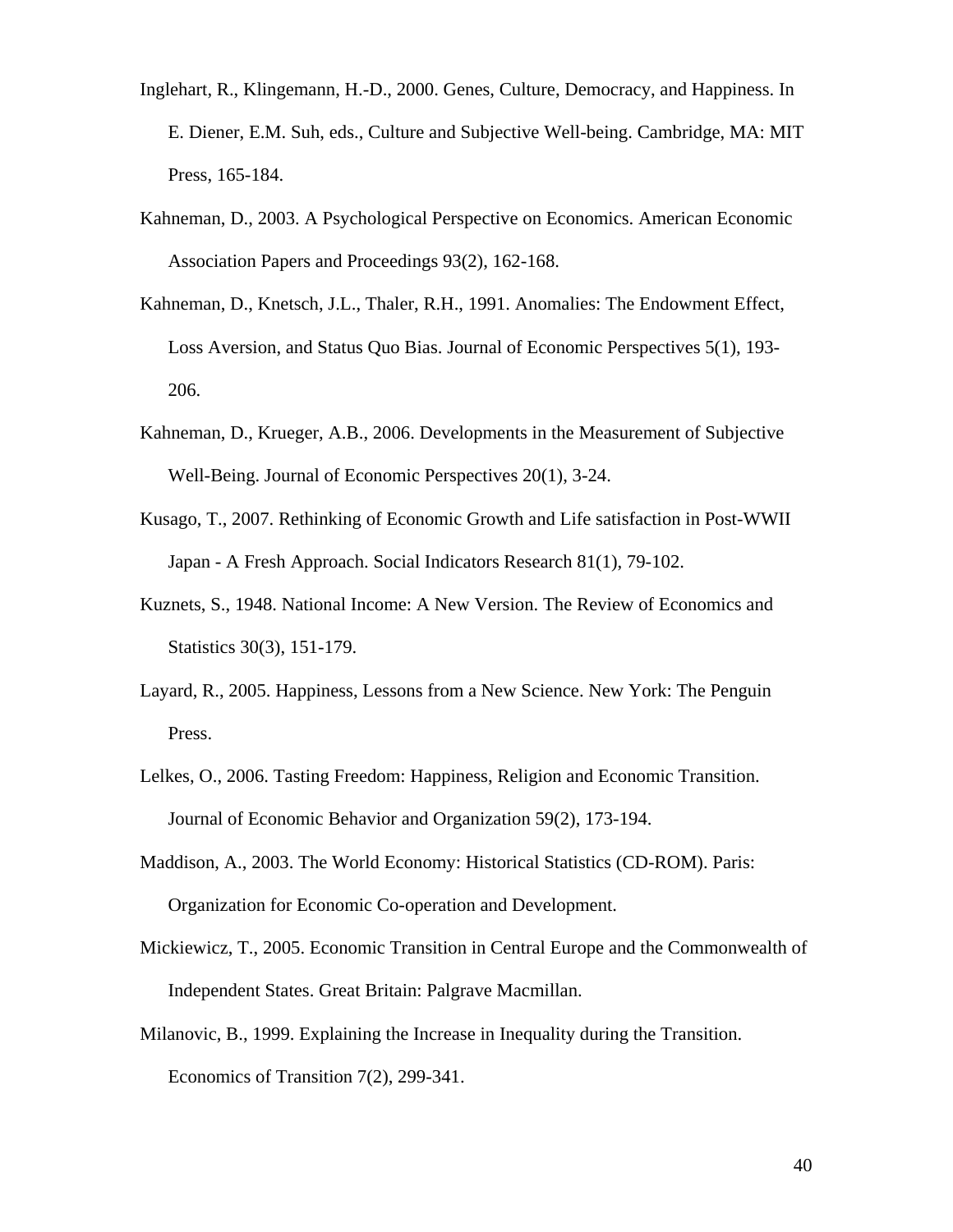- Milanovic, B., 1997. Income, Inequality, and Poverty during the Transition from Planned to Market Economy. Washington, DC: The World Bank.
- Modigliani, F., 1949. Fluctuations in the Saving-Income Ratio: A Problem in Economic Forecasting. In Conference on Research in Income and Wealth, Studies in Income and Wealth, XI, National Bureau of Economic Research, New York: 371–443.
- Murrell, P., 1996. How Far Has the Transition Progressed? Journal of Economic Perspectives 10(2), 25-44.
- Orenstein, M., Haas, M., 2002. Globalization and the Development of Welfare States in Postcommunist Europe. BCSIA Discussion Paper 2002-02. Kennedy School of Government, Harvard University.
- Oswald, A.J., 1997. Happiness and Economic Performance. Economic Journal 107(445), 1815-31.
- Pascall, G., Manning, N., 2000. Gender and Social Policy: Comparing Welfare States in Central and Eastern Europe and the Former Soviet Union. Journal of European Social Policy 10, 240-266.
- Philipov, D., 2002. Fertility in Times of Discontinuous Societal Change: the Case of Central and Eastern Europe. MPIDR Working Paper 2002-024, June. Max Planck Institute for Demographic Research.
- Philipov, D., Dorbritz, J., 2003. Demographic Consequences of Economic Transition in Countries of Central and Eastern Europe. Population Studies No. 39. Council of Europe.
- Rabin, M., 1998. Psychology and Economics. Journal of Economic Literature 36(1), 11- 46.
- Sanfey, P., Teksoz, U., 2007. Does Transition Make You Happy? Economic of Transition 15(4), 707-731.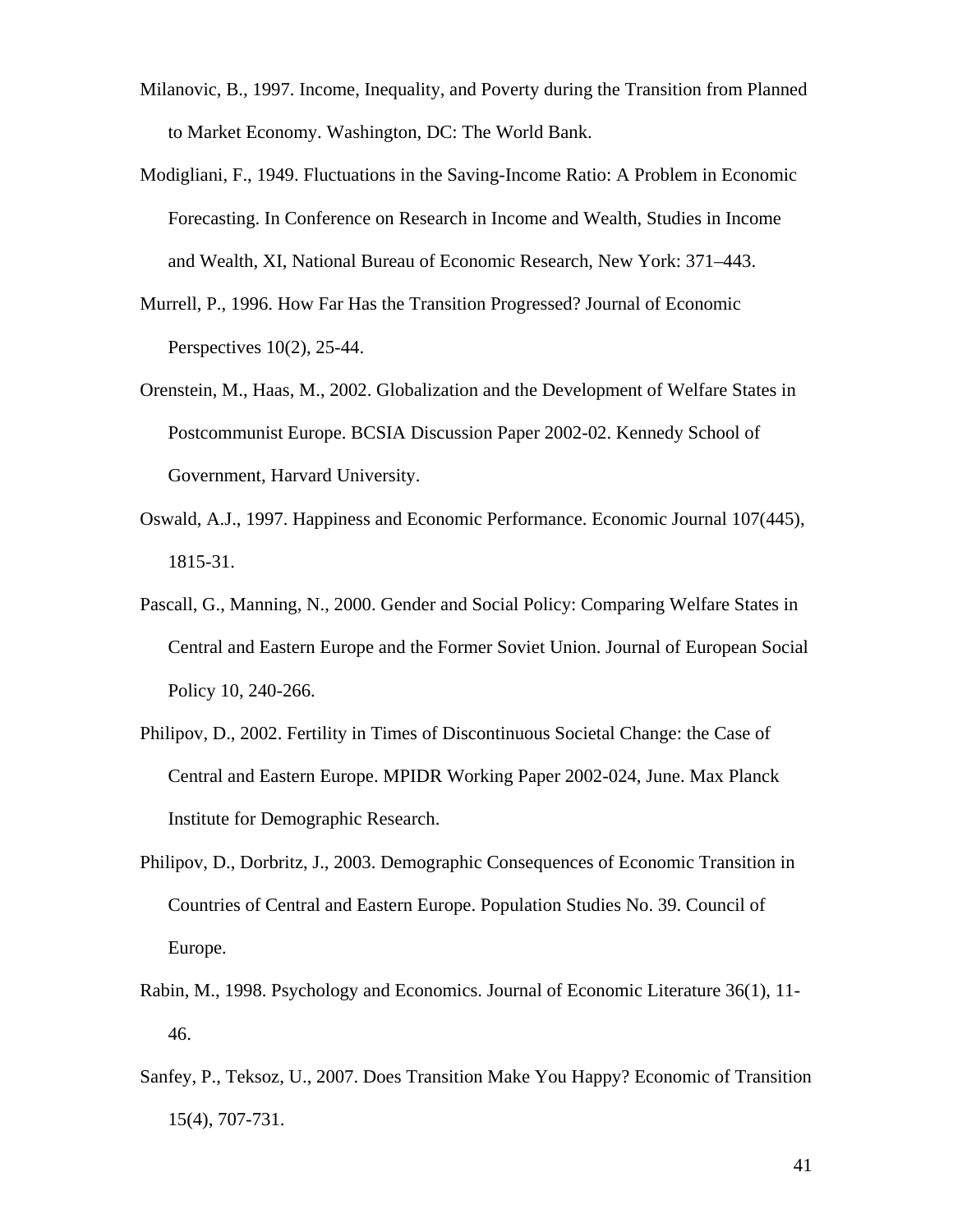- Saris, W.E., 2001. What Influences Subjective Well-being in Russia? Journal of Happiness Studies 2(2), 137-146.
- Schwarze, J., 1996. How Income Inequality Changed in Germany Following Reunification: An Empirical Analysis Using Decomposable Inequality Measures. Review of Income and Wealth 42(1), 1–11.
- Simai, M., 2006. Poverty and Inequality in Eastern Europe and the CIS Transition Countries. United Nations. Department of Economic and Social Affairs. Working Paper No. 17. New York: United Nations.
- Sobotka, T., 2002. Ten Years of Rapid fertility Changes in the European Post-Communist Countries: Evidence and Interpretation. Population Research Centre, University of Groningen, Working Paper Series 02-1, 1-86.
- Sobotka, T., 2003. Re-emerging Diversity: Rapid Fertility Changes in Central and Eastern Europe after the Collapse of the Communist Regimes. Population (English Edition) 58(4/5), 451-485.
- Spéder, Z., Paksi B., Elekes, Z., 1999. Anomie and Satisfaction at the Beginning of the Nineties. In T. Kolosi, I. György Tóth, G. Vukovich, Social Reporter 1998. Budapest: Social Research Informatics Center, 483-505.
- Svejnar, J., 2002. Transition economies: Performance and Challenges. Journal of Economic Perspectives 16(1), 3-28.
- Szivós, P., Giudici, C., 2004. Demographic Implications of Social Exclusion in Central and Eastern Europe. Population Studies No.46, Council of Europe.
- Tammaru, T., Kulu, H., Kask, I., 2004. Urbanization, Suburbanization, and Counterurbanization in Estonia. Eurasian Geography and Economics 45(3), 212-229.

TransMONEE Database, 2007. UNICEF Innocenti Research Centre, Florence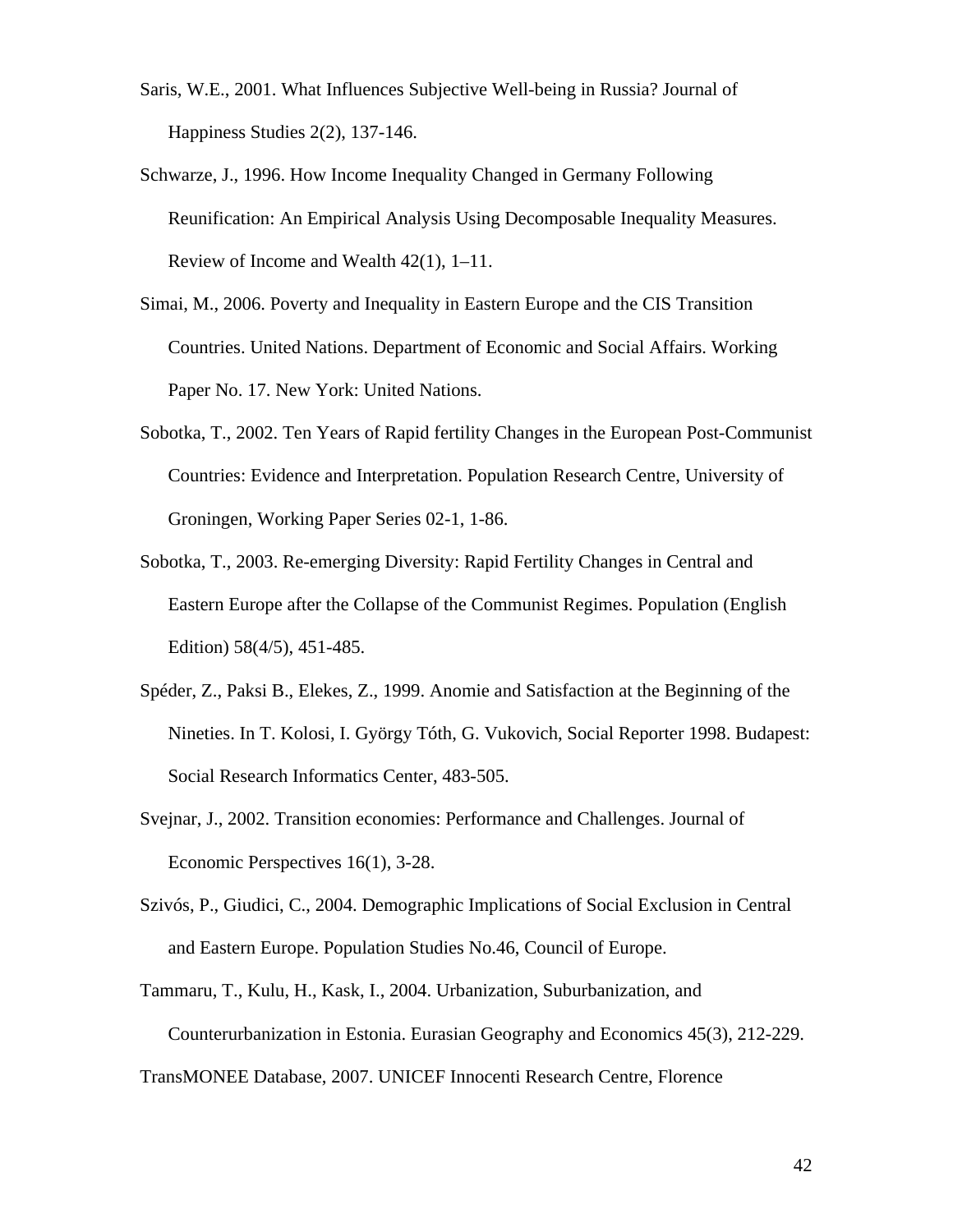- Tversky, A., Kahneman, D., 1991. Loss Aversion in Riskless Choice: A Reference-Dependent Model. Quarterly Journal of Economics 106(4), 1039-61.
- UNICEF, 1999. Women in Transition. The MONEE Project: CEE/ CIS/ Baltics. Regional Monitoring Report No. 6. Florence, Italy: UNICEF.
- UNICEF, 2001. A Decade of Transition. The MONEE Project: CEE/ CIS/ Baltics. Regional Monitoring Report No. 8. Florence, Italy: UNICEF.
- Van Praag, B.M.S., Ferrer-i-Carbonell, A., 2004. Happiness Quantified: A Satisfaction Calculus Approach (chapter 3). Oxford: Oxford University Press.
- Van Praag, B.M.S., Frijters P., 1999. The Measurement of Welfare and Well-being: The Leyden Approach. In D. Kahneman, E. Diener, N. Schwarz, eds., Well-Being: The Foundations of Hedonic Psychology, 413-33. New York: Russell Sage.
- Veenhoven, R., 1993. Happiness in Nations: Subjective Appreciation of Life in 56 Nations 1946-1992. RISBO, Studies in Sociale en Culturele Verandering, Nr. 2, Erasmus University Rotterdam.
- Veenhoven, R., 2001. Are the Russians as Unhappy as They Say They Are? Journal of Happiness Studies 2(2), 111-136.
- Winkelmann, L., Winkelmann, R., 1998. Why Are the Unemployed So Unhappy? Evidence from Panel Data. Economica 65(257), 1-15.
- World Bank, 2000a. Balancing Protection and Opportunity: A Strategy for Social Protection in Transition Economies. Washington, D.C.: World Bank.
- World Bank, 2000b. Making Transition Work for Everyone: Poverty and Inequality in Europe and Central Asia. Washington, D.C.: World Bank.
- World Bank, 2002. Transition: The First Ten Years. Analysis and Lessons for Eastern Europe and the Former Soviet Union. Washington, D.C.: World Bank.